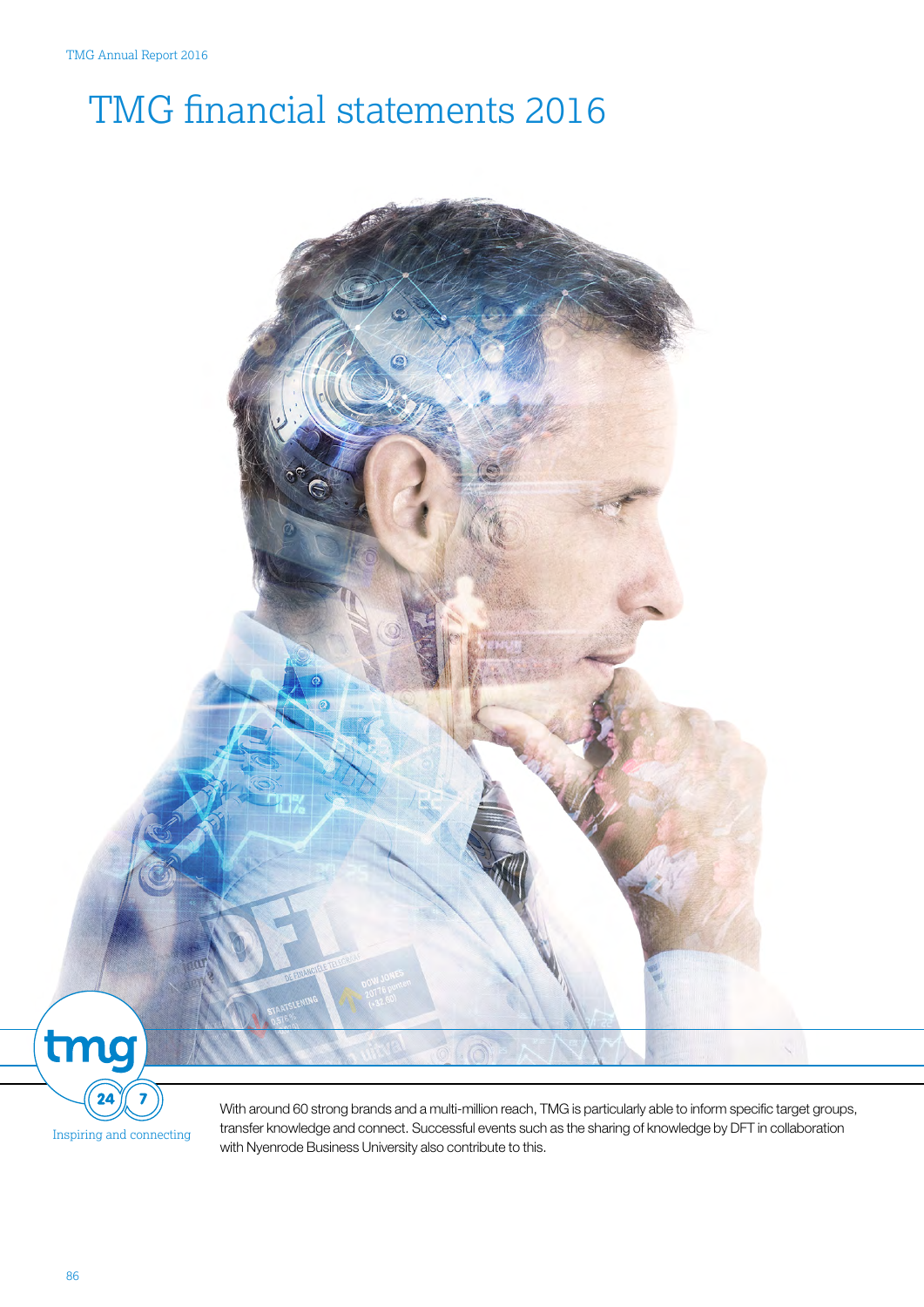## Consolidated financial [statements](#page-2-0) 88

| Consolidated statement of profit or loss       | 88 |
|------------------------------------------------|----|
| Consolidated statement of comprehensive income | 89 |
| Consolidated statement of financial position   | 90 |
| Consolidated statement of cash flows           | 91 |
| Consolidated statement of changes in equity    | 92 |

## [Notes to the](#page-7-0) consolidated financial [statements](#page-7-0) 93

| 1. Accounting policies                              | 93  |
|-----------------------------------------------------|-----|
| 2. Segment reporting                                | 105 |
| 3. Business combinations                            | 107 |
| 4. Revenue                                          | 109 |
| 5. Other operating income                           | 109 |
| 6. Raw materials and consumables                    | 110 |
| 7. Employee benefits                                | 110 |
| 8. Depreciation, amortisation and impairment losses | 111 |
| 9. Other operating expenses                         | 111 |
| 10. Financial income and expense                    | 112 |
| 11. Income tax                                      | 112 |
| 12. Current tax assets and liabilities              | 114 |
| 13. Discontinued operations                         | 114 |
| 14. Intangible assets                               | 116 |
| 15. Property, plant and equipment                   | 119 |
| 16. Investments in associates                       | 120 |
| 17. Other receivables                               | 121 |
| 18. Inventories                                     | 122 |
| 19. Trade and other receivables                     | 122 |
| 20. Cash and cash equivalents                       | 123 |
| 21. Assets and liabilities held for sale            | 123 |
| 22. Equity                                          | 124 |
| 23. Dividend                                        | 124 |
| 24. Earnings per share                              | 125 |
| 25. Non-controlling interests                       | 125 |
| 26. Interest-bearing loans and borrowings           | 126 |
| 27. Post-employment benefits                        | 127 |
| 28. Provisions                                      | 131 |
| 29. Deferred tax assets and liabilities             | 133 |
| 30. Trade and other payables                        | 135 |
| 31. Financial risk management *                     | 135 |
| 32. Off-balance sheet assets and liabilities        | 138 |
| 33. Investment commitments                          | 138 |
| 34. Contingent liabilities                          | 138 |
| 35. Related parties                                 | 138 |
| 36. Subsequent events                               | 139 |

## Company financial [statements 2016](#page-54-0) 140

| Company statement of profit or loss     | 140 |
|-----------------------------------------|-----|
| Company statement of financial position | 141 |

## [Notes to the company](#page-56-0) financial statements 142

| 1. Significant accounting policies                   | 142 |
|------------------------------------------------------|-----|
| 2. Financial expense                                 | 142 |
| 3. Financial assets                                  | 142 |
| 4. Equity                                            | 144 |
| 5. Non-current liabilities                           | 144 |
| 6. Current liabilities                               | 145 |
| 7. Off-balance sheet liabilities                     | 145 |
| 8. Subsequent events                                 | 146 |
| 9. Appropriation of profit                           | 147 |
| 10. Remuneration of the members of the Executive and |     |
| <b>Supervisory Boards</b>                            | 147 |
| 11. Audit fees                                       | 148 |

## [Additional information](#page-64-0) 150

| Independent Auditor's Report                             | 150 |
|----------------------------------------------------------|-----|
| Provisions in the Articles of Association concerning the |     |
| appropriation of profit                                  | 151 |
| Key figures per year                                     | 152 |
| Annual report 2016 of the Telegraaf Media Groep N.V.     |     |
| <b>Share Administration Trust</b>                        | 153 |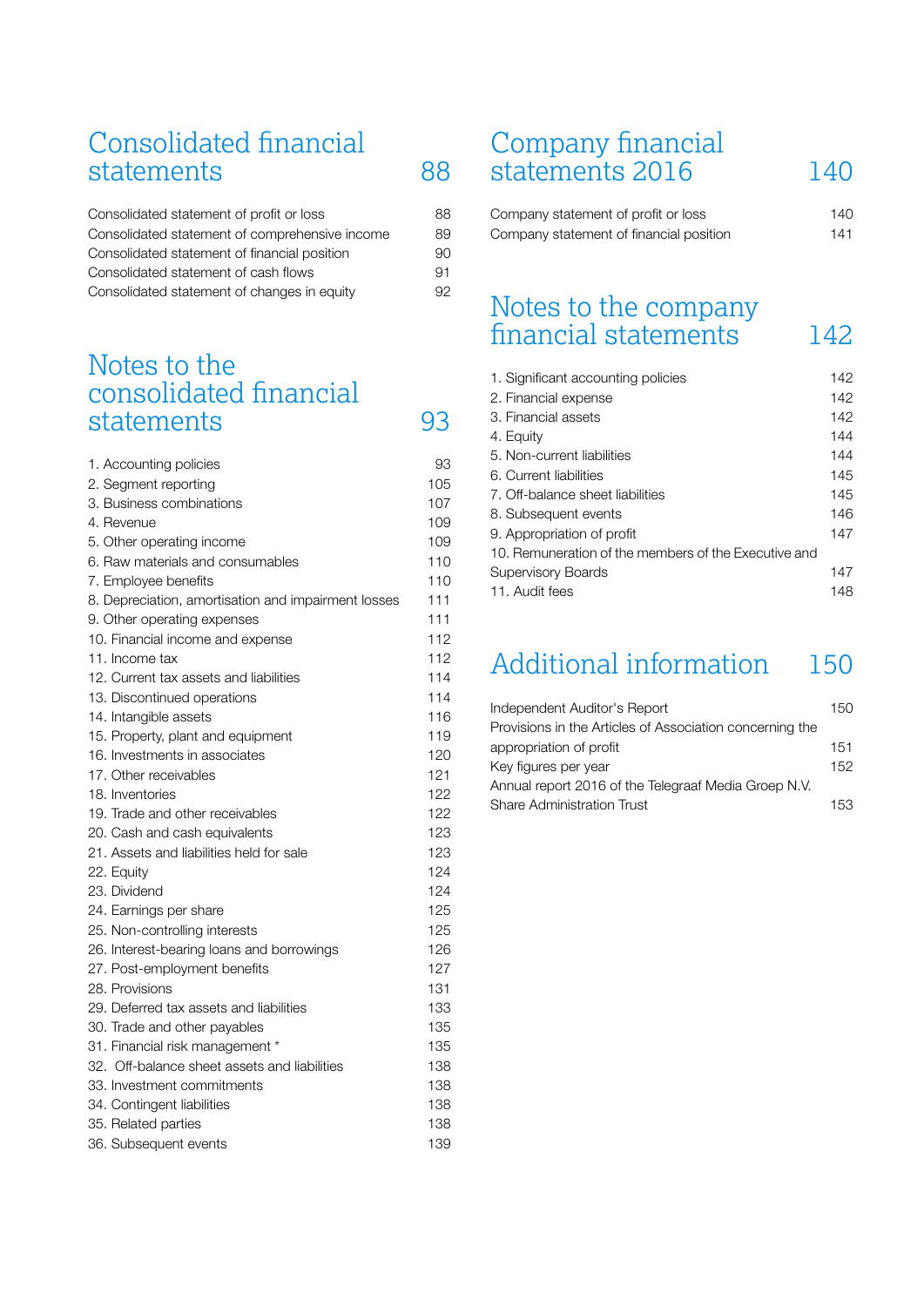# <span id="page-2-0"></span>Consolidated statement of proƮt or loss

| In thousands of euros                                                                  | Note           | 2016       | 2015       |
|----------------------------------------------------------------------------------------|----------------|------------|------------|
| <b>Continuing operations</b>                                                           |                |            |            |
| Revenue                                                                                | $\overline{4}$ | 420,370    | 451,409    |
| Other operating income                                                                 | 5              | 669        | 999        |
| <b>Total revenue</b>                                                                   |                | 421,039    | 452,408    |
|                                                                                        |                |            |            |
| Raw materials and consumables                                                          | 6              | 20,732     | 28,879     |
| Employee benefits                                                                      | $\overline{7}$ | 175,912    | 194,756    |
| Depreciation, amortisation and impairment losses                                       | 8              | 17,388     | 24,460     |
| Other operating expenses                                                               | 9              | 215,414    | 221,055    |
| <b>Total operating expenses</b>                                                        |                | 429,446    | 469,150    |
|                                                                                        |                |            |            |
| <b>Operating result</b>                                                                |                | $-8,407$   | $-16,742$  |
|                                                                                        |                |            |            |
| Result from associates                                                                 | 10             | 714        | $-40$      |
| Financial income                                                                       | 10             | 160        | 273        |
| Financial expense                                                                      | 10             | $-903$     | $-1,212$   |
| <b>Financial income and expense</b>                                                    |                | $-29$      | $-979$     |
|                                                                                        |                |            |            |
| <b>Result on continuing operations before tax</b>                                      |                | $-8,436$   | $-17,721$  |
|                                                                                        |                |            |            |
| Income tax                                                                             | 11             | $-2,621$   | 1,907      |
| Result for the year on continuing operations                                           |                | $-5,815$   | $-19,628$  |
|                                                                                        |                |            |            |
| <b>Discontinued operations</b>                                                         |                |            |            |
| Result from discontinued operations after tax                                          | 13             | 7,373      | $-4.011$   |
| <b>Result for the year</b>                                                             |                | 1,558      | $-23,639$  |
|                                                                                        |                |            |            |
| Result for the year attributable to:                                                   |                |            |            |
| Shareholders of Telegraaf Media Groep N.V.                                             |                | 1,558      | $-22,760$  |
| Non-controlling interest                                                               |                |            | $-879$     |
| <b>Result for the year</b>                                                             |                | 1,558      | $-23,639$  |
| Earnings per share                                                                     |                |            |            |
| Result for the year attributable to shareholders of ordinary shares in Telegraaf Media |                |            |            |
| Groep N.V.                                                                             | 24             | 1,558      | $-22,760$  |
| Weighted average number of ordinary shares                                             | 24             | 46,350,000 | 46,350,000 |
| Basic and diluted earnings per share from continuing operations (EUR)                  |                | $-0.13$    | $-0.42$    |
| Basic and diluted earnings per share (EUR)                                             |                | 0.03       | $-0.49$    |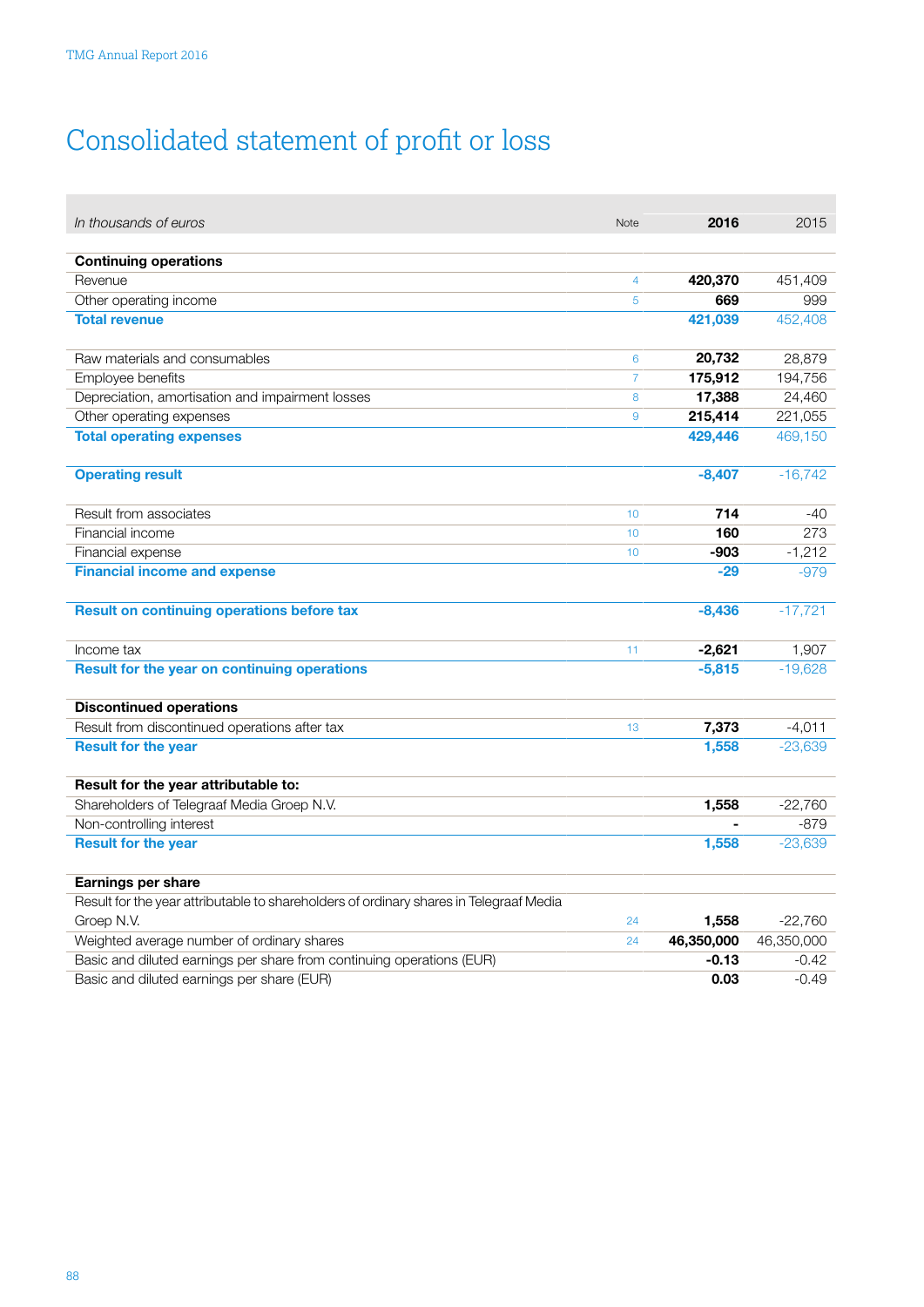# <span id="page-3-0"></span>Consolidated statement of comprehensive income

| In thousands of euros                                              | <b>Note</b> | 2016   | 2015      |
|--------------------------------------------------------------------|-------------|--------|-----------|
|                                                                    |             |        |           |
| <b>Result for the year</b>                                         |             | 1,558  | $-23,639$ |
| Items that will not be reclassified subsequently to profit or loss |             |        |           |
| Actuarial gains and losses on defined-benefit plans                | 27          | -328   | -881      |
| Income tax                                                         |             | 96     | 220       |
| Other comprehensive income for the year, net of income tax         |             | $-232$ | $-661$    |
|                                                                    |             |        |           |
| Total comprehensive income for the year                            |             | 1,326  | $-24.300$ |
|                                                                    |             |        |           |
| <b>Result attributable to:</b>                                     |             |        |           |
| Shareholders of Telegraaf Media Groep N.V.                         |             | 1,326  | $-23,421$ |
| Non-controlling interests                                          |             |        | -879      |
| Total comprehensive income for the year                            |             | 1,326  | $-24,300$ |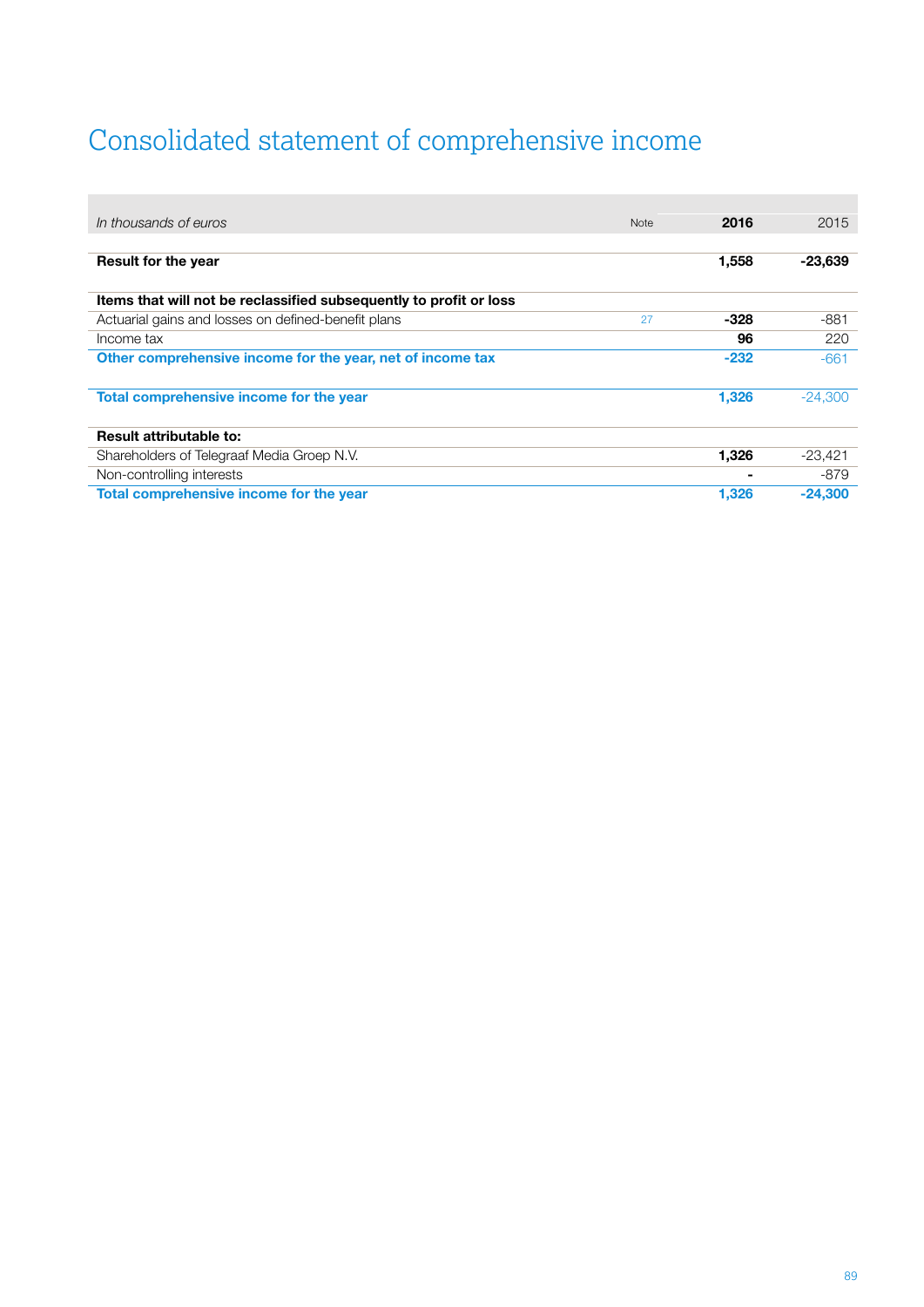# <span id="page-4-0"></span>Consolidated statement of financial position

| at 31 December |
|----------------|
|                |

| In thousands of euros                                     | Note | 2016    | 2015     |
|-----------------------------------------------------------|------|---------|----------|
|                                                           |      |         |          |
| <b>ASSETS</b>                                             |      |         |          |
| Non-current assets                                        |      |         |          |
| Intangible assets                                         | 14   | 181,969 | 237,432  |
| Property, plant and equipment                             | 15   | 26,767  | 49,726   |
| Investments in associates                                 |      | 48,143  | 24       |
| Deferred tax assets                                       | 29   | 44,636  | 38,397   |
| Other receivables                                         | 17   | 719     | 1,077    |
| <b>Total non-current assets</b>                           |      | 302,234 | 326,656  |
| <b>Current assets</b>                                     |      |         |          |
| Inventories                                               | 18   | 1,175   | 1,859    |
| Tax assets                                                | 12   | 46      | 623      |
| Trade and other receivables                               | 19   | 58,256  | 73,811   |
| Cash and cash equivalents                                 | 20   | 19,485  | 42,928   |
| Assets classified as held for sale                        | 21   | 15,848  | 62       |
| <b>Total current assets</b>                               |      | 94,810  | 119,283  |
| <b>Total assets</b>                                       |      | 397,044 | 445,939  |
| <b>EQUITY AND LIABILITIES</b>                             |      |         |          |
| <b>Equity</b>                                             |      |         |          |
| Issued capital                                            |      | 11,588  | 11,588   |
| Other reserves                                            |      | 215,797 | 223,592  |
| Attributable to equity holders Telegraaf Media Groep N.V. | 22   | 227,385 | 235,180  |
| Non-controlling interests                                 | 25   |         | $-7,974$ |
| <b>Total shareholders' equity</b>                         |      | 227,385 | 227,206  |
| <b>Liabilities</b>                                        |      |         |          |
| Interest-bearing loans and borrowings                     | 26   |         | 472      |
| Post-employment benefit liabilities                       | 27   | 4,722   | 5,183    |
| Provisions                                                | 28   |         | 216      |
| Deferred tax liabilities                                  | 29   | 10,190  | 18,023   |
| <b>Total non-current liabilities</b>                      |      | 14,912  | 23,894   |
| Interest-bearing loans and borrowings                     | 26   | 6,200   | 25,546   |
| Trade and other payables                                  | 30   | 131,593 | 131,943  |
| Provisions                                                | 28   | 16,113  | 36,209   |
| Tax payable                                               | 12   | 841     | 1,141    |
| <b>Total current liabilities</b>                          |      | 154,747 | 194,839  |
| <b>Total liabilities</b>                                  |      | 169,659 | 218,733  |
| <b>Total equity and liabilities</b>                       |      | 397,044 | 445,939  |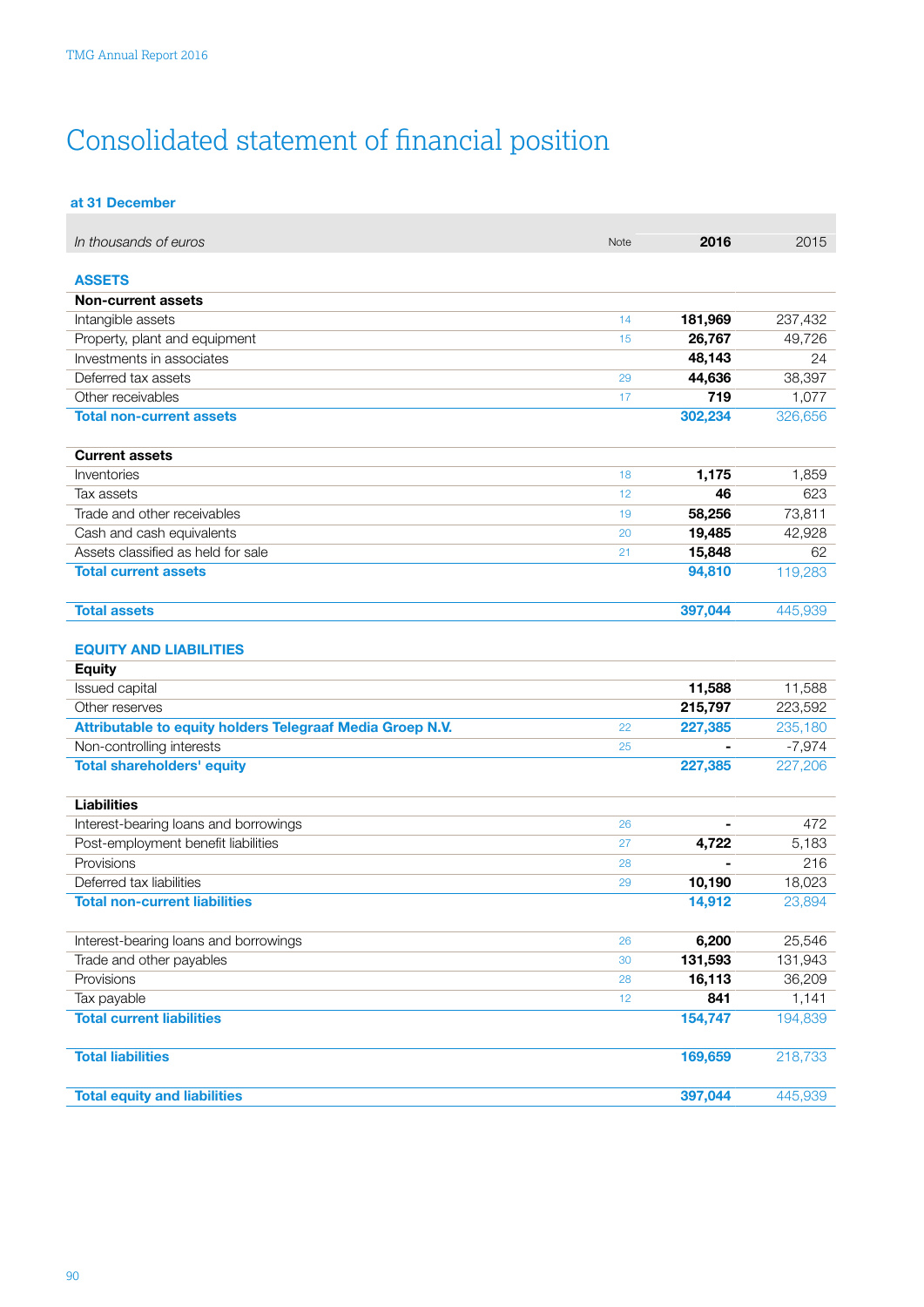## <span id="page-5-0"></span>Consolidated statement of cash flows

 $\overline{\phantom{a}}$ 

| In thousands of euros                                               | <b>Note</b> | 2016      | 2015      |
|---------------------------------------------------------------------|-------------|-----------|-----------|
|                                                                     |             |           |           |
| Cash flow from operating activities                                 |             |           |           |
| <b>Result for the year</b>                                          |             | 1,558     | $-23,639$ |
| <b>Adjustments for:</b>                                             |             |           |           |
| Depreciation of property, plant and equipment                       | 15          | 7,817     | 9,498     |
| Amortisation of intangible assets                                   | 14          | 7,317     | 19,143    |
| Impairment losses intangible assets                                 | 14          | 182       |           |
| Impairment losses on property, plant and equipment                  | 8           | 2,073     | 6,117     |
| Impairment losses financial assets                                  |             |           | 691       |
| Net financing costs                                                 | 10          | 636       | 1,758     |
| Gain on sale of property, plant and equipment                       | 5           | $-671$    | -999      |
| Share of result from investments recognised using the equity method | 10          | $-721$    |           |
| Result from associates                                              | 13          | $-4,284$  | 40        |
| Income tax                                                          | 11          | 514       | 841       |
|                                                                     |             | 14,421    | 13,450    |
| Movement in inventories                                             |             | 684       | 4,792     |
| Movement in trade and other receivables                             |             | 7,534     | 514       |
| Movement in trade and other payables                                |             | 2,336     | $-79$     |
| Movement in provisions and post-employment benefits                 |             | $-21,183$ | 3,362     |
|                                                                     |             | 3,792     | 22,039    |
| Interest received                                                   |             | 144       | 244       |
| Interest paid                                                       |             | $-736$    | $-923$    |
| Income taxes paid                                                   |             | $-6,051$  | $-5,048$  |
| Net cash from operating activities                                  |             | $-2,851$  | 16,312    |
|                                                                     |             |           |           |
| Cash flow from investing activities                                 |             |           |           |
| Dividends received                                                  |             | 1,163     | 142       |
| Investments in intangible assets                                    | 14          | $-7,043$  | $-3,966$  |
| Investments in property, plant and equipment                        | 15          | $-4,447$  | $-7,640$  |
| Acquisition of operations, net of cash acquired                     | 3           | 58        |           |
| Acquisition of associates                                           |             | $-1,106$  | $-153$    |
| Disposals of associates and other financial assets                  |             | 11        | 106       |
| Disposals of operations, net of cash disposed of                    |             | -3        |           |
| Disposals of intangible assets                                      | 14          | 27        |           |
| Disposals of property, plant and equipment                          |             | 5,128     | 1,406     |
| Net cash flow from investing activities                             |             | $-6,212$  | $-10,105$ |
|                                                                     |             |           |           |
| Cash flow from financing activities                                 |             |           |           |
| Dividend paid                                                       | 23          | $-7,416$  |           |
| Proceeds from borrowings                                            | 26          | 5,000     |           |
| Redemption of borrowings                                            |             | $-6,264$  | $-5,635$  |
| Movement in non-controlling interests                               | 22          | $-5,700$  |           |
| Net cash used in financing activities                               |             | $-14,380$ | $-5,635$  |
|                                                                     |             |           |           |
| Net decrease in cash and cash equivalents                           |             | $-23,443$ | 572       |
| Cash and cash equivalents as at 1 January                           |             | 42,928    | 41,260    |
| Movement in cash and cash equivalents in assets held for sale       |             |           | 1,096     |
| <b>Cash and cash equivalents at 31 December</b>                     |             | 19,485    | 42,928    |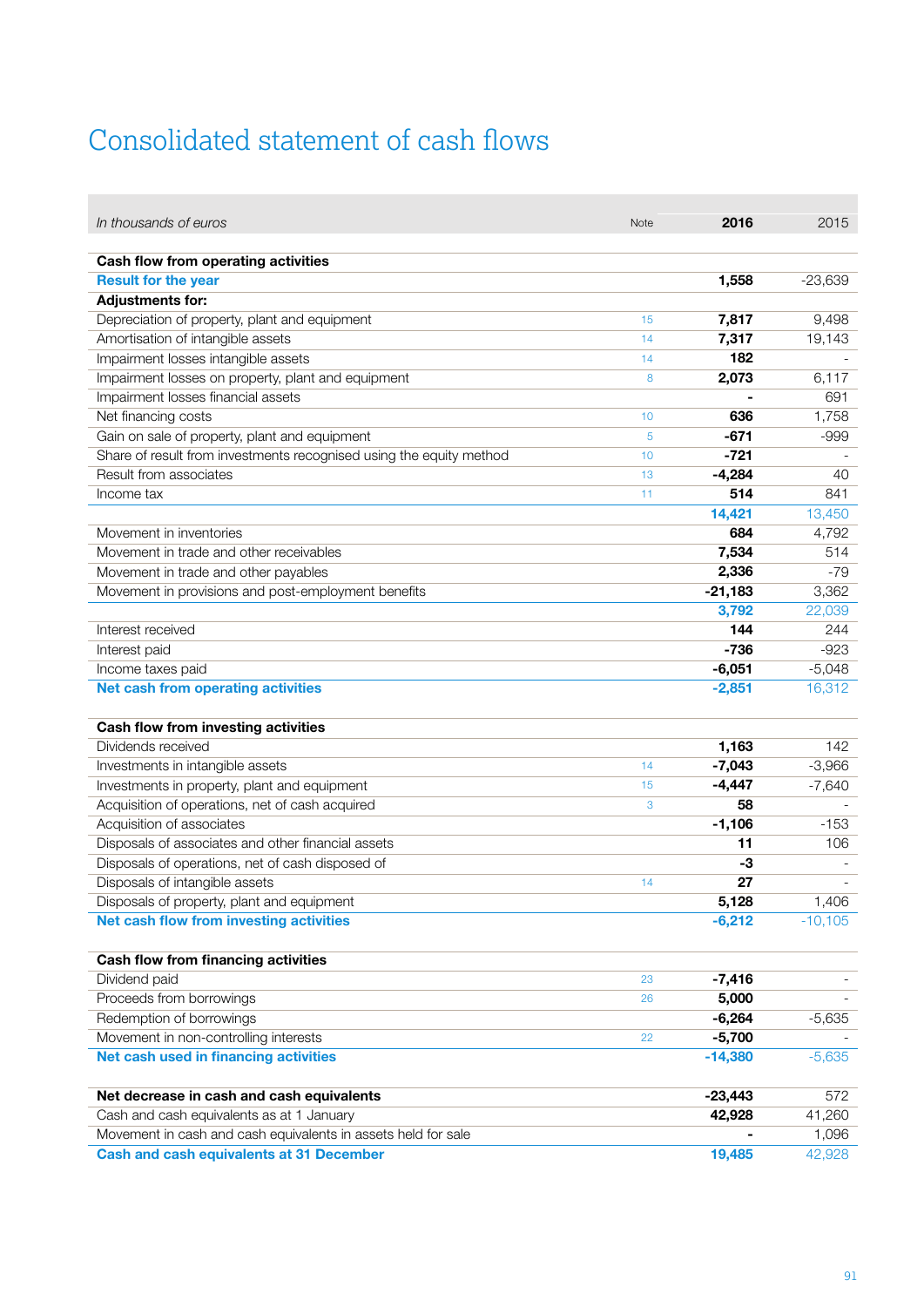# <span id="page-6-0"></span>Consolidated statement of changes in equity

### Attributable to equity holders of Telegraaf Media Groep N.V.

|                                |      |                          |                              |           | Non-<br>controlling |              |
|--------------------------------|------|--------------------------|------------------------------|-----------|---------------------|--------------|
| In thousands of euros          | Note |                          | Share capital Other reserves | Total     | interests           | Total equity |
|                                |      |                          |                              |           |                     |              |
| Balance as at 1 January        |      |                          |                              |           |                     |              |
| 2015                           |      | 11,588                   | 247,131                      | 258,719   | $-8,018$            | 250,701      |
| Result for the year            |      | $\overline{\phantom{a}}$ | $-22,760$                    | $-22,760$ | $-879$              | $-23,639$    |
| Other comprehensive            |      |                          |                              |           |                     |              |
| income for the year, net of    |      |                          |                              |           |                     |              |
| income tax                     |      |                          | $-661$                       | $-661$    |                     | $-661$       |
| Total comprehensive            |      |                          |                              |           |                     |              |
| income for the year            |      |                          | $-23,421$                    | $-23,421$ | $-879$              | $-24,300$    |
|                                |      |                          |                              |           |                     |              |
| Acquisition of minority        |      |                          |                              |           |                     |              |
| interests                      | 25   |                          | $-118$                       | $-118$    | 923                 | 805          |
| Change in non-controlling      |      |                          |                              |           |                     |              |
| interests                      |      |                          |                              |           |                     |              |
| Balance as at                  |      |                          |                              |           |                     |              |
| 31 December 2015               |      | 11,588                   | 223,592                      | 235,180   | $-7,974$            | 227,206      |
| Result for the year            |      | $\blacksquare$           | 1,558                        | 1,558     | $\blacksquare$      | 1,558        |
| <b>Other comprehensive</b>     |      |                          |                              |           |                     |              |
| income for the year, net       |      |                          |                              |           |                     |              |
| of income tax                  |      |                          | $-232$                       | $-232$    |                     | $-232$       |
| <b>Total comprehensive</b>     |      |                          |                              |           |                     |              |
| income for the year            |      |                          | 1,326                        | 1,326     |                     | 1,326        |
| Dividends paid to              |      |                          |                              |           |                     |              |
| shareholders                   | 23   |                          | $-7,416$                     | $-7,416$  |                     | $-7,416$     |
| <b>Acquisition of minority</b> |      |                          |                              |           |                     |              |
| <b>interests</b>               | 25   |                          | $-1,705$                     | $-1,705$  | 7,974               | 6,269        |
| <b>Balance as at</b>           |      |                          |                              |           |                     |              |
| 31 December 2016               |      | 11,588                   | 215,797                      | 227,385   | ۰                   | 227,385      |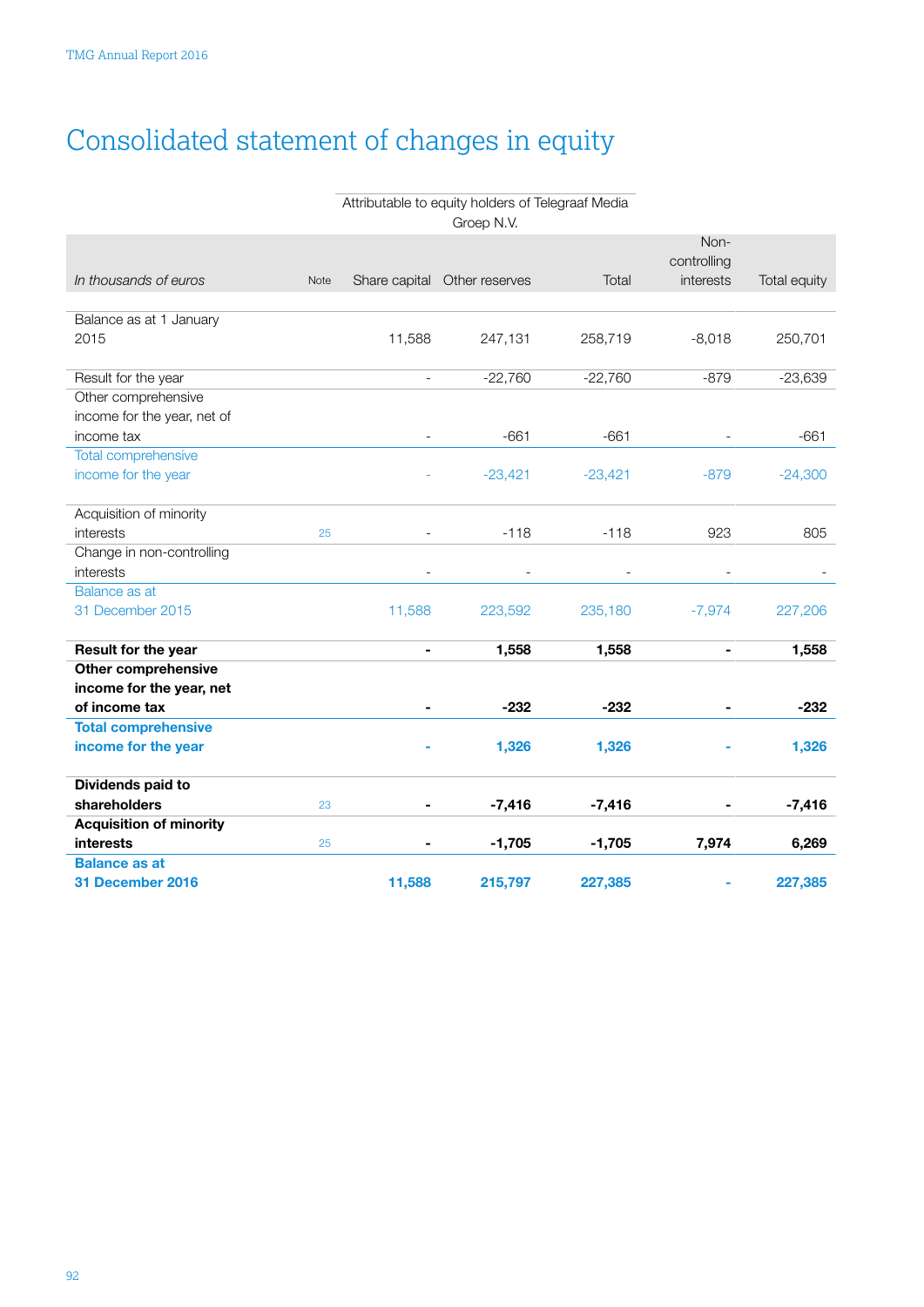## <span id="page-7-0"></span>Notes to the consolidated financial statements

### 1. Accounting policies

### General information

Telegraaf Media Groep N.V. (the Company) has its registered office in Amsterdam, the Netherlands. Its primary activities are the publication of printed media and the operation of, and participation in, digital media and radio. The Company's shares are listed on the NYSE Euronext in Amsterdam.

The Company's consolidated financial statements for the year ended 31 December 2016 incorporate the Company and its subsidiaries (together referred to as TMG), jointly-controlled entities and TMG's interests in associates.

The financial statements have been prepared by the Executive Board. They were signed by the Executive Board and the Supervisory Board on 7 March 2017.

### Statement of compliance

The consolidated financial statements have been prepared in accordance with International Financial Reporting Standards (IFRS) issued by the International Accounting Standards Board (IASB) as adopted by the European Commission and interpretations of these standards by the IFRS Interpretations Committee (IFRIC).

### Basis of preparation

The financial statements are presented in euros, rounded to the nearest thousand. Following a change in the law, public interest entities are no longer permitted to present an abridged statement of profit or loss in the company financial statements (as previously permitted pursuant to Section 402 of Book 2 of the Netherlands Civil Code). This change has only a small impact given the limited activities within Telegraaf Media Groep N.V.

### Changes in accounting policies

The accounting policies presented in these consolidated financial statements have been applied consistently in 2016 and 2015 except as stated below. Various changes in IFRS standards have been in force since January 2016 and their nature and impact are as follows:

- IAS 19 Employee Benefits Defined benefit plans: employee contributions, effective for financial statements starting on or after 1 January 2016.
- IAS 16 and IAS 38 Property, plant and equipment and intangible assets Clarification of acceptable methods of depreciation and amortisation (effective for financial statements starting on or after 1 January 2016).
- IFRS annual improvements cycle 2010-2012 (effective for financial statements starting on or after 1 January 2016).
- IFRS annual improvements cycle 2012-2014 (effective for financial statements starting on or after 1 January 2016).
- IAS 1 Presentation of Financial Statements Disclosure initiative (effective for financial statements starting on or after 1 January 2016).

The changes do not currently impact TMG's financial position or accounting policies. Where necessary, disclosures and presentation will be amended in accordance with the changes in IFRS.

### Changes in presentation

Certain comparative figures have been restated in line with the current presentation. The revenue categories have been changed compared to 2015 to provide a better view of the revenue per business unit; the comparative figures for 2015 have been restated.

### Critical accounting estimates and judgements

When preparing the financial statements, management made judgements, estimates and assumptions which affect the application of the accounting policies and amounts recognised in the financial statements. The estimates and the related assumptions are based on historical experience and other factors that are believed to be reasonable in the circumstances. The outcomes of these form the basis for the evaluation of the carrying amount of assets and liabilities where this is not readily apparent from other sources.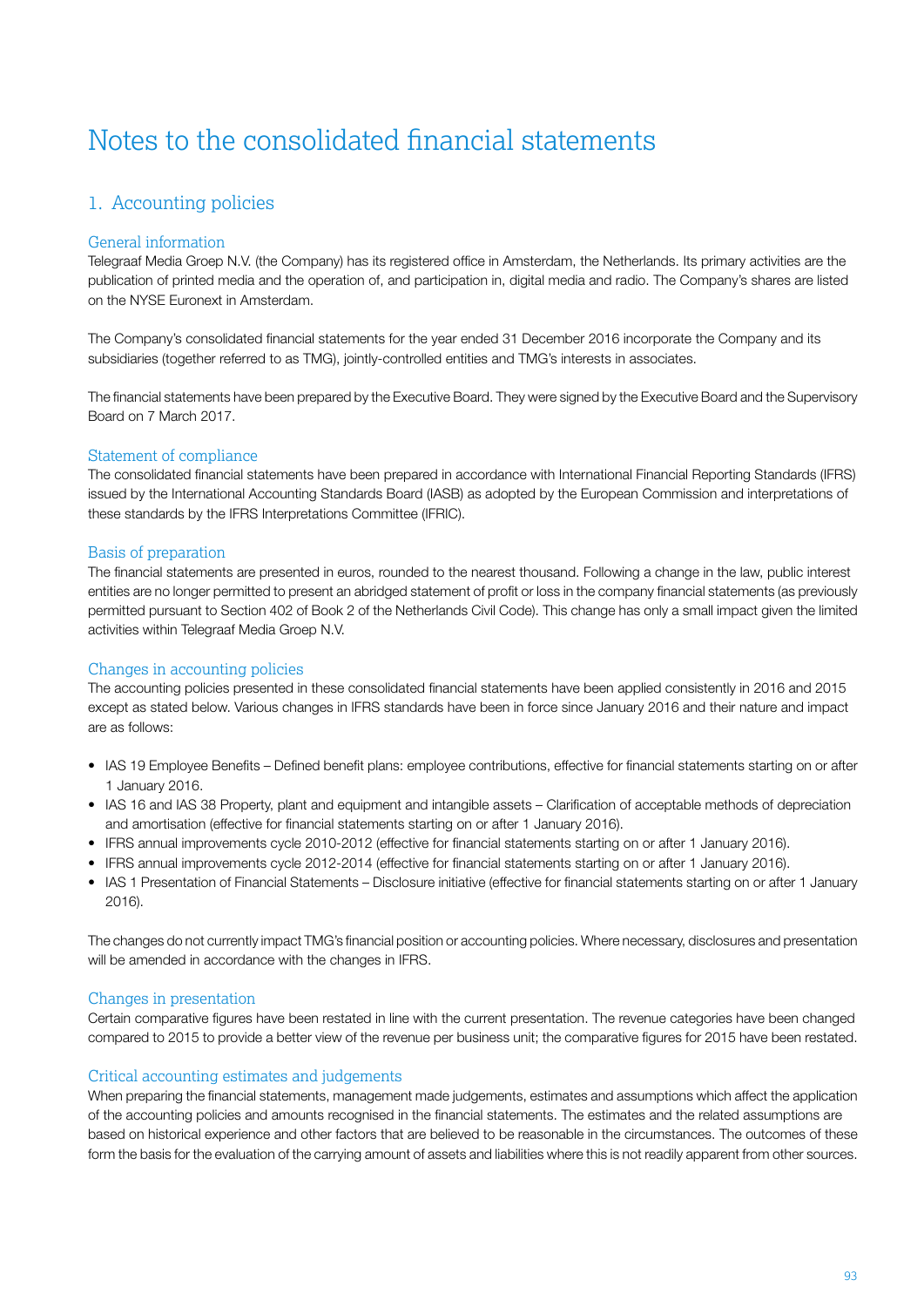The estimates and underlying assumptions are reviewed on an ongoing basis. Revisions to accounting estimates are recognised in the period in which the estimate is revised if the revision affects only that period or in the period of the revision and future periods if the revision affects both current and future periods. The items where estimates may have a material effect on the amounts recognised are:

- intangible assets (useful life, discount rate and impairment: see [note 14\)](#page-30-0);
- property, plant and equipment (useful life and impairment: see [note 15](#page-33-0));
- investment in associates (measurement at fair value as initial measurement at cost: see [note 16\)](#page-34-0);
- trade receivables (impairment: see [note 19](#page-36-0));
- post-employment benefits (discount rate and growth of obligations: see [note 27\)](#page-41-0);
- restructuring provision (amount of severance payments and form of redundancy: see [note 28](#page-45-0));
- provision for legal disputes (probability and amount: see [note 28\)](#page-45-0);
- ldeferred tax assets and liabilities (rate and term and utilisation of carry-forward losses: see [note 29\)](#page-47-0).

See the note referred to for individual items for the judgements and assumptions made by management when preparing the financial statements.

### Basis of consolidation

The consolidated financial statements incorporate the financial information of TMG and its subsidiaries. The consolidation uses the parent company's accounting policies.

#### Subsidiaries

Subsidiaries are entities controlled by the Company. Control exists when the Company has power over an entity such that it is exposed, or has rights, to variable returns from its involvement and has the ability to use its power to affect its returns. The financial statements of subsidiaries are incorporated in the consolidated financial statements from the date that control commences until the date that control ceases. Material substantive potential voting rights are taken into account in assessing whether control exists.

Profit and loss and each component of other comprehensive income are attributed to the owners of the subsidiary and its noncontrolling interests.

#### Joint arrangements

A joint operation is an agreement under which the Company exercises joint control and has rights to the assets and obligations for the liabilities. The following are recognised for joint operations where there is joint control:

- rights to the assets and obligations for the liabilities; and
- associated rights to revenue and obligations for the related expenses.

Joint ventures where joint control is exercised are recognised using the equity method and initially measured at cost. Cost includes transaction costs. Subsequently, the consolidated financial statements recognise the Company's share of the realised and unrealised results using the equity method until there is no further significant influence or joint control. Changes in the value of joint ventures as a result of dilution are recognised through profit or loss as share of result of associates.

#### Associates

Associates are those entities over which TMG exercises significant influence, but not individual or joint control, over the financial and operating policies. Subsidiaries and joint arrangements are not associates. The consolidated financial statements include TMG's share of the total result of associates using the equity method from the date that significant influence commences until the date that significant influence ceases. Changes in the value of associates as a result of dilution are recognised through profit or loss as share of result of associates.

Goodwill identified on acquisition is recognised in the carrying amount of the investee net of any accumulated impairment. TMG's consolidated financial statements include its share of the revenue and expenses and equity movements of investees, after adjustment to align the accounting policies with those of TMG. Impairment is recognised immediately through profit or loss. If TMG's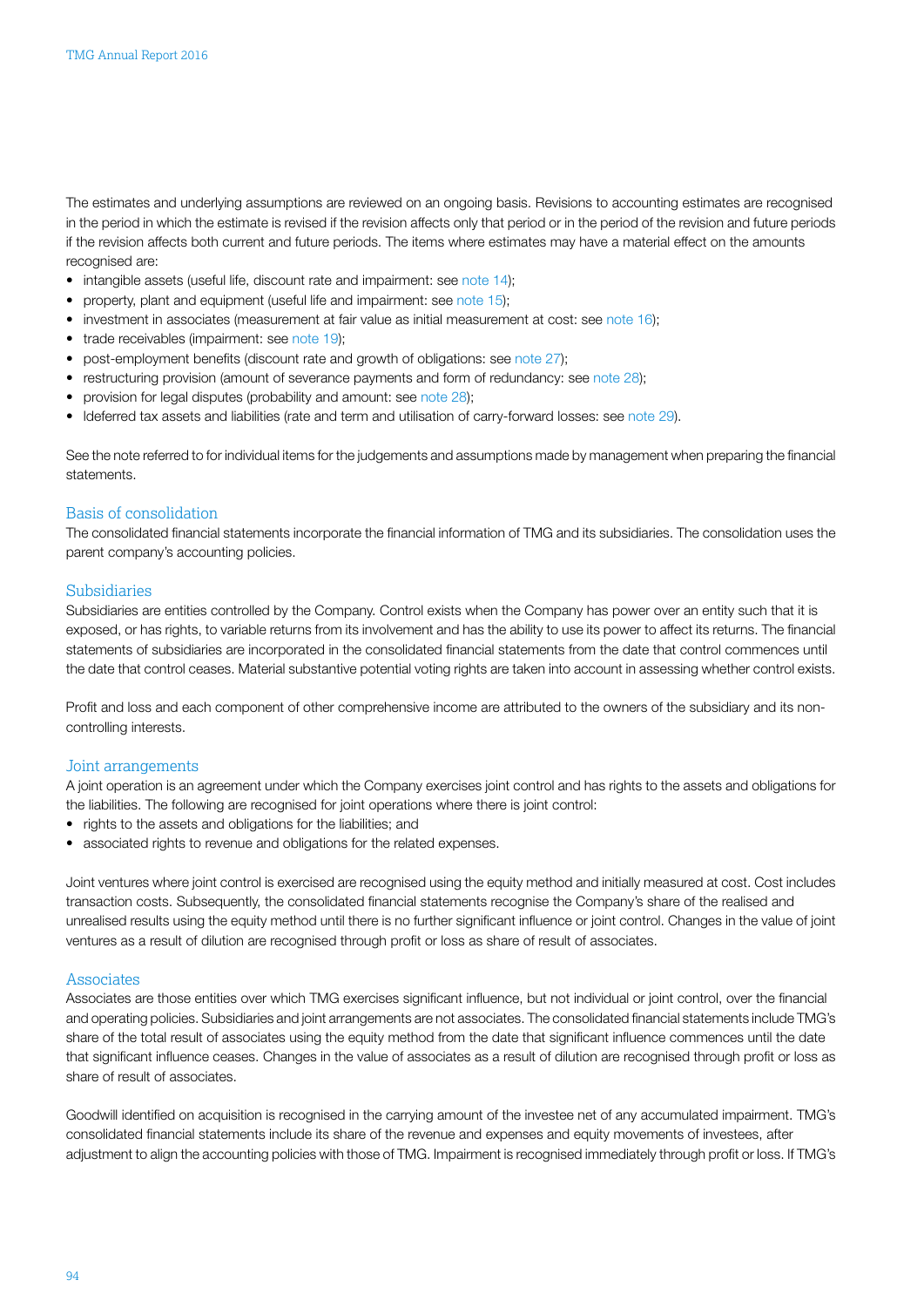share of losses exceeds its interest in the associate, the carrying amount is reduced to nil and recognition of further losses is discontinued except to the extent that TMG has incurred legal or constructive obligations or made payments on behalf of an associate.

### Transactions eliminated on consolidation

Intra-group balances and any unrealised gains and losses or income and expenses arising from intra-group transactions are eliminated when preparing the consolidated financial statements. Unrealised gains arising from transactions with associates and jointly-controlled entities are eliminated in proportion to TMG's interest in the entity. Unrealised losses are eliminated in the same way as unrealised gains but only to the extent that there is no evidence of impairment. The results of the subsidiaries acquired or disposed of during the financial year are recognised in the consolidated financial statements from or until the share transfer date. If necessary, the figures of subsidiaries are adjusted to align them with the accounting policies with those of TMG.

### Foreign currency

### Foreign currency transactions

Transactions denominated in foreign currencies are translated into euros at the exchange rate ruling at the date of the transaction.

The statement of financial position consists of monetary and non-monetary items. Monetary assets and liabilities denominated in foreign currencies are translated into euros at the reporting date at the exchange rate ruling at that date. Foreign exchange differences arising on translation are recognised in the statement of profit or loss. Non-monetary assets and liabilities measured at historical cost in foreign currencies are translated at the exchange rate ruling at the date of the transaction. Non-monetary assets and liabilities denominated in foreign currencies measured at fair value are translated into euros at the exchange rate ruling at the date the fair value was determined.

#### Assets and liabilities of foreign operations

The assets and liabilities of foreign operations, including goodwill and fair value adjustments arising on consolidation, are translated into euros at the exchange rate ruling at the reporting date. Revenues and expenses of foreign operations are translated into euros at the date of the transaction. Foreign exchange differences arising on translation are recognised directly in a separate component of equity. Foreign exchange gains and losses arising from a monetary item receivable from or payable to a foreign operation, the settlement of which is neither planned nor likely in the foreseeable future, are considered to form part of a net investment in a foreign operation and are recognised directly in equity in the translation reserve. When a foreign operation is disposed of, the relevant amount in the translation reserve is transferred to the statement of profit or loss.

#### Intangible assets

### **Goodwill**

Goodwill represents amounts arising on the acquisition of a subsidiary, associate or joint arrangement.

The consideration for a subsidiary, associate or joint arrangement is equal to the amount paid for the acquisition of the interest. If the consideration is higher than the share of the fair value of the identifiable assets, liabilities and contingent liabilities on the acquisition date, the excess is recognised as goodwill. Goodwill is stated at cost less any accumulated impairment. Goodwill is attributed to cash generating units and is not amortised. Instead, it is tested annually for impairment (see impairment accounting policy). The carrying amount of goodwill for associates and joint arrangements is recognised in the carrying amount of the investee. When an interest in a subsidiary, associate or joint arrangement is disposed of, the corresponding goodwill is included in the determination of the result of the transaction. Negative goodwill that arises during an acquisition is recognised directly in the statement of profit or loss. Acquisitions of non-controlling interests are accounted for as transactions between shareholders within equity and therefore no goodwill is recognised as a result of these transactions.

### Other intangible assets

Other intangible assets are licences, internally-developed information systems and trademarks and publishing rights with a finite life. The other intangible assets acquired by TMG are measured at cost less accumulated amortisation and impairment (see impairment accounting policy). Expenditure for development activities where the research results are applied to a plan or design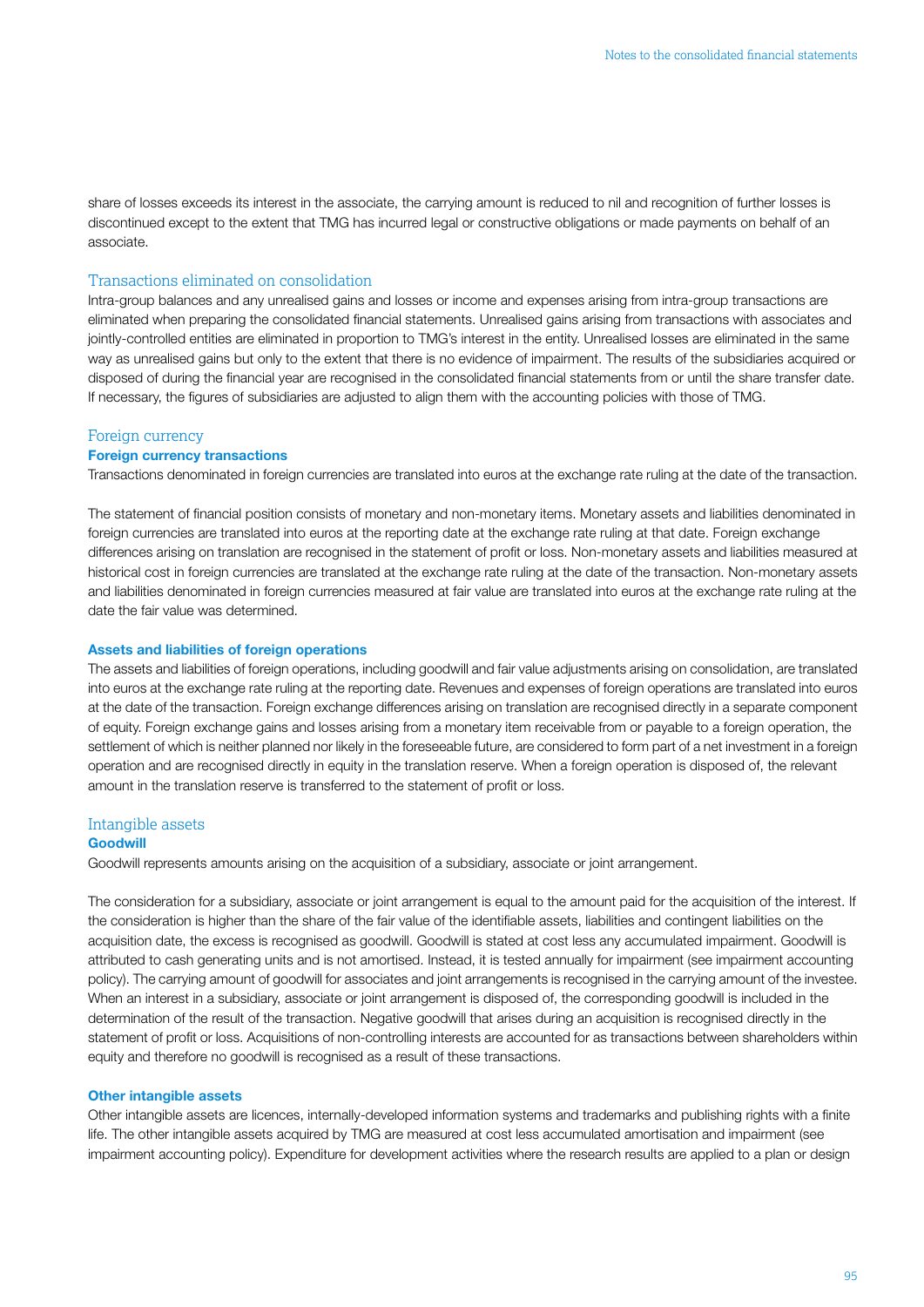for the production of new or substantially improved products and processes are capitalised if the product or process is technically and commercially feasible and can be separately identified, if the expenses can be measured reliably and if TMG has sufficient resources to complete the development.

The capitalised costs comprise the cost of materials, direct labour and the directly-attributable proportion of overheads. A statutory reserve is formed for the amount capitalised. Other development expenditure is recognised in the statement of profit or loss as an expense when incurred. Capitalised development expenditure is measured at cost less accumulated amortisation and impairment.

#### Subsequent expenditure

Subsequent expenditure on capitalised intangible assets is recognised in the statement of profit or loss unless it increases the future economic benefits embodied in the specific asset to which it relates. In that case, the costs are capitalised insofar as they increase the economic benefits.

#### Borrowing costs

Borrowing costs relating to acquisitions or specific internally-developed assets, are capitalised.

#### Amortisation

Amortisation is charged to the statement of profit or loss on a straight-line basis over the estimated useful life of an intangible asset unless such life is indefinite. Other intangible assets are amortised from the date they are available for use.

The estimated useful lives are as follows:

- trademarks and publishing rights 5 20 years
- licences 6 years
- software 2 5 years

The amortisation method and estimated useful lives are assessed annually.

#### Leases

Leases under which TMG has substantially all the risks and rewards of ownership are classified as finance leases. The leased asset is initially recognised at an amount equal to the lower of its fair value and the present value of the minimum lease payments. Subsequently, the asset is recognised in accordance with the applicable accounting policy. Other leases are operating leases and the assets are not recognised in TMG's statement of financial position.

### Property, plant and equipment

### Owned assets

Property, plant and equipment is stated at cost less accumulated depreciation and impairment (see impairment accounting policy). Property, plant and equipment under construction is stated at the cost of the new building, machinery or equipment.

#### Subsequent expenditure

TMG recognises in the carrying amount of an item of property, plant and equipment the cost of replacing part of such an item when that cost is incurred if it is probable that the future economic benefits embodied in the item will flow to TMG and the cost of the item can be measured reliably. All other costs are recognised in the statement of profit or loss as an expense when incurred.

#### Borrowing costs

Borrowing costs relating to acquisitions or specific internally-developed assets, are capitalised.

### **Depreciation**

Depreciation is charged to the statement of profit or loss on a straight-line basis over the estimated useful life of each part of an item of property, plant and equipment. Land is not depreciated.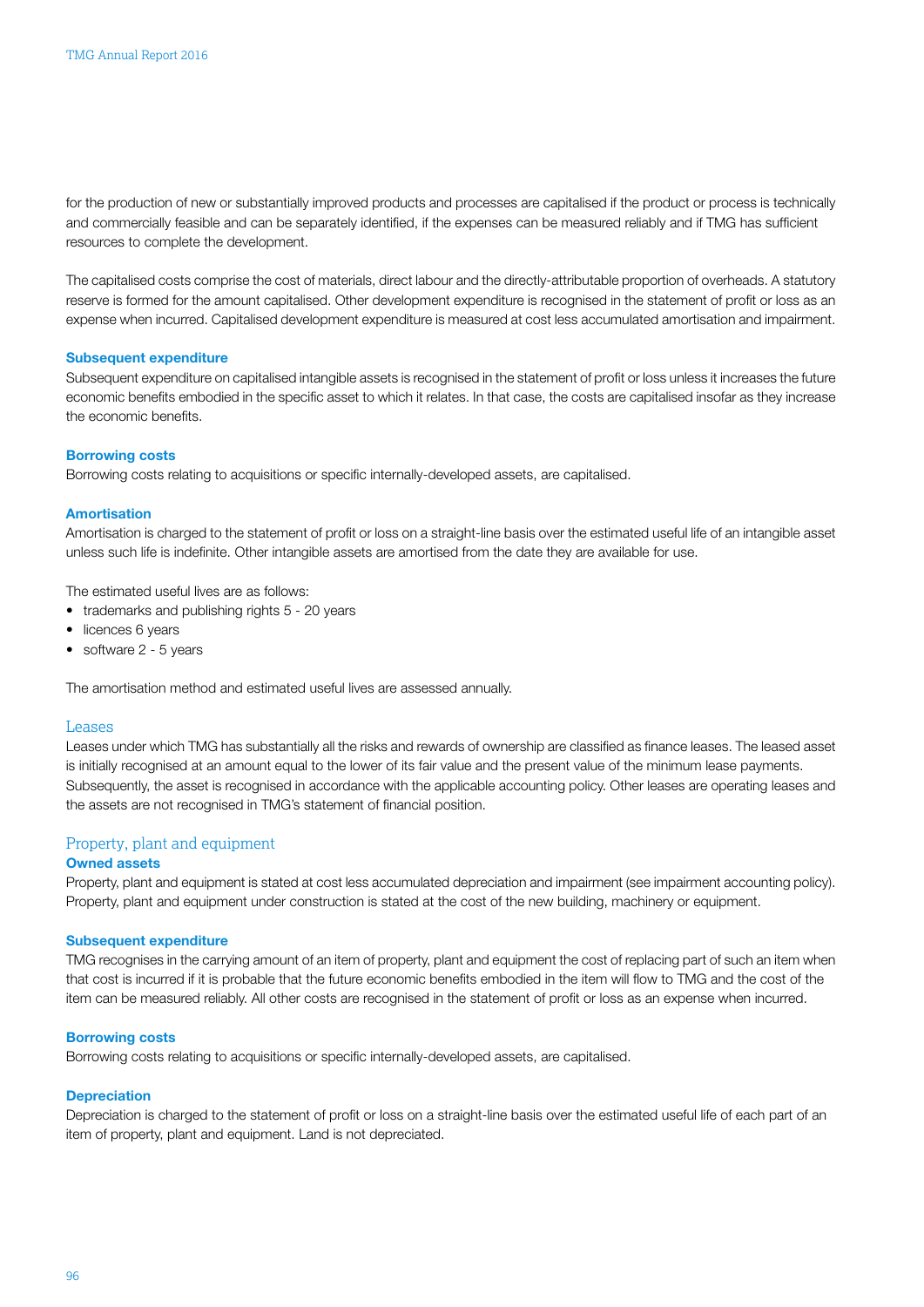The estimated useful lives are as follows:

- buildings 8 25 years
- machinery and equipment 5 10 years
- other assets 3 5 years

The depreciation method, estimated useful lives and residual values are assessed annually.

#### Investment in associates

On acquisition, an associate is initially recognised at cost (being the fair value when the shares are acquired plus expenses directly attributable to the transaction). Subsequently, associates are recognised using the equity method, under which the carrying amount of the associate is increased or decreased by the share of the result and movement in equity less dividends received from the associate. Any off-balance sheet liabilities relating to associates for which TMG may be held liable are disclosed in the note on offbalance sheet assets and liabilities [\(note 32\)](#page-52-0).

### Other receivables

Prepaid operating leases comprise the purchased ground rents for the land of the campus in Amsterdam. These are amortised on a straight-line basis over the duration of the leaseholds concerned. Non-current receivables are initially recognised at cost less attributable transaction costs and subsequently measured at amortised cost, with a difference between the cost and the redemption amount using the effective interest method being recognised in the statement of profit or loss over the duration of the receivables.

#### Inventories

Inventories are stated at the lower of cost and net realisable value. Net realisable value is the estimated selling price in the ordinary course of business less the estimated costs of completion and the selling expenses. The cost of the inventories is based on the 'first in, first out' (fifo) method and includes expenditure incurred in acquiring the inventories and bringing them to their existing location and condition.

### **Securities**

### Investments in debt and equity instruments

Financial instruments held for trading are classified as current assets and stated at fair value, with any gain or loss recognised in the statement of profit or loss.

If TMG has the positive intent to hold financial instruments to maturity, they are stated at amortised cost less impairment. Other financial instruments held by TMG are classified as being available for sale and are measured at fair value with any resulting gain or loss being recognised in the equity, except for impairment losses and, in the case of monetary items such as debt securities, foreign exchange gains and losses. When these investments are derecognised, the accumulated gain or loss recognised directly through equity is recognised in the statement of comprehensive income.

### Financial instruments

TMG does not use derivative financial instruments to hedge interest rate risk exposures and does not apply hedge accounting.

### Trade and other receivables

Trade and other receivables are initially recognised at fair value. Subsequently they are recognised at amortised cost less impairment.

#### Cash and cash equivalents

Cash comprises cash and bank balances and call deposits.

### Impairment

The carrying amount of TMG's assets is reviewed at each reporting date to determine whether there is an indication of impairment. If such indication exists, the asset's recoverable amount is estimated (see the policy for the calculation of recoverable amount).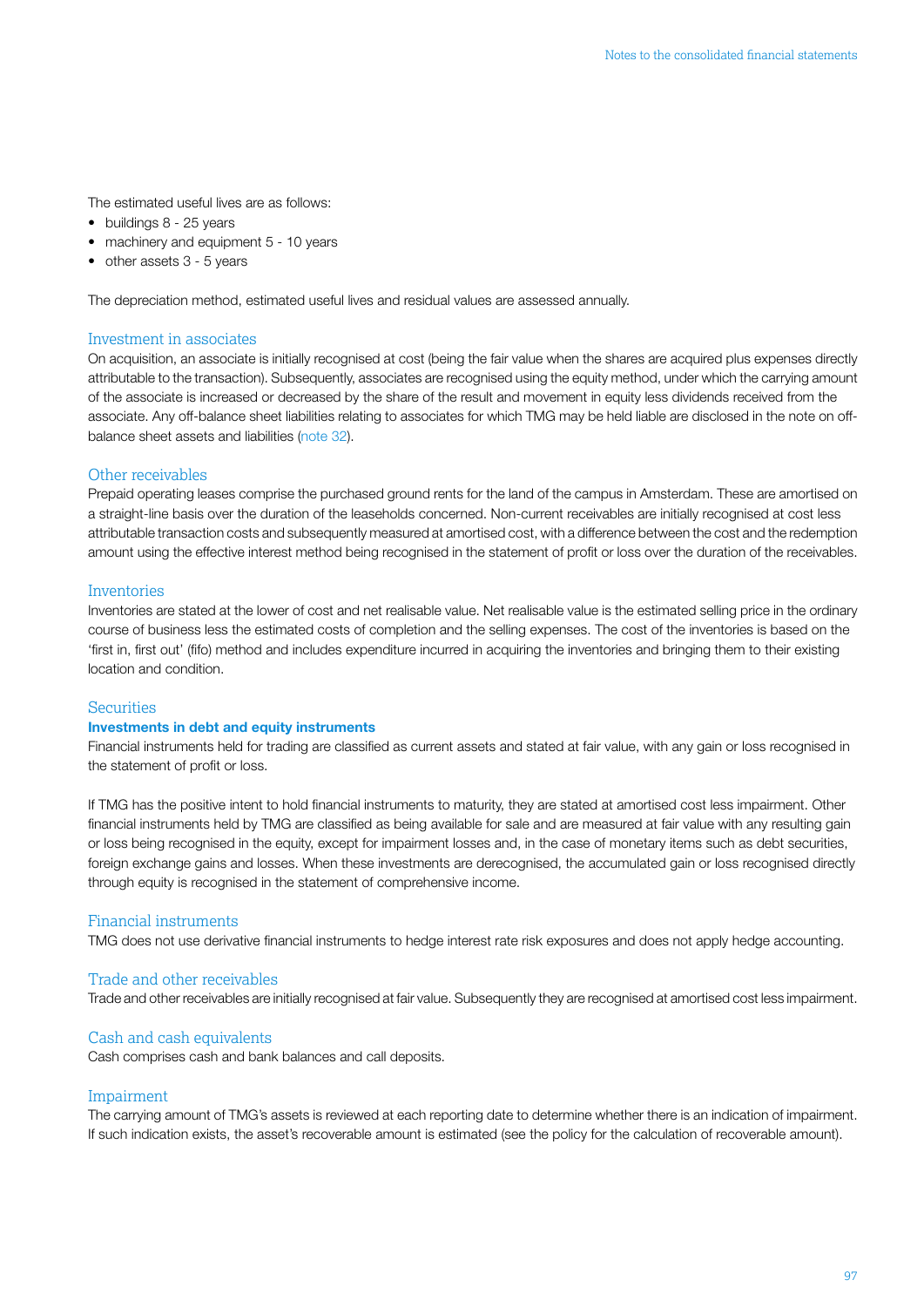The recoverable amount of goodwill, assets that have an indefinite useful life and intangible assets that are not yet available for use is estimated at each reporting date. An impairment loss is recognised whenever the carrying amount of an asset or cash-generating unit it belongs to exceeds the recoverable amount.

Impairment losses are recognised in the statement of profit or loss. Impairment losses recognised for cash generating units are allocated first to reduce the carrying amount of any goodwill allocated to cash-generating units (or groups of units) and then to reduce the carrying amount of the other assets in the unit (or groups of units) on a pro rata basis.

When a reduction in the fair value of an available-for-sale financial asset has been recognised directly in equity and there is objective evidence that the asset is impaired, the cumulative loss that had been recognised directly in equity is recognised in the statement of profit or loss, even though the financial asset has been derecognised. The accumulated loss that is recognised in the statement of profit or loss is the difference between cost and the current fair value less any impairment loss on that financial asset previously recognised in the statement of profit or loss.

#### Calculation of the recoverable amount

The recoverable amount of TMG's investments in securities held to maturity and receivables measured at amortised cost is calculated as the present value of the expected future cash flows, discounted at the original effective interest rate (i.e. the effective interest calculated at the time when the financial assets were initially recognised). Receivables with a short residual term are not discounted to present value. The recoverable amount of other assets and associates is the higher of realisable value and the value in use. When determining the value in use, the present value of the estimated future cash flows is calculated using a pre-tax discount rate that reflects both the current market valuations of the time value of money and the specific risks related to the asset. The realisable value of an asset that generates no cash receipts which are significantly independent of those of other assets is determined for the cash generating unit to which the asset belongs.

#### Reversal of impairment

An impairment loss on a security held to maturity or a receivable carried at amortised cost is reversed if the subsequent increase, after recognising that loss, in recoverable amount can be related objectively to an event occurring after the impairment loss was recognised.

Impairment losses on goodwill are not reversed. Impairment losses on other assets are reversed if there has been a change in the estimates used to determine the recoverable amount. Impairment is only reversed to the extent that the asset's carrying amount does not exceed the carrying amount that would have been determined, net of depreciation or amortisation, if no impairment loss had been recognised.

### Equity

#### Issued capital

The issued capital is the nominal amount of shares in issue.

#### Other reserves

Other reserves are the accumulated amount of annual comprehensive income attributable to the shareholders and changes in noncontrolling interests less dividends distributed.

#### Non-controlling interests

Non-controlling interests are the portion of the profit or loss and net assets of a subsidiary attributable to equity interests of third parties. In the event of both a written put and a call option on shares, those shares will be included in TMG's economic interest and not classified as a minority interest. The remaining interest is classified as a liability, based on the most realistic estimate.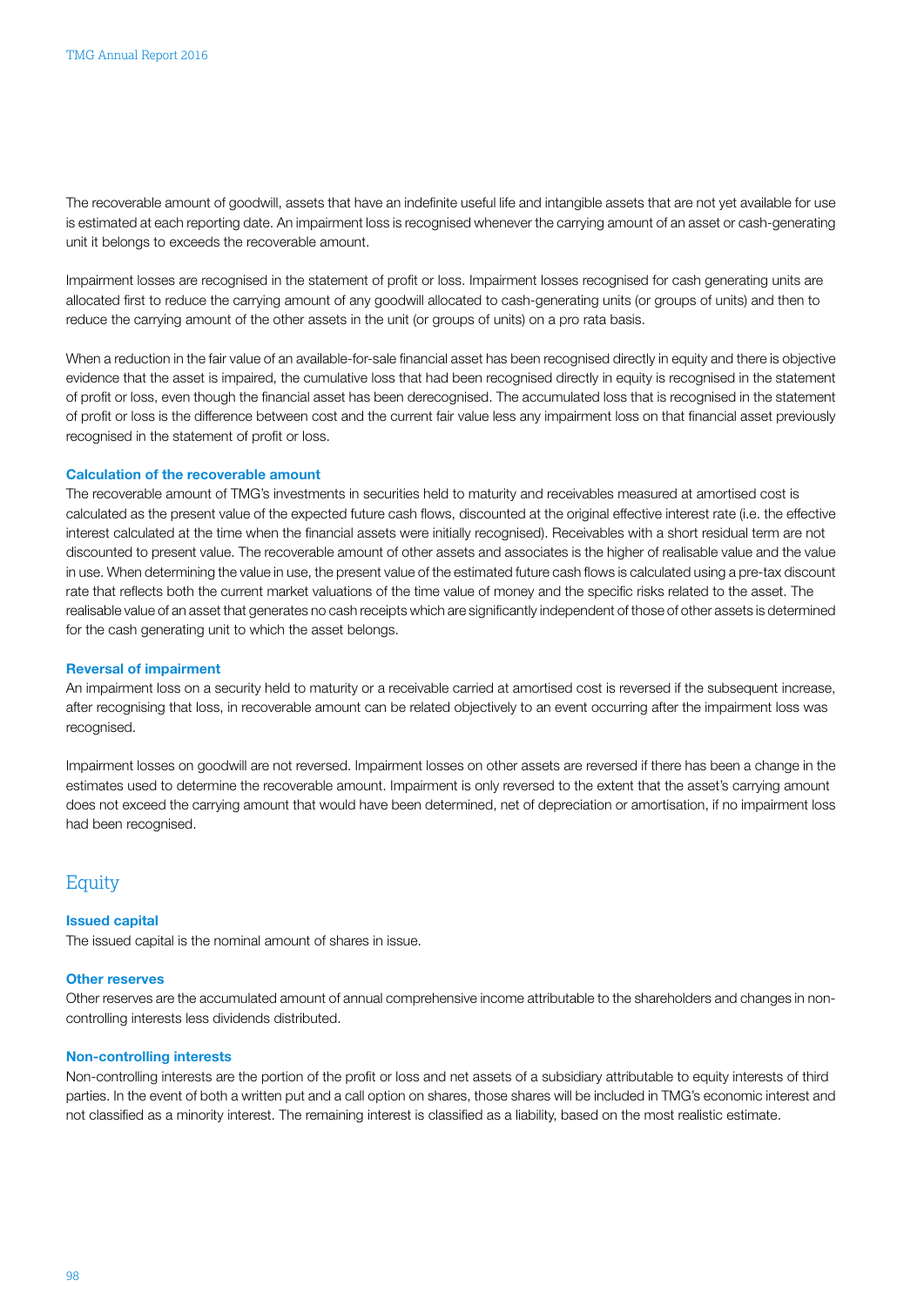#### Changes in non-controlling interests

Changes in TMG's ownership interests in subsidiaries that do not result in a loss of control are accounted for as equity transactions. Any difference between the carrying amount of the non-controlling interest and the transaction price is recognised directly in equity as a transaction between shareholders.

#### Repurchase of shares

When share capital recognised as equity is repurchased, the amount of the consideration paid, including directly attributable costs and net of any tax effects, is recognised as a deduction from equity. Repurchased shares are classified as treasury shares and presented as a separate deduction from equity. The amount received for repurchased shares classified as treasury shares that are sold or reissued subsequently is recognised as an increase in equity and the resulting surplus or deficit on the transaction is transferred to/from retained earnings. Repurchased shares are deducted from issued capital at nominal value and the resulting surplus or deficit on the transaction is transferred to/from retained earnings.

#### Interest-bearing loans and borrowings

Interest-bearing loans and borrowings are recognised initially at fair value less costs relating to the loan or borrowings. Subsequently, interest-bearing loans and borrowings are measured at amortised cost with any difference between cost and redemption value being recognised in the statement of profit or loss over the period of the loans and borrowings on an effective interest basis.

### Employee benefits

### Pension plans

TMG has established various pension plans, some administered under its own management through Stichting-Telegraafpensioenfonds 1959 and some placed with external parties such as industry-wide pension funds and insurance companies.

#### a. Defined-benefit plans

TMG's net obligation in respect of defined-benefit plans is calculated separately for each plan by estimating the amount of future entitlements that employees have accrued in return for their service in the current and prior reporting periods. Those entitlements are discounted to determine their present value. Any unrecognised past-service costs and the fair value of plan assets are deducted. The discount rate is the yield at the reporting date on corporate bonds with at least an AA credit rating and maturities approximating to the terms of TMG's obligations. The calculation is performed by a certified actuary using the 'projected unit credit' method.

Actuarial gains and losses that arise when calculating TMG's obligation in respect of a plan, the effect of the changes in the asset ceiling and the return on plan assets (excluding interest) are recognised immediately in the statement of financial position over the expected average remaining service period of the employees who are members of the plan.

Where the calculation results in a gain for TMG, the asset recognised is limited to the net total of any unrecognised actuarial losses and past-service costs and the present value of any future refunds from the plan or reductions in future contributions to the plan. If the benefits of a plan are improved, the portion of the increased benefit relating to past service by employees is recognised as an expense in the statement of financial position on a straight-line basis over the average period until the benefits become vested. To the extent that the benefits vest immediately, the expense is recognised immediately in the statement of profit or loss. The result ensuing from the curtailment or termination of a defined-benefit plan is recognised in the statement of profit or loss immediately the curtailment or termination exists. The result consists of service costs and net interest expense and/or income. Other movements are recognised in the financial position.

#### b. Defined-contribution plans

Obligations for contributions to defined-contribution plans are recognised as an expense in the statement of profit or loss as incurred. Industry-wide pension funds for which no reliable information is available are treated as defined-contribution plans.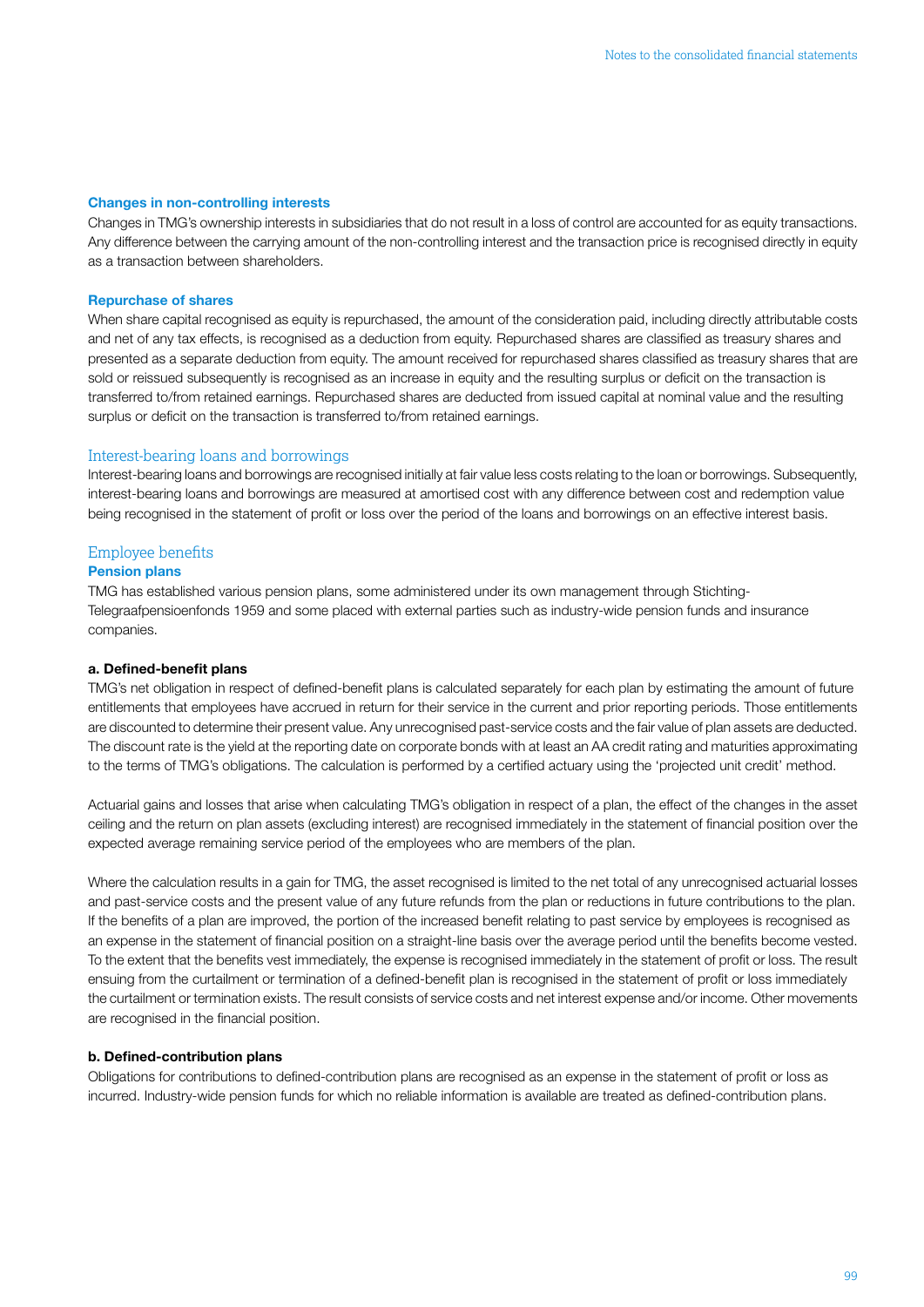#### c. Long-service schemes

TMG's employment conditions include a long-service scheme under which employees who reach a certain length of service receive a gross payment. Under IAS 19 'Employee Benefits', a provision has been formed for the liability arising from the long-service scheme. This provision is calculated in the same way as the provision for the defined-benefit pension schemes. Actuarial gains and losses are recognised immediately in the statement of profit or loss. Benefits paid under the long-service scheme during the financial year are charged against the provision. The movement in the provision for the long-service scheme is recognised in the statement of profit or loss.

#### Share-based payments

Cash-settled share-based payments are a conditional element of remuneration which when granted are subject to the recipient meeting set performance criteria after a period of four years (the performance period). Payment is only made if the recipient is still in employment after the four-year period. A pro-rata grant may be made in certain circumstances if the contract of employment is terminated in the intervening period. The amount payable at the end of the four-year period is estimated at the end of each year and a proportionate amount is charged to profit or loss during the performance period.

### Provisions

A provision is recognised in the statement of financial position when TMG has a legal or constructive obligation as a result of a past event and it is probable that an outflow of economic assets will be required to settle the obligation and a reliable estimate can be made of the amount of the obligation. If the effect is material, provisions are determined by discounting the expected future cash flows at a pre-tax rate that reflects current market assessments of the time value of money and, where appropriate, the specific risks related to the liability.

#### Restructuring provision

A provision for restructuring is recognised when TMG and the works council have agreed a detailed and formalised restructuring plan and the restructuring has either commenced or has been announced publicly and TMG has no possibility of withdrawing the plan. Termination benefits are recognised as an expense when TMG is demonstrably committed to either terminating the employment of current employees and/or job grades. To the extent they can be reliably estimated, benefits falling due more than 12 months after the reporting date are discounted to their present value.

#### Onerous contracts

TMG recognises a provision for an onerous contract when total contract costs exceed the economic benefits expected to be received from the contract.

#### Trade and other payables

Trade and other payables are stated at fair value. Subsequent recognition is at amortised cost.

### Determination of fair value

A number of TMG's accounting policies and disclosures require the determination of fair value of financial and non-financial assets and liabilities. The following methods are used to determine fair value for measurement and/or disclosure purposes.

#### Intangible assets

The fair value of publishing rights and trademarks acquired in a business combination is based on the discounted estimated royalty payments that have been avoided as a result of the patent or trademark being owned. The fair value of other intangible assets is based on the discounted cash flows expected to be derived from the use and eventual sale of the assets.

#### Property, plant and equipment

The fair value of property, plant and equipment recognised as a result of a business combination is based on market value. The market value of property is the estimated amount for which a property could be exchanged on the date of the valuation between a willing buyer and a willing seller in an arm's length transaction in which the parties had each acted knowledgeably, prudently and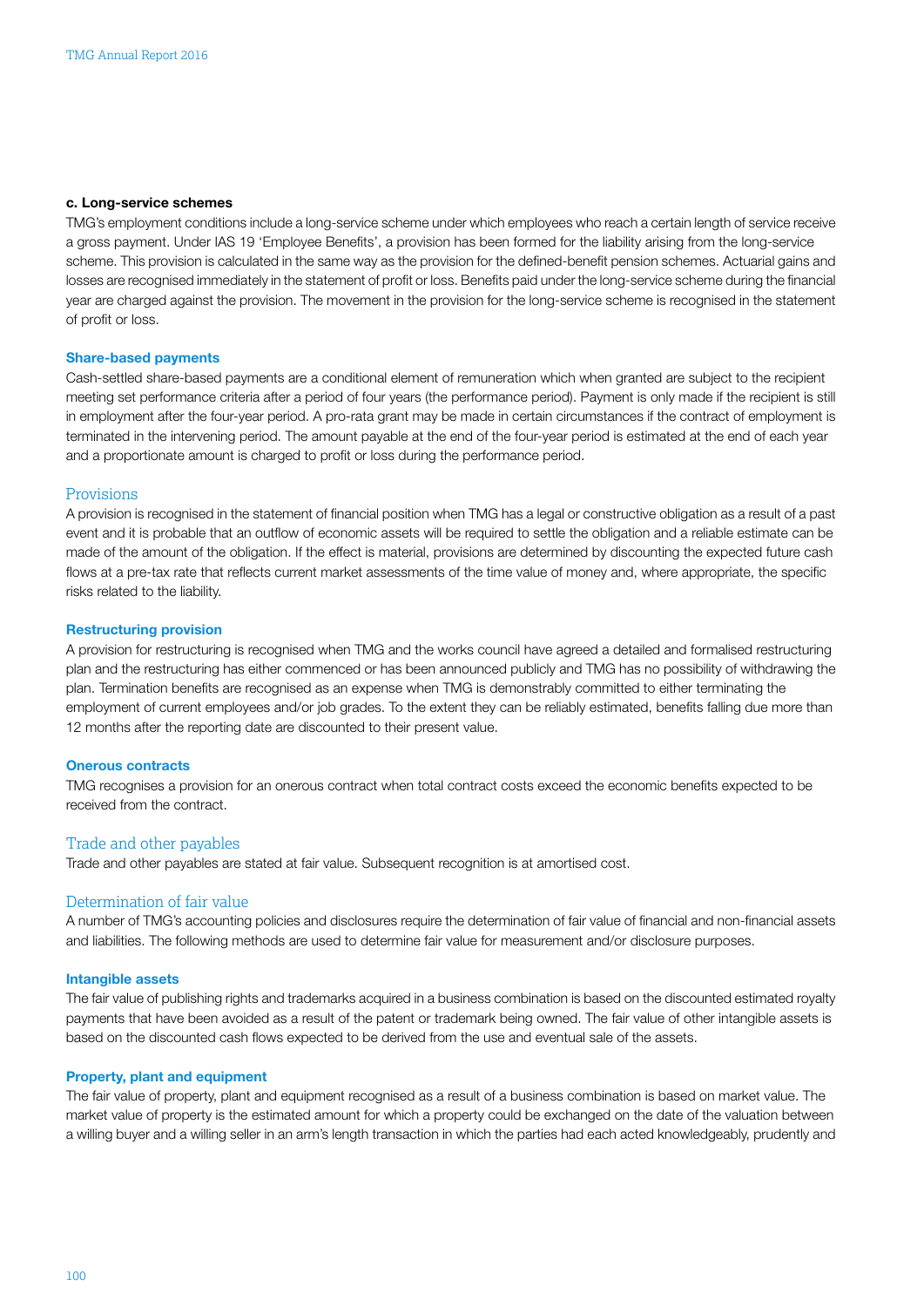without compulsion. The market value of items of other plant, equipment, fixtures and fittings is based on the market prices for similar assets.

### Trade and other receivables

The fair value of trade and other receivables is estimated as the present value of future cash flows discounted at the market rate of interest at the reporting date.

#### **Derivatives**

The fair value of interest rate swaps is based on broker quotes. Those quotes are tested for reasonableness by discounting estimated future cash flows based on the terms and maturity of each contract and using market interest rates for similar instruments at the measurement date.

#### Assets and liabilities classified as held for sale

The fair value of assets and liabilities held for sale is based on discounted expected future cash flows or market observations and/ or appraisals by a broker used to determine the expected net realisable value.

Further information on the assumptions made when determining fair values is disclosed in the notes to a specific asset or liability.

#### Revenue

Revenue excludes value added tax and is after discounts. Revenue from the sale of goods is recognised in the statement of profit or loss when the significant risks and rewards of ownership have been transferred to the buyer. Revenue relating to services provided is recognised in the statement of profit or loss in proportion to performance in the financial year. No revenue is recognised if there are significant uncertainties regarding recovery of the consideration due, associated costs or the possible returns of goods, or when there is continuing management involvement with the goods.

#### Barter transactions

If advertising space or time is exchanged or swapped for advertising space or time of a similar nature, fair value and target audience, such an exchange is not recognised as a revenue-generating transaction. If this condition is not applicable, the exchange will be regarded as a transaction that generates revenue. The amount of the revenue is determined on the basis of the fair value of the goods or services received plus or minus any cash or assets which have been received or paid and that can be converted into cash in the short term.

If the fair value of goods or services received cannot be measured reliably, revenue is determined on the basis of the fair value of the exchanged goods or services plus or minus cash or assets which have been received or paid and that can be converted into cash in the short term

#### Government grants

Government grants are initially recognised in the statement of financial position if received in advance and recognised as income when there is reasonable assurance that they will be received and that TMG will comply with the conditions attached to them. Grants that compensate TMG for expenses are recognised systematically in the statement of profit or loss in the same period the expenses are incurred.

#### **Expenditure**

#### Lease payments

Payments made under operating leases are recognised in the statement of profit or loss on a straight-line basis over the term of the lease. Lease incentives received are recognised in the statement of profit or loss as an integral part of the total lease expense.

The minimum lease payments for finance leases are apportioned between the finance charge and the reduction of the outstanding liability. The finance charge is allocated to each period during the lease term so as to produce a constant periodic interest rate on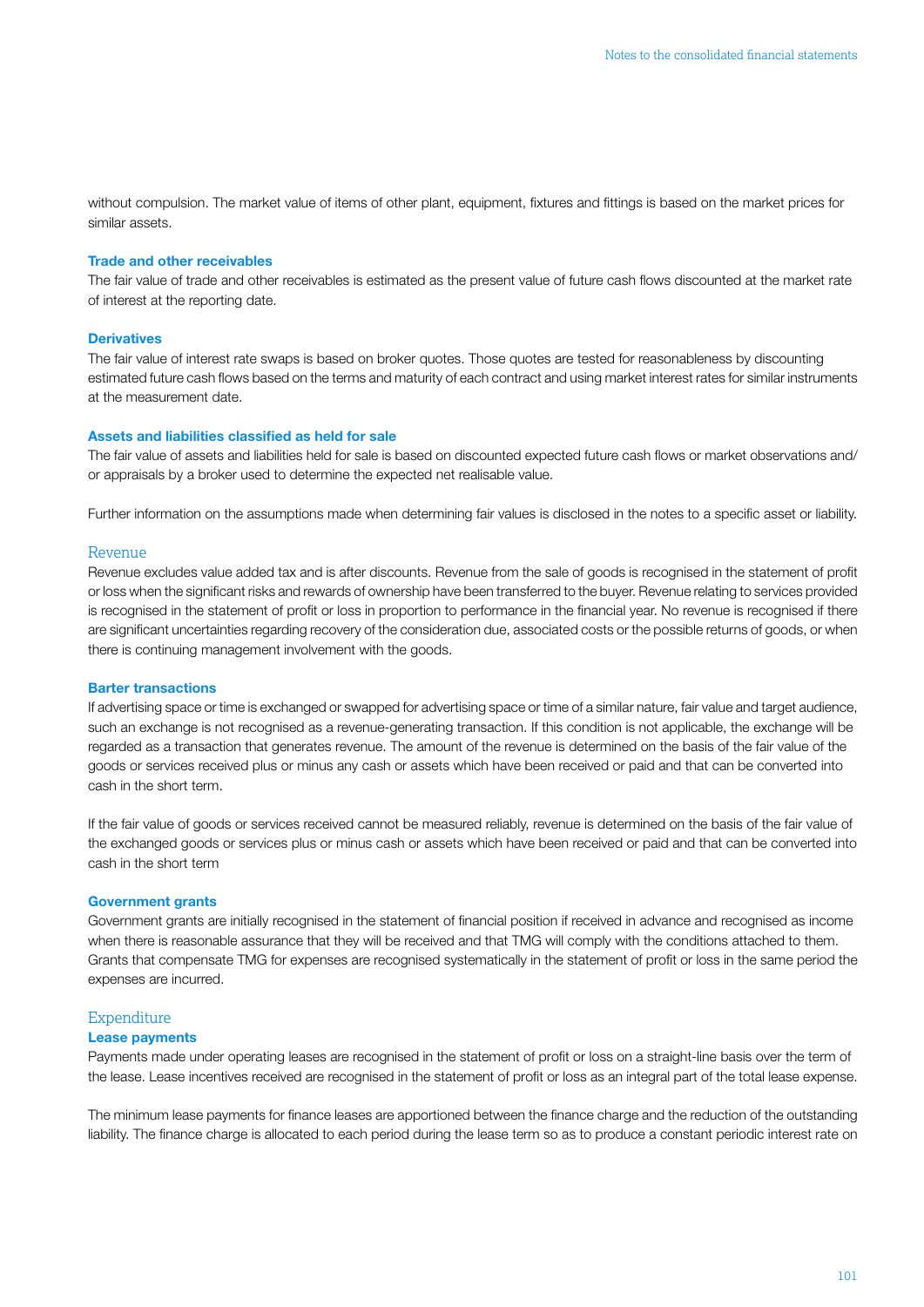the remaining balance of the liability. Conditional lease payments are incorporated by revising the minimum lease payments over the remaining lease term as soon as the amendment of the lease is confirmed.

### Financial income and expense

The share of result of associates is TMG's share of the total result of an associate for the period in which TMG has significant influence. When determining the share of result of associates, where necessary the associates' accounting policies are brought into line with those of TMG.

A change in the value of a financial instrument through profit or loss is recognised as financial income and expense.

Financial income and expense includes interest payable on borrowings calculated using the effective interest method, interest income on funds invested, dividend income and foreign exchange gains and losses.

Interest income and expense is recognised in the statement of profit or loss using the effective interest method. Dividend income is recognised in the statement of profit or loss when the dividend is declared. Foreign currency gains and losses are reported net. Borrowing costs that are not directly attributable to an acquisition are recognised in the statement of profit or loss using the effective interest method.

### Income tax

Income tax on the profit or loss for the year comprises current and deferred tax. Income tax is recognised in the statement of profit or loss except to the extent that it relates to items recognised directly in equity, in which case it is recognised in equity.

Current tax is the expected tax payable or to be settled on the taxable income for the year, using tax rates enacted or substantially enacted at the reporting date, and any adjustments to tax payable in respect of previous years.

Deferred tax is provided for using the balance sheet liability method, forming a provision for temporary differences between the carrying amounts of assets and liabilities for financial reporting purposes and the amounts used for taxation purposes.

The following temporary differences are not provided for: non-deductible goodwill and the initial recognition of assets or liabilities which affect neither the commercial nor the fiscal profit and differences related to investments in subsidiaries insofar as these are probably not going to be settled in the foreseeable future.

The amount of the provision for deferred tax liabilities is based on the way in which the carrying amount of the assets and liabilities is expected to be realised or settled, using tax rates in force or which had been enacted on the reporting date. A deferred tax liability is measured at nominal value. A deferred tax asset is recognised only to the extent that it is probable that future taxable profits will be available against which the asset can be utilised. Deferred tax assets are reduced to the extent that it is no longer probable that the related tax benefit will be realised. Deferred tax assets for losses carried forward are recognised only to the extent that it is probable that they can be utilised against future taxable profits.

Deferred tax liabilities and assets are netted if there is a legal entitlement to settle current and deferred tax, the income tax is charged by the same tax authorities and TMG intends to net the amounts.

#### Segment reporting

An operating segment is a clearly distinguishable unit of TMG that delivers goods or services or that delivers goods or services with other TMG units. All operating segments' operating results are reviewed regularly by the Executive Board for decision-making on allocating resources. The segment reporting is in line with the internal management reporting.

#### Assets classified as held for sale and discontinued operations

Assets classified as held for sale are those relating to an operation to be disposed of if that operation is available for immediate sale and a sale is highly probable. Liabilities related to these assets are classified as liabilities held for sale. Assets are not depreciated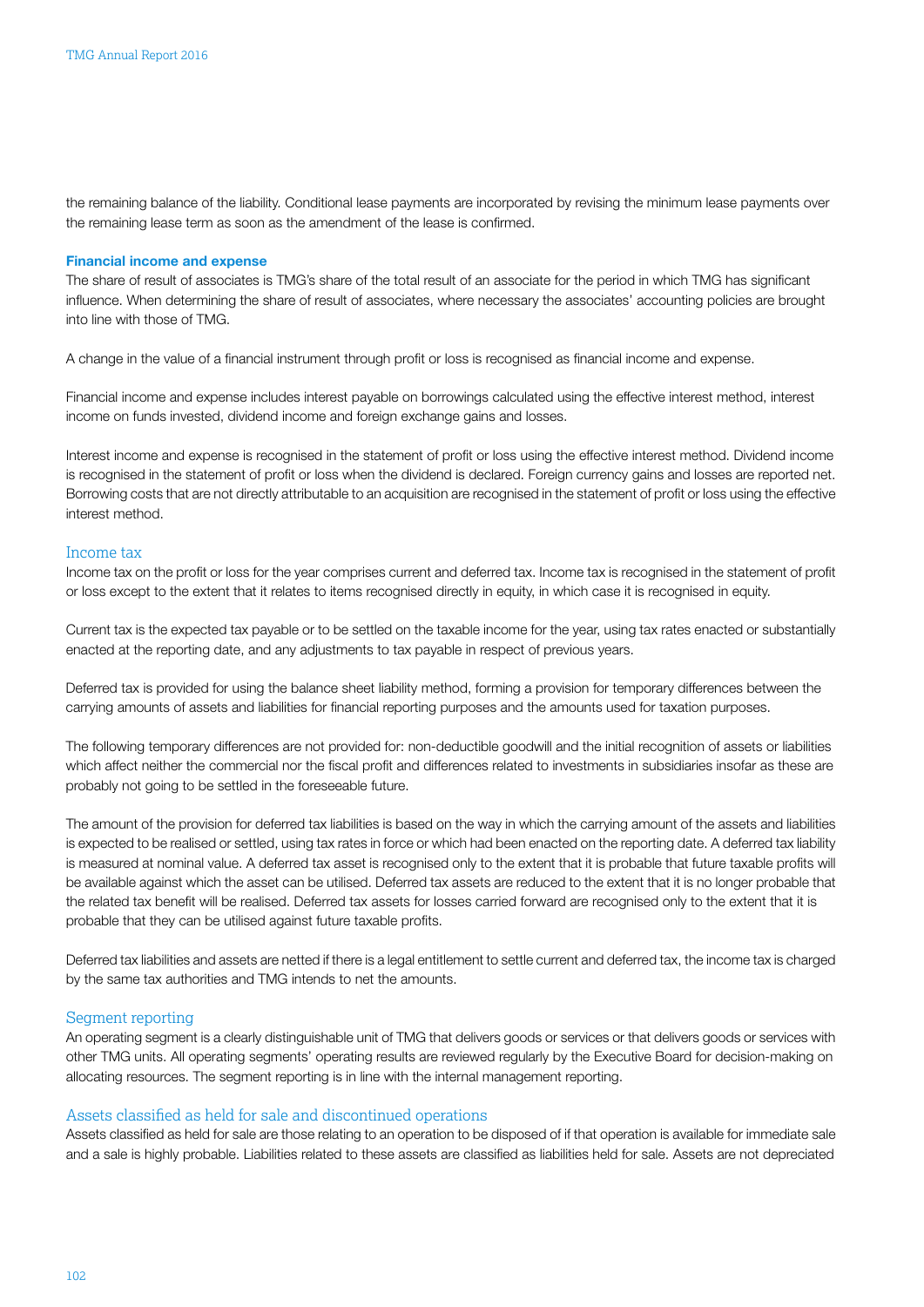from the time they are classified as held for sale. Assets and liabilities held for sale are measured at the lower of the carrying amount and fair value less costs to sell. Where necessary, external appraisals are used for the valuation. Impairment losses on assets held for sale are recognised in the statement of profit or loss.

A discontinued operation is a component of TMG's business that represents a separate major line of business or geographical area of operations or is a subsidiary acquired exclusively with a view of resale.

Classification as a discontinued operation occurs upon disposal or when the operation meets the criteria to be classified as held for sale, if earlier. A disposal group that is to be abandoned may also qualify.

### Statement of cash flows

The consolidated statement of cash flows is prepared using the indirect method, distinguishing between operating, investment and financing activities. The cash flow from operating activities is adjusted for items in the statement of profit or loss and movements in items in the statement of financial position that have no effect on the cash flow for the year.

### New accounting standards and interpretations not yet applied

Certain amendments to standards and interpretations are not yet in force and have not been applied in these financial statements. TMG has decided not to apply the following new standards early: IFRS 9 'Financial instruments', IFRS 15 'Revenue from contracts with customers' and IFRS 16 'Leases'. The impact of these new standards on the TMG's financial statements is set out below:

### IFRS 9 'Financial Instruments'

The impact of IFRS 9 on TMG's financial statements is expected to be very limited mainly because TMG has almost only current receivables and liabilities, does not have complex financial instruments and does not apply hedge accounting.

### IFRS 15 'Revenue from contracts with customers'

TMG started a project with external reporting specialists in 2016 to determine the impact of IFRS 15. The current status is that the revenue categories that will be affected by the implementation of IFRS 15 have been identified. The financial impact and impact on systems will be addressed further during 2017. The greatest impact of IFRS 15 is expected to be on the following revenue categories:

Subscription income:

• TMG uses third-parties to acquire subscribers and pays them a fee for this. Under IFRS 15, the cost of acquiring subscriptions of longer than one year will be capitalised and amortised over the term of the subscription. This will result in phased recognition of the acquisition costs over the term of the subscription and the presentation of these costs as an amortisation charge instead of selling expenses.

### Single-copy sales:

• TMG uses various distribution channels, distributors and sales outlets for its print and other products. The arrangements with the distributors and sales outlets may differ in respect of returns, pricing, TMG's influence over the outlets, etc. The changes in assessing the agent/principal classification under IFRS 15 mean that in some cases the distributor or sales outlet will be seen as an agent while under IAS 18 they were treated as principals. This will lead to an increase in revenue from single-copy sales and in selling expenses. There is no effect on the result.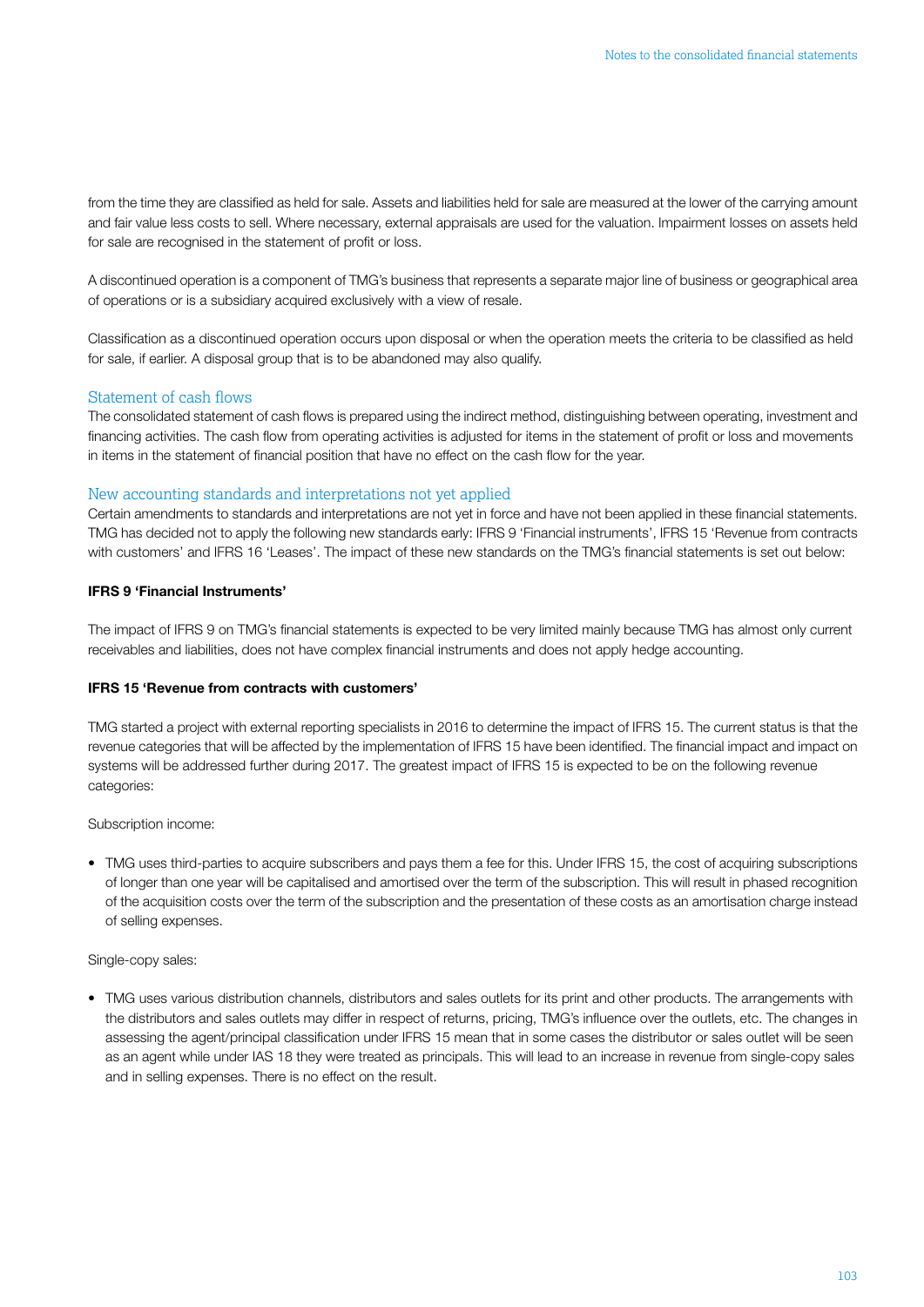Print and digital advertising revenue:

- Barter transactions: TMG regularly enters into similar barter transactions (advertising space and time for advertising space and time) with third parties. Under current revenue recognition standards, no revenue or expenses are recognised. Under IFRS 15, there will be higher advertising revenue and higher expenses. There is no effect on the result.
- Umbrella contracts: TMG enters into umbrella contracts with large advertisers under which they place advertisements with different brands and across different channels (print, online display, online video, etc.). TMG will have to allocate the contract revenue to the different performance obligations, with performance possibly being delivered at different times. These contracts were still small in volume in 2016 but this type of contract is expected to increase in the coming year.

E-commcerce revenue:

• TMG generates revenue through online sales of third-party products ('e-commerce revenue'). The changes in the assessment of the agent/principal classification under IFRS 15 mean that in some transactions TMG will be acting as agent while under IAS 18 it was regarded as the principal. This will lead to a reduction in e-commerce revenue and cost of sales. There is no effect on the result.

### IFRS 16 'Leases'

The impact of IFRS 16 has been examined and will lead to recognition of certain leases on the balance sheet. This applies mainly to a limited number of leased buildings (TMG owns the majority of its buildings), cars and printers.

During its Investor Relations day on 29 September 2016, TMG announced that it was examining the sale and leaseback of the land and buildings on Basisweg. The implementation of IFRS 16 will mean that the lease obligations of the leaseback will be recognised on the statement of financial position under IFRS 16.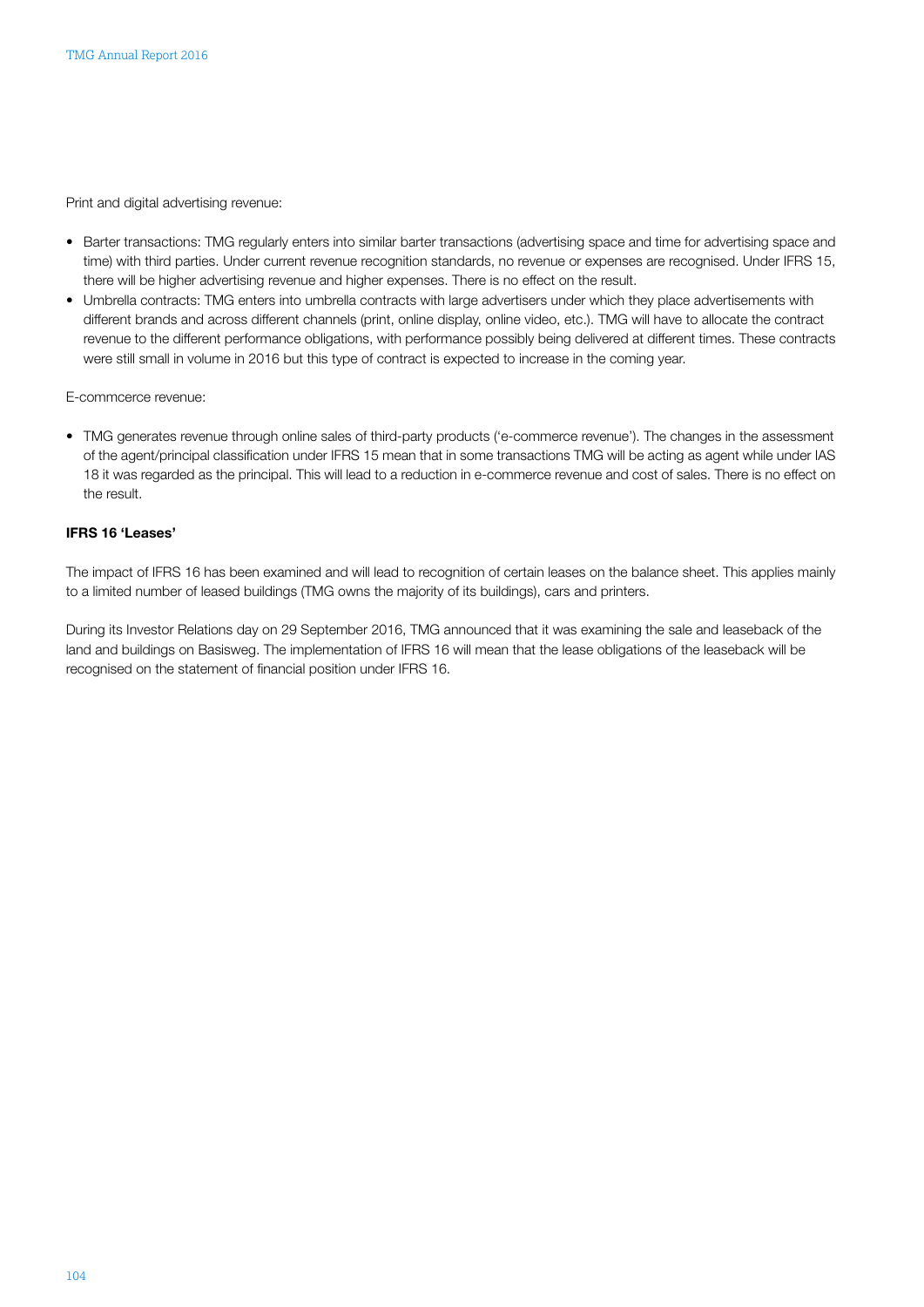### <span id="page-19-0"></span>2. Segment reporting

|                                                                        | TMG Landelijke Media |                  | <b>TMG Digital</b> |                |
|------------------------------------------------------------------------|----------------------|------------------|--------------------|----------------|
| In thousands of euros                                                  | 2016                 | 2015             | 2016               | 2015           |
|                                                                        |                      |                  |                    |                |
| <b>Continuing operations</b>                                           |                      |                  |                    |                |
| Revenues from third-party transactions                                 | 201,870              | 222,790          | 34,988             | 32,949         |
| Intercompany transactions                                              | $\blacksquare$       | $\sim$           | $\sim$             | $\overline{a}$ |
| <b>Total revenue</b>                                                   | 201,870              | 222,790          | 34,988             | 32,949         |
|                                                                        |                      |                  |                    |                |
| Segment result before depreciation, amortisation and impairment losses | 52,361               | 61,171           | 2,870              | 2,738          |
| Total depreciation, amortisation and impairment losses                 | 312                  | 1,890            | 778                | 2,852          |
| <b>Operating result</b>                                                | 52,049               | 59,281           | 2,092              | $-114$         |
|                                                                        |                      |                  |                    |                |
| Share of result of associates                                          | $\sim$               | $-140$           | 55                 | 100            |
| Financial income                                                       | 12                   | 11               | 10                 | $-10$          |
| Financial expense                                                      | $-12$                | $-26$            | $\sim$             | $-37$          |
| Income tax                                                             | $-7,771$             | $-10,537$        | 651                | 36             |
| <b>Result for the year on continuing operations</b>                    | 44,278               | 48,589           | 2,808              | $-25$          |
|                                                                        |                      |                  |                    |                |
| Result from discontinued operations after tax                          | $\sim$               |                  | $\blacksquare$     | $\sim$         |
| Net result for the year                                                | 44,278               | $\sim$<br>48,589 | 2,808              | $-25$          |
|                                                                        |                      |                  |                    |                |
|                                                                        |                      |                  |                    |                |
| Segment assets                                                         | 26,780               | 31,722           | 12,100             | 13,352         |
| Investments in associates                                              | $\blacksquare$       | 24               | 374                | $\sim$         |
| <b>Total assets as at 31 December</b>                                  | 26,780               | 31,746           | 12,474             | 13,352         |
|                                                                        |                      |                  |                    |                |
| Segment liabilities                                                    | 46,835               | 57,972           | 1,511              | 5,367          |
| <b>Total liabilities as at 31 December</b>                             | 46,835               | 57,972           | 1,511              | 5,367          |
|                                                                        |                      |                  |                    |                |
| Segment capital expenditure                                            | 172                  | 1,759            | 260                | 275            |
| <b>Total capital expenditure</b>                                       | $\overline{172}$     | 1,759            | 260                | 275            |
|                                                                        |                      |                  |                    |                |
| Restructuring costs                                                    | 5,420                | 10,599           | 323                | $\sim$         |
| Impairment losses on intangible assets                                 | $\sim$               | $\sim$           | $\sim$             | $\sim$         |
| Impairment losses on property, plant and equipment                     | $\sim$               | $\sim$           | $\sim$             | $\sim$         |
| Other material non-cash items                                          | 5,420                | 10,599           | 323                | $\sim$         |
|                                                                        |                      |                  |                    |                |
| <b>Average number of employees (FTE)</b>                               | 508                  | 583              | 127                | 110            |

### Operating segments

The segment structure was revised with effect from 2016. TMG Digital, which was part of TMG Landelijke Media until 2016, is now managed as a separate segment. In addition, the ICT departments and activities of the various segments have been centralised in the Head Office segment. Sky Radio Group has been held for sale since January 2016 and is no longer presented as a segment. The comparative figures for 2015 have been restated.

TMG comprises the following main operating segments:

TMG Landelijke Media: publishing national newspapers, magazines, print-related internet activities and video productions. TMG Digital: business unit combining all primary online platforms and e-commerce activities since 1 January 2016. Holland Media Combinatie: publishing regional newspapers, free door-to-door papers and print-related internet activities.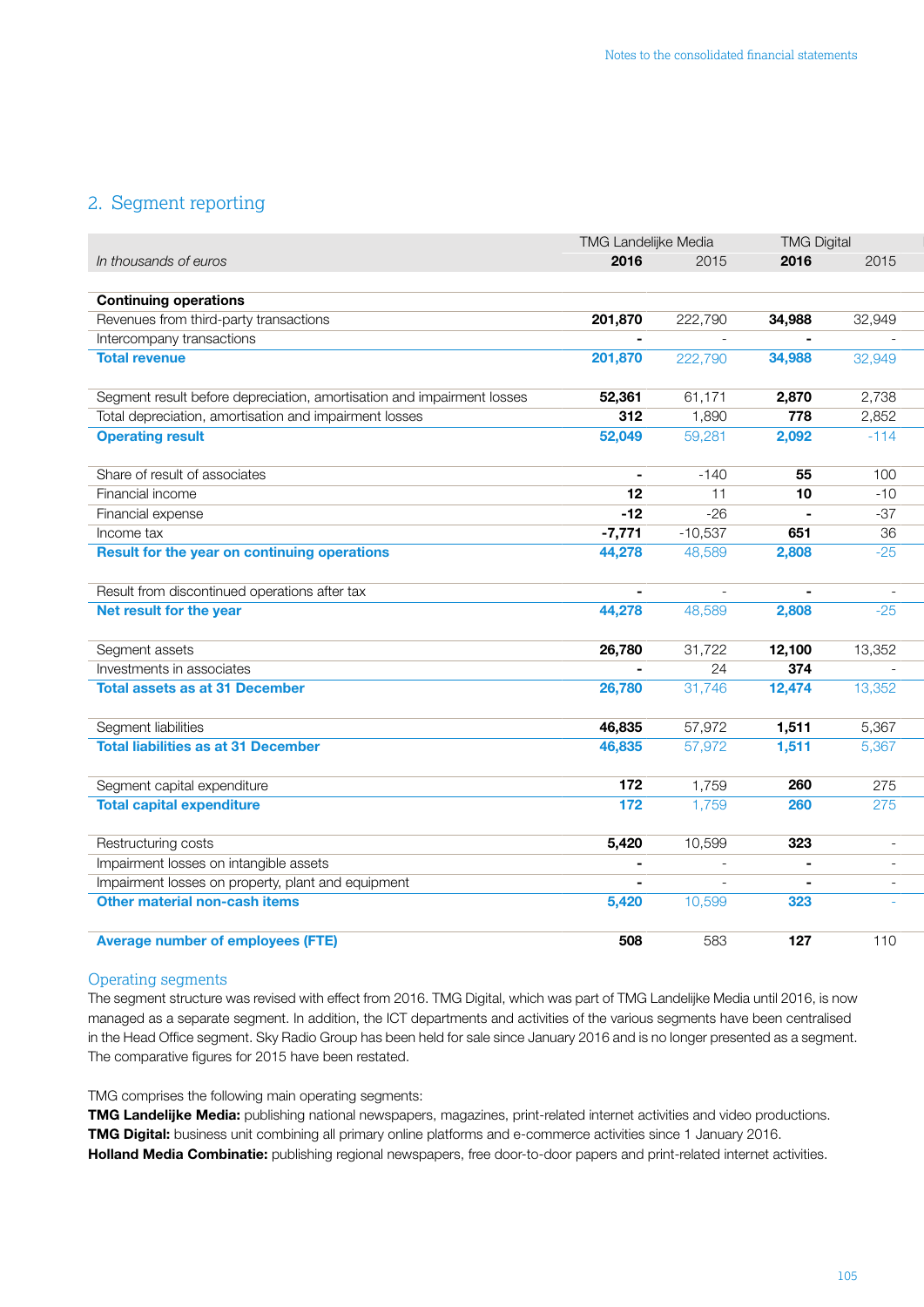| 2016<br>2015<br>2016<br>2016<br>2015<br>2016<br>2015<br>2015<br>2016<br>102,265<br>22,593<br>764<br>889<br>421,039<br>93,148<br>72,902<br>70,922<br>17,367<br>235<br>$-66,241$<br>$-72,853$<br>220<br>66,006<br>72,633<br>$-$<br>$\sim$<br>$-71,964$<br>93,148<br>102,265<br>73,137<br>71,142<br>83,373<br>95,226<br>$-65,477$<br>421,039<br>20,263<br>21,466<br>$-57,058$<br>$-51,102$<br>$-47,867$<br>8,981<br>28,120<br>20,614<br>$-36,877$<br>2,095<br>13,833<br>3,445<br>504<br>17,388<br>1,246<br>4,551<br>4,135<br>6,207<br>18,168<br>$-48,371$<br>16,479<br>$-43,084$<br>$-70,891$<br>$-54,547$<br>$-8,407$<br>26,874<br>16,915<br>16<br>643<br>714<br>$\blacksquare$<br>$\blacksquare$<br>$\sim$<br>$\sim$<br>$\sim$<br>$\sim$<br>160<br>138<br>269<br>3<br>$\sim$<br>$\sim$<br>$\sim$<br>$\overline{a}$<br>$\sim$<br>$-928$<br>$-141$<br>$-221$<br>-8<br>$-742$<br>$-903$<br>$\sim$<br>$\sim$<br>$\overline{a}$ | 2015<br>452,408<br>$\overline{\phantom{a}}$<br>452,408<br>7,718<br>24,460<br>$-16,742$<br>$-40$<br>273<br>$-1,212$ |
|---------------------------------------------------------------------------------------------------------------------------------------------------------------------------------------------------------------------------------------------------------------------------------------------------------------------------------------------------------------------------------------------------------------------------------------------------------------------------------------------------------------------------------------------------------------------------------------------------------------------------------------------------------------------------------------------------------------------------------------------------------------------------------------------------------------------------------------------------------------------------------------------------------------------------|--------------------------------------------------------------------------------------------------------------------|
|                                                                                                                                                                                                                                                                                                                                                                                                                                                                                                                                                                                                                                                                                                                                                                                                                                                                                                                           |                                                                                                                    |
|                                                                                                                                                                                                                                                                                                                                                                                                                                                                                                                                                                                                                                                                                                                                                                                                                                                                                                                           |                                                                                                                    |
|                                                                                                                                                                                                                                                                                                                                                                                                                                                                                                                                                                                                                                                                                                                                                                                                                                                                                                                           |                                                                                                                    |
|                                                                                                                                                                                                                                                                                                                                                                                                                                                                                                                                                                                                                                                                                                                                                                                                                                                                                                                           |                                                                                                                    |
|                                                                                                                                                                                                                                                                                                                                                                                                                                                                                                                                                                                                                                                                                                                                                                                                                                                                                                                           |                                                                                                                    |
|                                                                                                                                                                                                                                                                                                                                                                                                                                                                                                                                                                                                                                                                                                                                                                                                                                                                                                                           |                                                                                                                    |
|                                                                                                                                                                                                                                                                                                                                                                                                                                                                                                                                                                                                                                                                                                                                                                                                                                                                                                                           |                                                                                                                    |
|                                                                                                                                                                                                                                                                                                                                                                                                                                                                                                                                                                                                                                                                                                                                                                                                                                                                                                                           |                                                                                                                    |
|                                                                                                                                                                                                                                                                                                                                                                                                                                                                                                                                                                                                                                                                                                                                                                                                                                                                                                                           |                                                                                                                    |
|                                                                                                                                                                                                                                                                                                                                                                                                                                                                                                                                                                                                                                                                                                                                                                                                                                                                                                                           |                                                                                                                    |
| $-1,895$<br>13,085<br>2,891<br>18,508<br>2,621<br>$-7,760$<br>$-4,340$<br>2,061<br>$-4,215$                                                                                                                                                                                                                                                                                                                                                                                                                                                                                                                                                                                                                                                                                                                                                                                                                               | $-1,907$                                                                                                           |
| $-30,007$<br>$-68,830$<br>$-51,755$<br>$-30,788$<br>$-5,815$<br>16,273<br>19,114<br>12,588<br>12,312                                                                                                                                                                                                                                                                                                                                                                                                                                                                                                                                                                                                                                                                                                                                                                                                                      | $-19,628$                                                                                                          |
| 7,373<br>$-4,011$<br>7,373<br>$\overline{a}$<br>$\sim$<br>$\blacksquare$                                                                                                                                                                                                                                                                                                                                                                                                                                                                                                                                                                                                                                                                                                                                                                                                                                                  | $-4,011$                                                                                                           |
| $-68,830$<br>12,312<br>$-30,007$<br>$-44,382$<br>1,558<br>16,273<br>19,114<br>12,588<br>$-34,799$                                                                                                                                                                                                                                                                                                                                                                                                                                                                                                                                                                                                                                                                                                                                                                                                                         | $-23,639$                                                                                                          |
| 17,739<br>56,745<br>89,067<br>169,402<br>21,582<br>151,262<br>153,112<br>51,953<br>348,901                                                                                                                                                                                                                                                                                                                                                                                                                                                                                                                                                                                                                                                                                                                                                                                                                                | 445,915                                                                                                            |
| 772<br>46,997<br>48,143<br>$\sim$ $ \sim$<br>$\sim$<br>$\overline{\phantom{a}}$                                                                                                                                                                                                                                                                                                                                                                                                                                                                                                                                                                                                                                                                                                                                                                                                                                           | 24                                                                                                                 |
| 17,739<br>56,745<br>21,582<br>152,034<br>153,112<br>51,953<br>136,064<br>169,402<br>397,044                                                                                                                                                                                                                                                                                                                                                                                                                                                                                                                                                                                                                                                                                                                                                                                                                               | 445,939                                                                                                            |
| 25,629<br>25,783<br>33,699<br>33,921<br>25,030<br>64,950<br>70,660<br>169,659<br>$-2,965$                                                                                                                                                                                                                                                                                                                                                                                                                                                                                                                                                                                                                                                                                                                                                                                                                                 | 218,733                                                                                                            |
| 25,629<br>25,030<br>64,950<br>70,660<br>169,659<br>25,783<br>33,699<br>33,921<br>$-2,965$                                                                                                                                                                                                                                                                                                                                                                                                                                                                                                                                                                                                                                                                                                                                                                                                                                 | 218,733                                                                                                            |
| 124<br>2,832<br>5,940<br>6,728<br>2,063<br>11,490<br>310<br>1,374<br>1,259                                                                                                                                                                                                                                                                                                                                                                                                                                                                                                                                                                                                                                                                                                                                                                                                                                                | 11,606                                                                                                             |
| $\overline{124}$<br>310<br>1,259<br>2,832<br>5,940<br>6,728<br>2,063<br>11,490<br>1,374                                                                                                                                                                                                                                                                                                                                                                                                                                                                                                                                                                                                                                                                                                                                                                                                                                   | 11,606                                                                                                             |
| 4,800<br>665<br>17,038<br>2,046<br>$-1,699$<br>13,026<br>591<br>366<br>$-154$                                                                                                                                                                                                                                                                                                                                                                                                                                                                                                                                                                                                                                                                                                                                                                                                                                             | 26,969                                                                                                             |
| 182<br>41<br>141<br>$\sim$<br>$\sim$<br>$\sim$<br>$\blacksquare$<br>$\sim$<br>$\sim$                                                                                                                                                                                                                                                                                                                                                                                                                                                                                                                                                                                                                                                                                                                                                                                                                                      | $\sim$                                                                                                             |
| 2,073<br>1,347<br>6,808<br>$\overline{2}$<br>726<br>$\sim$<br>$\blacksquare$<br>$\sim$<br>$\sim$                                                                                                                                                                                                                                                                                                                                                                                                                                                                                                                                                                                                                                                                                                                                                                                                                          | 6,810                                                                                                              |
| 23,846<br>2,046<br>$-1,697$<br>6,288<br>665<br>632<br>572<br>15,281<br>366                                                                                                                                                                                                                                                                                                                                                                                                                                                                                                                                                                                                                                                                                                                                                                                                                                                | 33,779                                                                                                             |
| 137<br>1,790<br>484<br>273<br>270<br>439<br>168<br>431<br>283                                                                                                                                                                                                                                                                                                                                                                                                                                                                                                                                                                                                                                                                                                                                                                                                                                                             | 2,023                                                                                                              |

Keesing Media Group: publishing puzzle booklets in Europe

Facilitating Services: activities including the printing and distribution of newspapers and providing office space and related facilities mainly for the TMG Landelijke Media and Holland Media Combinatie segments.

Head Office and other: in addition to Classic FM and eliminations, includes the Executive Board, Corporate Communication, Corporate Development, Internal Audit & Risk Management, HRM, ICT and Legal corporate departments.

Segment information is presented for TMG's business and geographical segments. The segment results are based on the organisational management structure used within TMG and the nature of the activities. Results are reported to the Executive Board monthly for decision-making on performance and allocation of resources within the segments. Support activities such as printing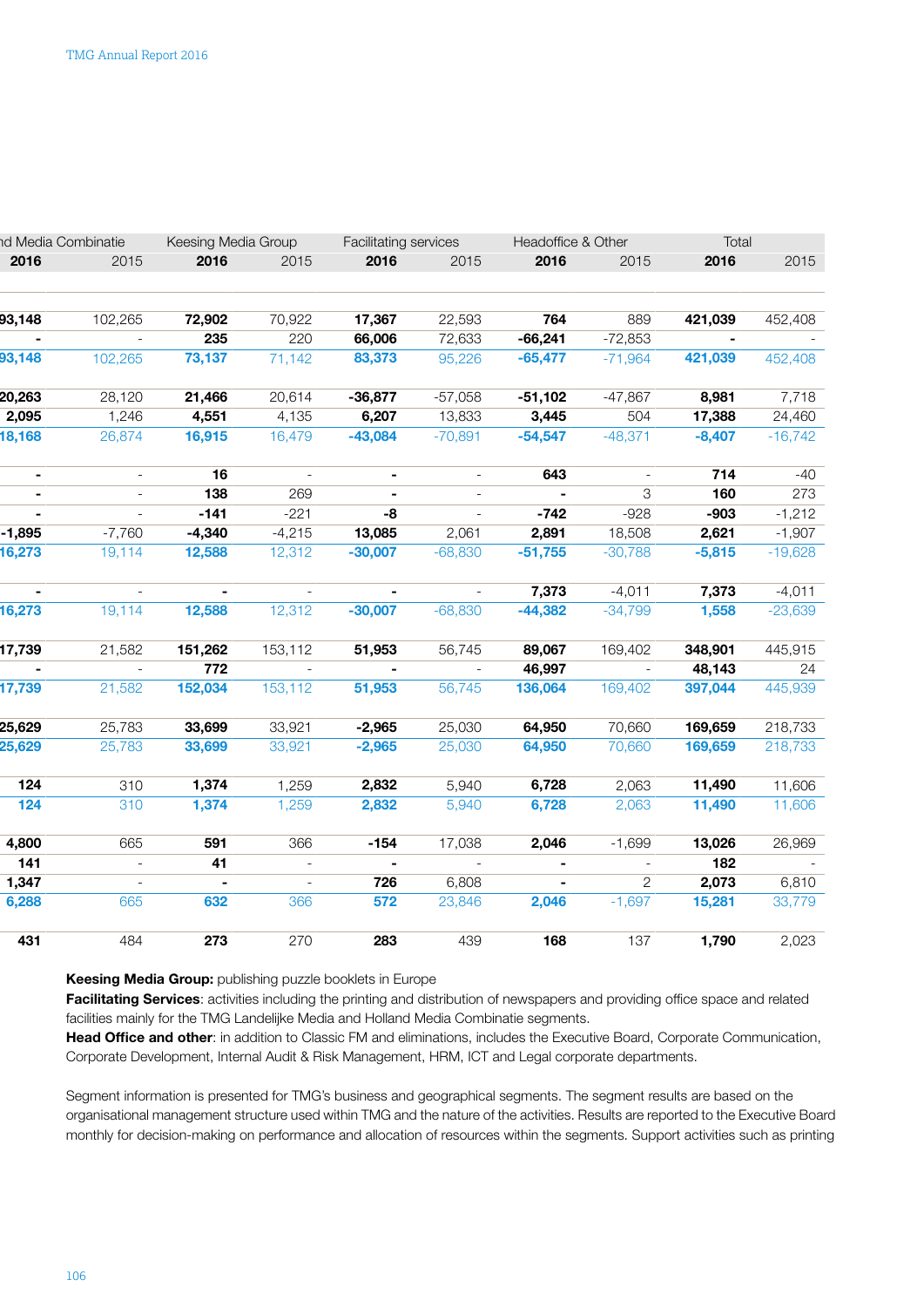<span id="page-21-0"></span>and distribution are reviewed at group level and not allocated to operating segments. The internal allocation of costs was changed in 2015 and the recharging of fixed costs to segments was ended.

Prices for transactions between segments, mainly newspaper printing and distribution costs are set on a commercial and objective basis. A segment's results, assets and liabilities comprise items that can either directly or reasonably be attributed to it. A segment's capital expenditure includes the total cost incurred during the reporting period for the acquisition of assets which are expected to be in use for more than one reporting period.

The decline in revenue and operating profit at TMG Landelijke Media and Holland Media Combinatie was caused mainly by lower print advertising revenue. The increase in revenue at TMG Digital came from growth in e-commerce (GroupDeal.nl). The increase in revenue and operating profit at Keesing Media Group was due to price increases and growth in the number of editions per year. The decline in revenue at Facilitating Services came partly from ending printing for third parties. The fall in operating profit at the Head Office was mainly a result of higher consultancy fees and cost of temporary staff, in part in connection with various cost reduction programmes and investment in new products by the ICT department.

### Geographical segments

The presentation of information based on geographical segments uses the geographical location of the customer for a segment's revenue. A segment's non-current assets are determined from their geographical location.

### Revenue and non-current assets by geographical area:

|                                |                 | 2016                |
|--------------------------------|-----------------|---------------------|
|                                | <b>Revenues</b> | Non-current         |
| In thousands of euros          |                 | assets <sup>1</sup> |
|                                |                 |                     |
| The Netherlands                | 357,056         | 213,580             |
| Other countries                | 63,983          | 44,018              |
| <b>Total</b>                   | 421,039         | 257,598             |
| Excluding deferred tax assets. |                 |                     |

|                 |          | 2015                             |
|-----------------|----------|----------------------------------|
|                 | Revenues | Non-current<br>ases <sup>1</sup> |
|                 |          |                                  |
| The Netherlands | 389,661  | 248,223                          |
| Other countries | 62,747   | 40,036                           |
| Total           | 452,408  | 288,259                          |

1 Excluding deferred tax assets.

Revenue and non-current assets in other countries include 44,385 (2015: 44,211) and 39,106 (2015: 39,924) respectively for puzzle activities in France.

### 3. Business combinations

TMG Landelijke Media B.V. acquired a 100% holding in the activities of International Fashion Week B.V. (IFW) on 28 April 2016. IFW has been consolidated in Telegraaf Media Groep N.V. (TMG) since 1 May 2016 and its operations have also been included in the TMG fiscal unity since that date. The results between 1 January and 1 May have been incorporated in the opening statement of financial position. The acquisition of IFW fits TMG's strategy of providing 24/7 online and offline content to its subscribers, directed by the strong brands in TMG's portfolio.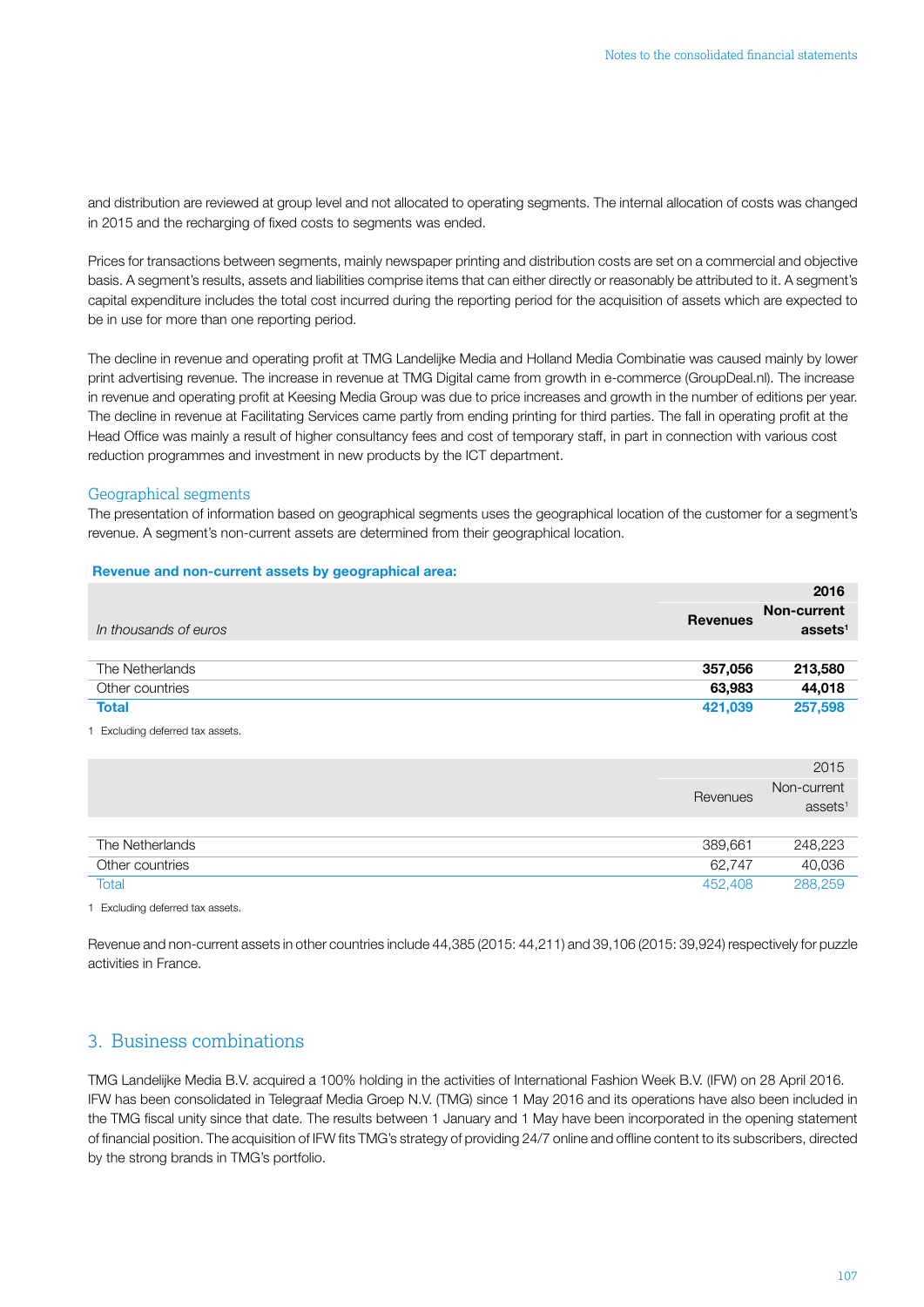The initial purchase price of IFW was 500 and goodwill was established at 910. The purchase price will be paid in instalments. Management agreements that have been entered into with two former shareholders include retention bonuses. These bonuses are being recognised in the statement of profit or loss over the period in which they work for IFW and consequently do not form part of the initial purchase price.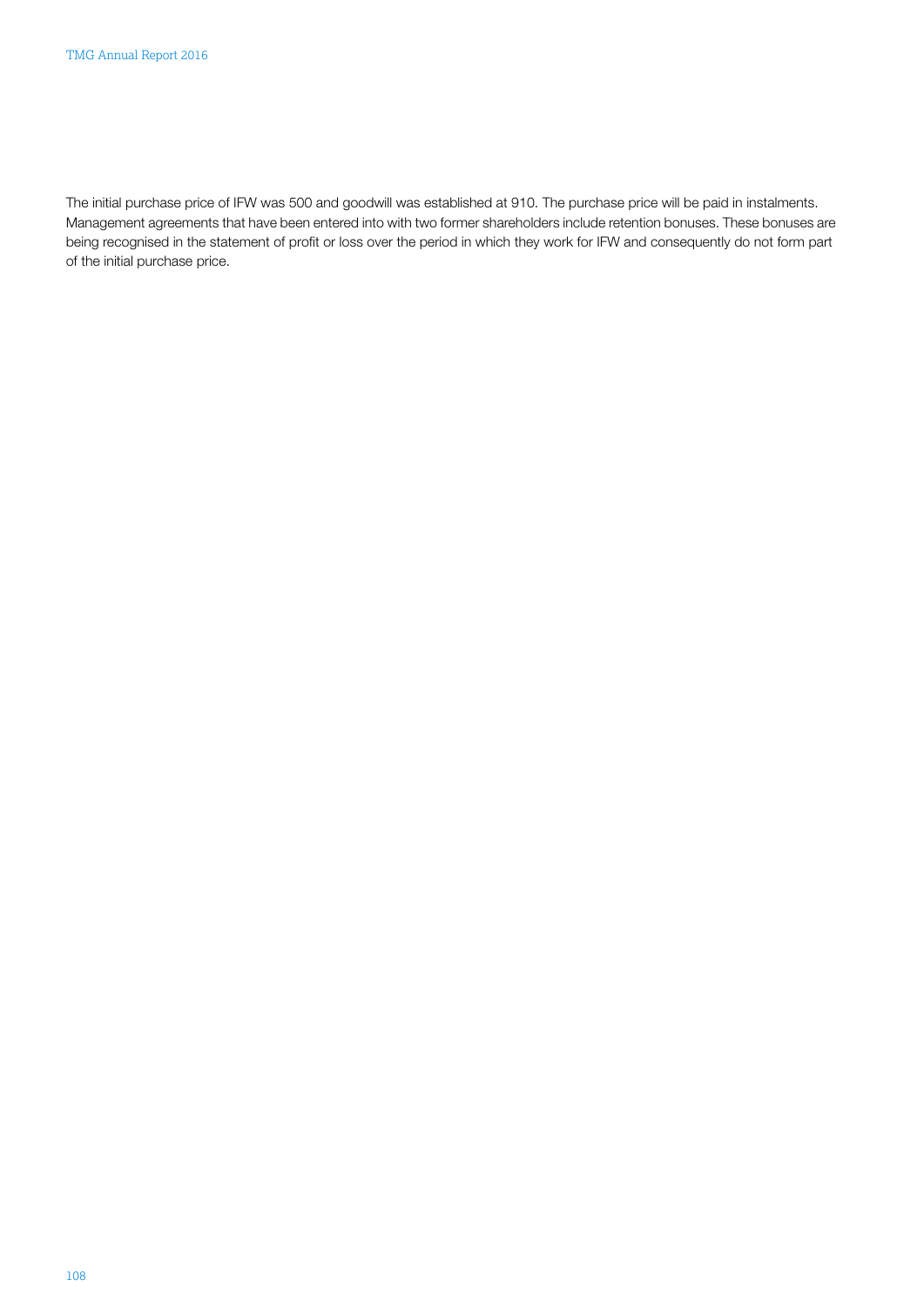### <span id="page-23-0"></span>4. Revenue

| In thousands of euros             | 2016    | 2015    |
|-----------------------------------|---------|---------|
|                                   |         |         |
| Print-only subscriptions          | 61,328  | 95,409  |
| Combi-subcriptions                | 114,378 | 86,394  |
| Digital-only subscriptions        | 4,003   | 3,257   |
| <b>B2C</b> - subscriptions        | 179,709 | 185,060 |
|                                   |         |         |
| Single copy sales                 | 91,771  | 92,111  |
| Other revenues (E-commerce)       | 22,761  | 21,142  |
| B <sub>2</sub> C-transactions     | 114,532 | 113,253 |
|                                   |         |         |
| Print advertisements              | 70,727  | 89,136  |
| Digital advertisements            | 28,871  | 32,643  |
| B <sub>2</sub> B - advertisements | 99,598  | 121,779 |
|                                   |         |         |
| Distribution and printing         | 17,237  | 21,404  |
| Other revenues                    | 9,294   | 9,913   |
| <b>Total</b>                      | 420,370 | 451,409 |

The revenue of 420,370 (2015: 451,409) included barter transactions of 2,657 (2015: 3,260). Revenue declined in part due to lower subscription income and advertising revenue.

Subscription income (B2C subscriptions) consists of print-only subscriptions, combined print and digital access subscriptions (and digital-only subscriptions. Many print-only subscriptions for De Telegraaf were converted into combined subscriptions on 1 July 2016. This explains the sharp fall in revenue from print-only subscriptions and the sharp increase in revenue from combined subscriptions.

B2C transactions comprise single-copy sales and other transactions, mainly e-commerce transactions, with consumers. Ecommerce revenue is from buying and selling products and services by internet, mainly through GroupDeal.

B2B advertisements are the revenue from print and digital advertising.

The decline in revenue from distribution and printing is mainly attributable to ending commercial printing for third parties following the decision to reduce the number of printing presses from 10 to 4.

Other revenue includes revenue from video-productions, events (including Amsterdam FashionWeek) and the iPad campaign by De Telegraaf.

### 5. Other operating income

| In thousands of euros                         | 2016 | 2015 |
|-----------------------------------------------|------|------|
|                                               |      |      |
| Gain on sale of property, plant and equipment | 669  | 999  |
| <b>Total</b>                                  | 669  |      |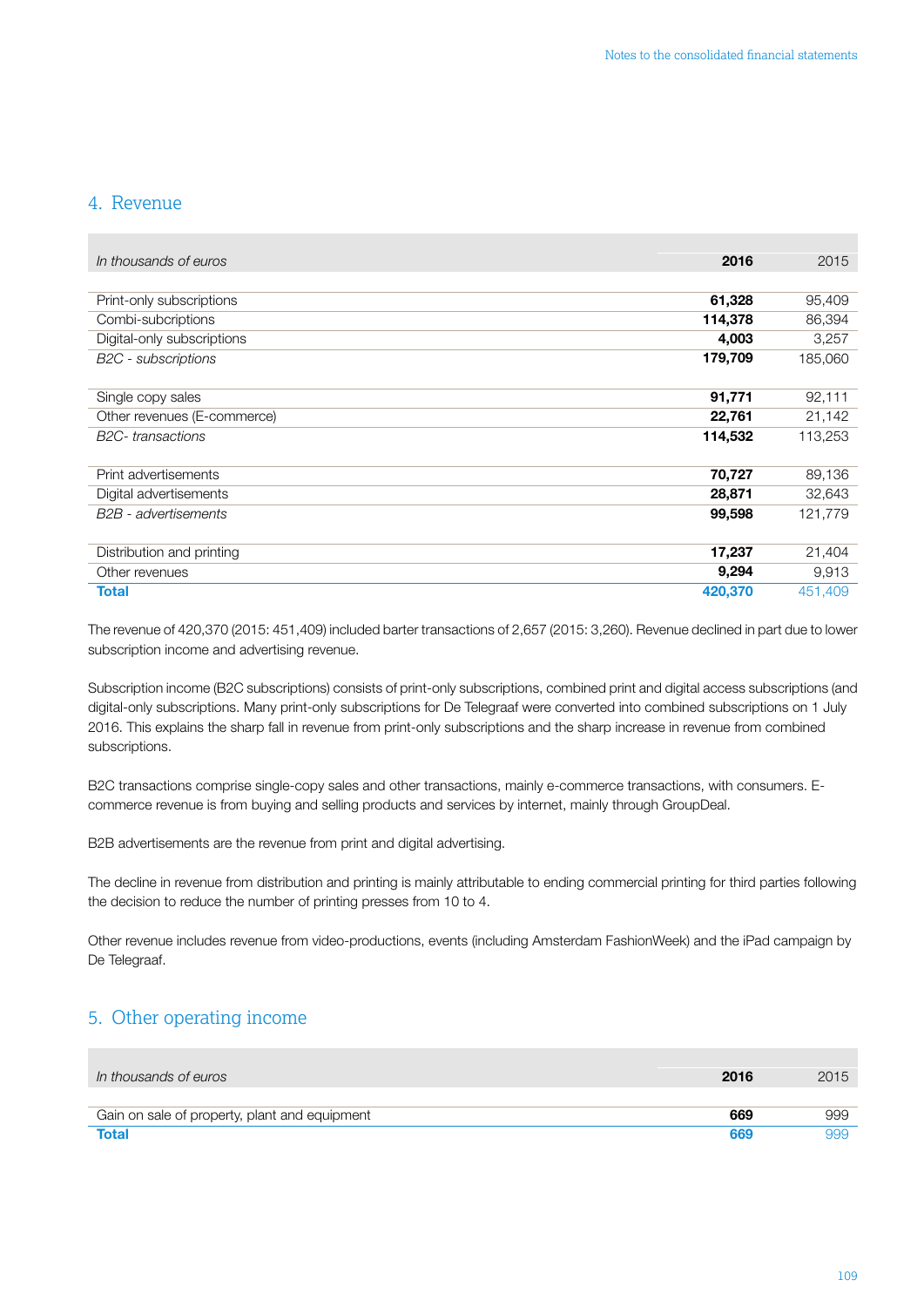<span id="page-24-0"></span>The gain on sale of property, plant and equipment related to the sale of buildings by TMG Landelijke Media (Haarlem and Utrecht) in 2016 and to the sale of buildings by the Facilitating Services segment in 2015.

### 6. Raw materials and consumables

| In thousands of euros | 2016   | 2015   |
|-----------------------|--------|--------|
|                       |        |        |
| Paper and ink         | 20,052 | 27,189 |
| Consumables           | 680    | 1,690  |
| <b>Total</b>          | 20.732 | 28.879 |

The decrease in the cost of paper and ink was mainly a result of lower volumes because of the decline in circulation and the ending of commercial printing for third parties.

### 7. Employee benefits

| In thousands of euros                    | <b>Notes</b> | 2016    | 2015    |
|------------------------------------------|--------------|---------|---------|
|                                          |              |         |         |
| Wages and salaries                       |              | 105,949 | 115,364 |
| Compulsory social security contributions |              | 15.919  | 18,380  |
| Pension costs                            | 27           | 10.822  | 9,652   |
| Other employee benefits                  |              | 30,196  | 24,391  |
|                                          |              | 162,886 | 167,787 |
| Restructuring costs                      | 28           | 13.026  | 26,969  |
| <b>Total</b>                             |              | 175,912 | 194.756 |

The average number of employees (FTE) was 1,790 (2015: 2,023), of whom 184 (2015: 193) are abroad. Wages and salaries declined mainly due to the outflow of employees as a result of the cost reduction programme. This also reduced the social security contributions.

A one-time release of 2,400 was included in pension costs in 2015 due to the reduction in the reimbursement of medical expenses for pensioners. Ignoring this, there was a reduction in pension costs.

Other employee benefits increased due to higher costs of temporary staff, in part in connection with various cost reduction programmes and the development of new products.

Other employee benefits included 508 for the phantom share plan. See the note [Remuneration of the members of the Executive](#page-61-0) and [Supervisory](#page-61-0) Boards for more information on this plan. A number of managers joined the plan in 2016 in addition to the Executive Board. 546,679 phantom shares were outstanding at 31 December 2016 (31 December 2015: 135,691) and the liability was 584 (31 December 2015: 76).

Restructuring costs cover both large-scale and individual redundancy plans.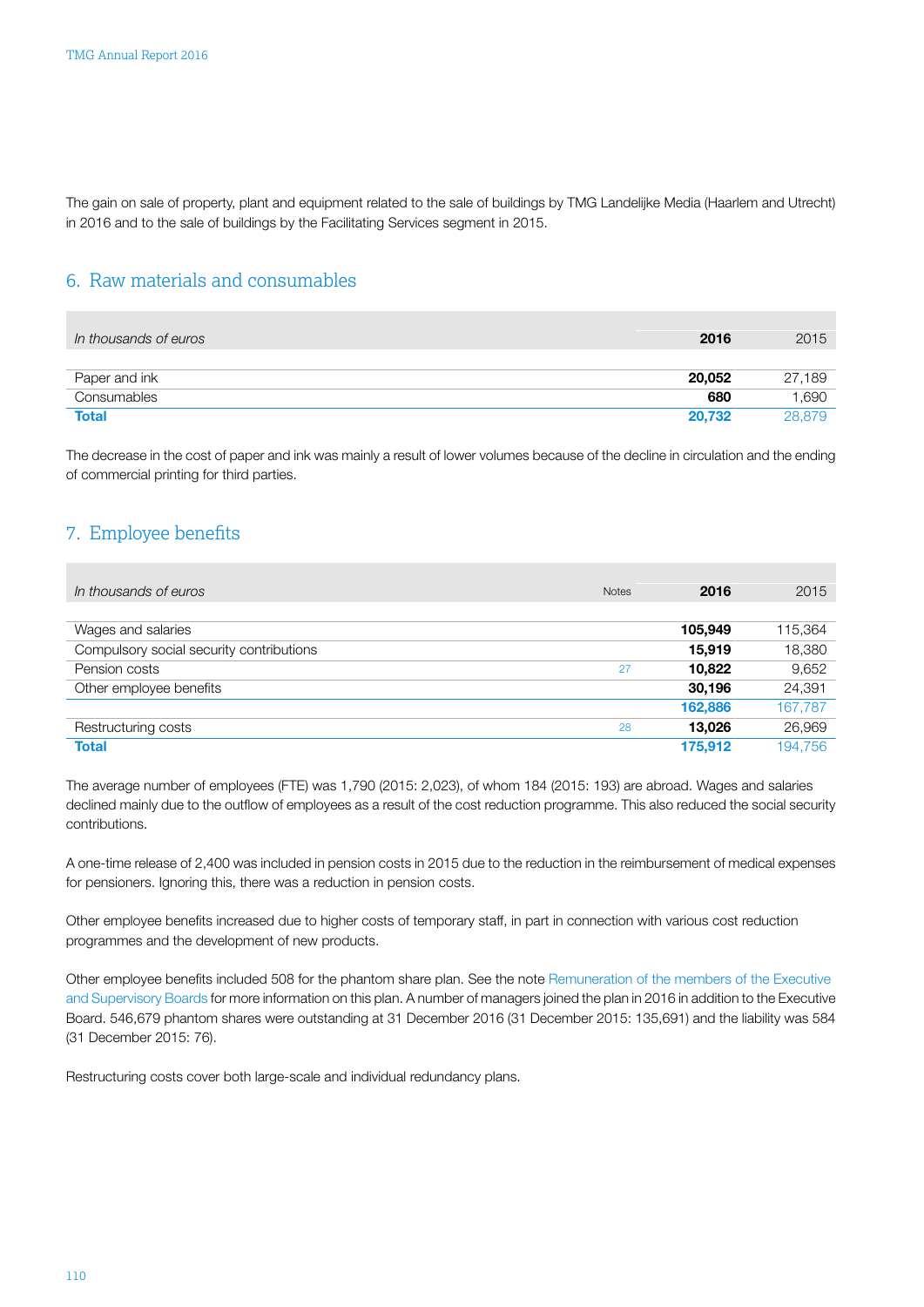### <span id="page-25-0"></span>8. Depreciation, amortisation and impairment losses

| In thousands of euros                                    | <b>Notes</b> | 2016   | 2015   |
|----------------------------------------------------------|--------------|--------|--------|
|                                                          |              |        |        |
| Impairment losses on financial fixed assets              |              | ۰      | 827    |
| Reversal of impairment losses financial fixed assets     |              |        | $-136$ |
| Depreciation                                             | 15           | 7,816  | 9,036  |
| Impairment losses property, plant and equipment          | 15           | 2,073  | 6,810  |
| Reversal impairment losses property, plant and equipment |              |        | $-693$ |
| Amortisation                                             | 14           | 7.317  | 8,616  |
| Impairment losses intangible assets                      | 14           | 182    |        |
| <b>Total</b>                                             |              | 17.388 | 24.460 |

The impairment losses on financial assets of 827 in 2015 related to prepaid ground rent for a building no longer in use as a result of the restructuring of the printing activities. In 2015, a building that had been out of use since 2012 was returned to service, resulting in a reversal of previously recognised impairment losses of 693 on property, plant and equipment and 136 on financial assets.

An impairment loss on property, plant and equipment was recognised in 2016 to reduce properties held for sale to their lower realisable value less costs to sell. The lower realisable value was based on bids received in 2016. In 2015, the impairment loss related to machinery, printing presses and buildings of Facilitating Services as a result of the restructuring of the printing activities.

The impairment losses on intangible assets related mainly to a write down of the Dichtbij.nl brand as a result of the cessation of operations.

### 9. Other operating expenses

| In thousands of euros                             | 2016    | 2015    |
|---------------------------------------------------|---------|---------|
|                                                   |         |         |
| Transport and distribution costs                  | 65,658  | 70,400  |
| Subcontracted work and technical production costs | 41.260  | 32,840  |
| Selling costs                                     | 20,129  | 22,788  |
| Editorial costs                                   | 16,594  | 16,293  |
| Cost of e-commerce goods sold                     | 15,183  | 13,335  |
| Impairment of trade receivables                   | 588     | 1.071   |
| ICT costs                                         | 20,222  | 21,568  |
| Accommodation                                     | 8.481   | 10.223  |
| Other operating expenses                          | 27,299  | 32,537  |
| <b>Total</b>                                      | 215.414 | 221.055 |

Transport and distribution costs fell in 2016 as a result of lower average circulation of De Telegraaf and the regional newspapers, partly because of changes to the portfolio (closing the Sunday newspaper in 2015 and ending publication in Rotterdam).

Subcontracted work and technical production costs rose in 2016 as a result of subcontracting printing to third parties. TMG reduced the number of printing presses from 10 to 4 in 2016 and subcontracted some printing. Other operating expenses fell mainly due to movements in the provision for legal disputes.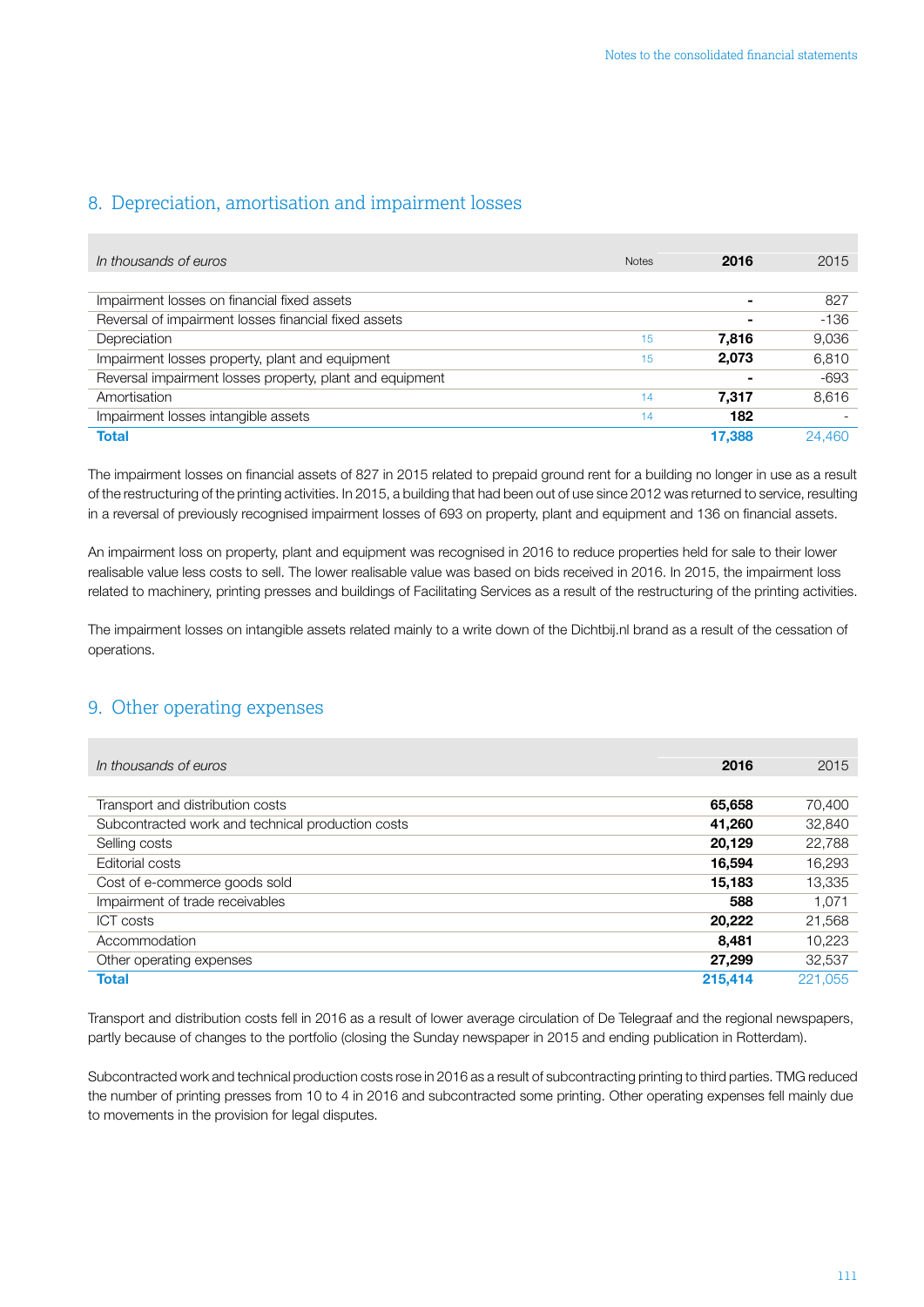## <span id="page-26-0"></span>10. Financial income and expense

| In thousands of euros           | 2016   | 2015     |
|---------------------------------|--------|----------|
|                                 |        |          |
| <b>Result from associates</b>   |        |          |
|                                 |        |          |
| Share of result from associates | 721    |          |
| Other results of associates     | -7     | $-40$    |
| <b>Result from associates</b>   | 714    | $-40$    |
|                                 |        |          |
| <b>Financial income</b>         | 160    | 273      |
|                                 |        |          |
| <b>Financial expenses</b>       | $-903$ | $-1,212$ |
|                                 |        |          |
| <b>Total</b>                    | $-29$  | $-979$   |

The share of the result of associates related mainly to TMG's share of the result of Radio Newco B.V. in the fourth quarter of 2016.

### 11. Income tax

| In thousands of euros                                      | <b>Notes</b> | 2016     | 2015     |
|------------------------------------------------------------|--------------|----------|----------|
|                                                            |              |          |          |
| <b>Current tax</b>                                         |              |          |          |
| Current year                                               |              | 5,916    | 3,435    |
| Prior-year adjustments                                     |              | $-304$   | $-2,010$ |
| Deferred tax                                               |              |          |          |
| Prior-year adjustments                                     | 29           | -683     | 5,316    |
| Foreign tax rate adjustment                                | 29           | -625     |          |
| Origination and reversal of temporary differences          | 29           | $-3,886$ | $-6,120$ |
|                                                            |              |          |          |
| <b>Total income tax</b>                                    |              | 418      | 621      |
| Of which:                                                  |              |          |          |
| Income tax recognised in the consolidated income statement |              | $-2,621$ | 1,907    |
| Income tax on other results                                |              | -96      | $-220$   |
| Income tax on continuing operations                        |              | $-2,717$ | 1,687    |
|                                                            |              |          |          |
| Income tax on discontinued operations                      | 13           | 1,436    | $-1,066$ |
| Income tax on sale of discontinued operations              | 13           | 1,699    |          |
| Income tax on discontinued operations                      |              | 3,135    | $-1,066$ |
| <b>Total income tax</b>                                    |              | 418      | 621      |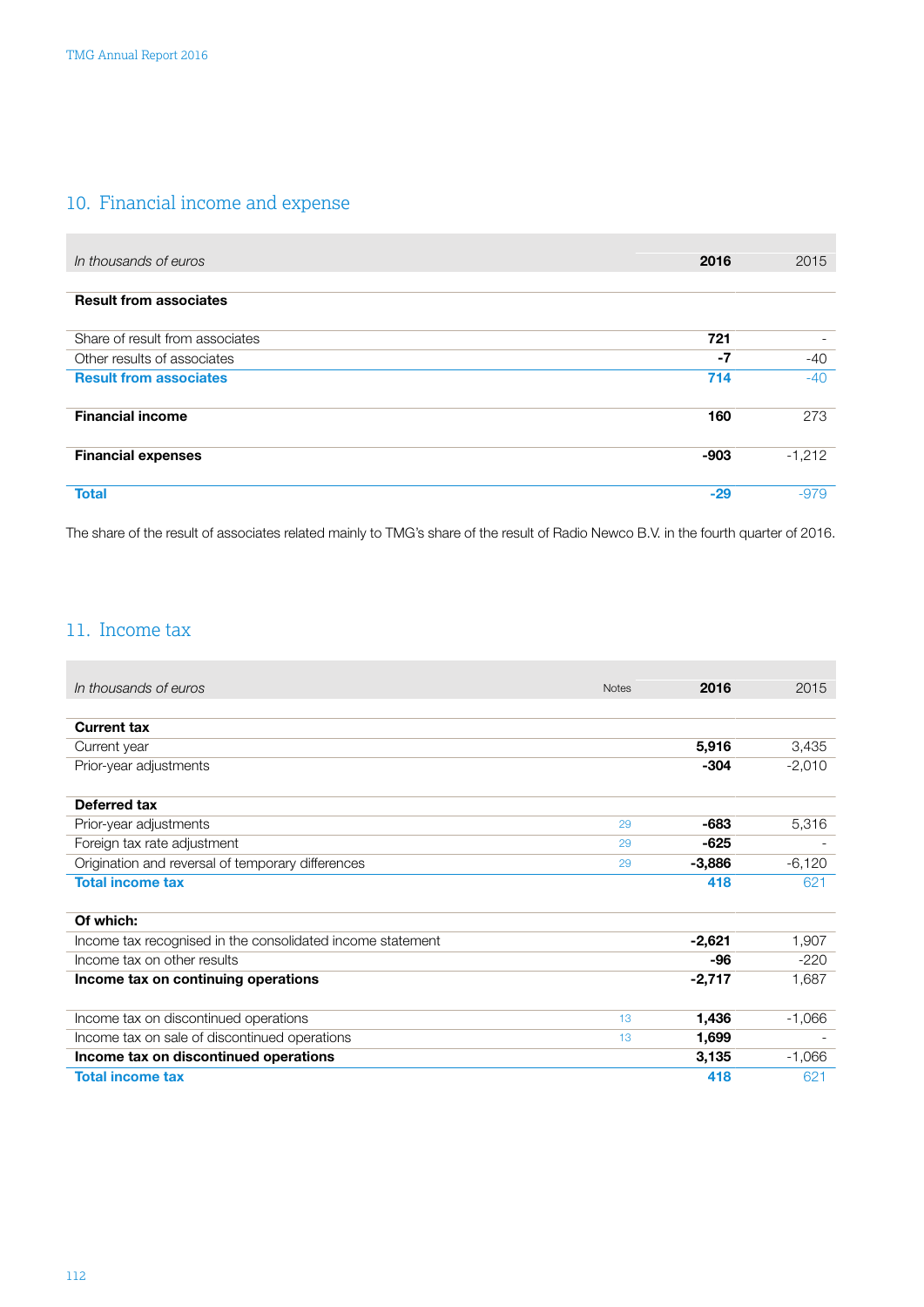|                                                               | 2016           | 2015      |
|---------------------------------------------------------------|----------------|-----------|
|                                                               |                |           |
| Result before tax                                             | -8,436         | $-17,721$ |
| Loss on sale from discontinued operations before tax          | $-328$         | -881      |
| <b>Result for the calculation of income tax</b>               | $-8,764$       | $-18,602$ |
|                                                               |                |           |
| Tax rate in the Netherlands                                   | 25.0%          | 25.0%     |
|                                                               |                |           |
| Income tax based on Dutch tax rate                            | $-2,191$       | $-4,651$  |
| Effect of foreign tax rates                                   | 797            | $-1,320$  |
| Non-taxable profit                                            | $-250$         | $-170$    |
| Non-deductible expenses                                       | 100            | 57        |
| Results of non-resident associates not exempt from income tax | ۰              | 2,198     |
| Write-off of pre-consolidation losses                         | $\blacksquare$ | 3,046     |
| Results of associates exempt from income tax                  | -178           | -153      |
| Unrecognised losses carried forward                           | 11             | 26        |
| Liquidation loss                                              |                | $-263$    |
| Gain from unrecognised losses carried forward                 | -81            |           |
| <b>Tax facilities</b>                                         | -61            | -184      |
| Prior-year adjustments                                        | -864           | 3,101     |
| Income tax on continued operations                            | $-2,717$       | 1,687     |

Prior-year adjustments in 2016 were differences between the returns to 2015 and the tax computed in the relevant financial statements. The adjustment recognised in 2016 mainly concerned liquidation losses on the participating interests in Cyprus not recognised in the 2015 financial statements.

Prior-year adjustments in 2015 related mainly to the participation exemption for a non-resident participating interest. The tax on its result amounted to 2,198 in 2015. In addition, recoverable pre-consolidation losses relating to Dichtbij.nl were impaired in 2015. It is no longer thought that these losses can be utilised within the period available for set off as a result of the restructuring of Dichtbij.nl in 2015.

### Reconciliation of the effective tax rate

The effective tax rate on the result on all activities was 31.0% in 2016 (2015: -9.1%). The relationship between the tax rate in the Netherlands and the effective tax rate on income from total operations is as follows:

| In percentages                              | 2016   | 2015    |
|---------------------------------------------|--------|---------|
|                                             |        |         |
| Tax rate in the Netherlands                 | 25.0   | 25.0    |
| Tax effects of:                             |        |         |
| Different rates                             | $-9.1$ | 7.1     |
| Tax on share of results of associates       |        | $-11.8$ |
| Tax-exempt results and non-deductible costs | 5.2    | 2.3     |
| Liquidation loss                            |        | 1.4     |
| Write-off of pre-consolidation losses       |        | $-16.4$ |
| Prior-year adjustments                      | 9.9    | $-16.7$ |
| <b>Effective tax rate</b>                   | 31.0   | $-9.1$  |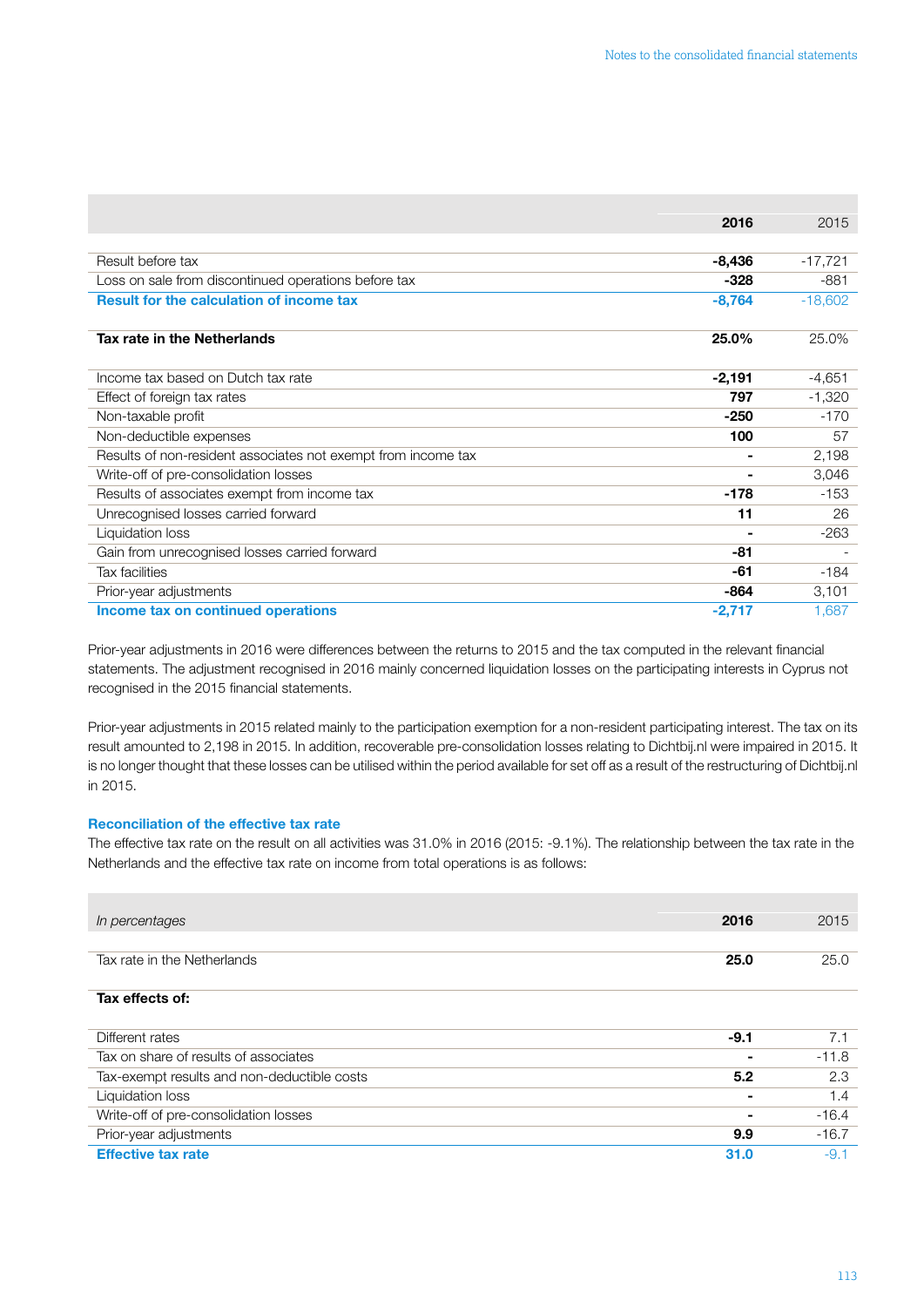### <span id="page-28-0"></span>12. Current tax assets and liabilities

At year-end 2016, income tax of 46 was recoverable for the current and previous reporting periods (2015: 623). The current tax liability of 841 (2015: 1,141) related to the income tax payable for the current and previous years after deduction of prepayments. Both sums related at year-end 2016 to non-resident associates.

### 13. Discontinued operations

On 15 January 2016, TMG and Talpa agreed a comprehensive alliance which included combining radio activities. Under this, TMG sold Sky Radio Group (SRG) to Radio Newco B.V. and received a 22.85% holding in Radio Newco B.V. in exchange. See the note on investments in associates for further information.

|                                                                        | $1/1 - 30/9$ | $1/1 - 31/12$ |
|------------------------------------------------------------------------|--------------|---------------|
| In thousands of euros                                                  | 2016         | 2015          |
|                                                                        |              |               |
| <b>Result from discontinued operations</b>                             |              |               |
| <b>Total revenue</b>                                                   | 19,892       | 29,924        |
|                                                                        |              |               |
| Wages and salaries                                                     | 3,496        | 5,235         |
| Social security contributions and pension costs                        | 882          | 1,220         |
| Other personnel costs                                                  | 218          | 629           |
| Other employee benefits                                                | 179          | 203           |
| Amortisation                                                           |              | 10,527        |
| Depreciation                                                           |              | 464           |
| Other operating expenses                                               | 9,007        | 15,905        |
| <b>Total operating expenses</b>                                        | 13,782       | 34,183        |
|                                                                        |              |               |
| <b>Operating result from discontinued operations</b>                   | 6,110        | $-4,259$      |
| Financial income and expense                                           | 107          | $-818$        |
| Income tax                                                             | 1,436        | $-1,066$      |
| <b>Result on discontinued operations after taks</b>                    | 4,781        | $-4,011$      |
| Gain on sale of discontinued operations                                | 4,291        |               |
| Income tax on gain on sale of discontinued operations                  | 1,699        |               |
| <b>Result for the year</b>                                             | 7,373        | $-4,011$      |
| Average number of employees (FTE)                                      | 86           | 93            |
| Basic and diluted earnings per share from discontinued operations (EUR | 0.16         | $-0.09$       |
|                                                                        |              |               |
| Cash flows from discontinued operations                                |              |               |
| Cash flows from operating activities                                   | 752          | 631           |
| Cash flows from investing activities                                   | $-36$        | $-375$        |
| Cash flows from financing activities                                   | $-4,286$     | $-4,524$      |
| Net cash flow from discontinued operations                             | $-3,570$     | $-4,268$      |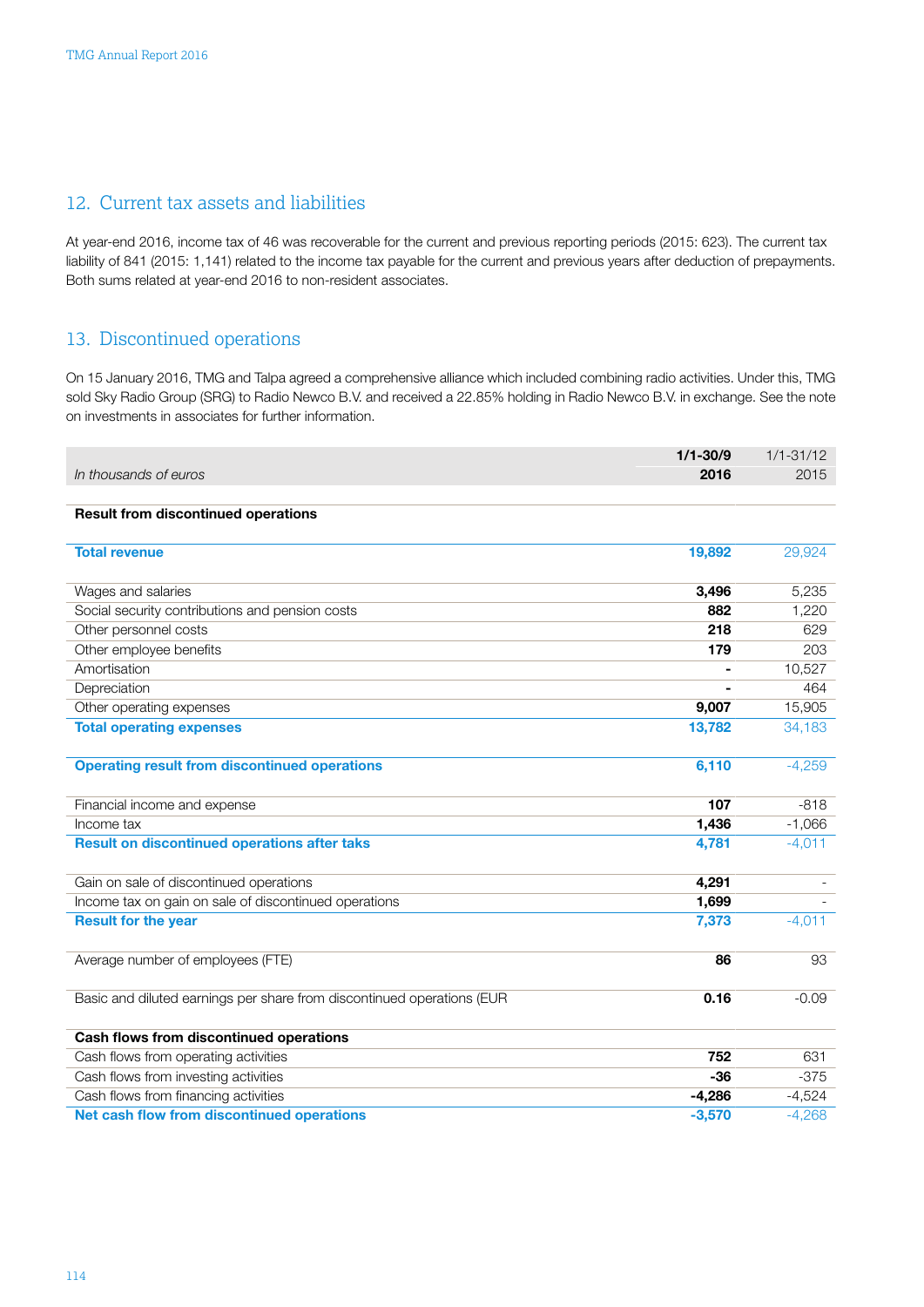From the time the decision was taken to sell the Sky Radio Group, its assets and liabilities were classified as assets and liabilities held for sale (see note 21) and amortisation and depreciation ceased. The book profit on the sale of Sky Radio Group comprised the transaction costs and the fair value of the rights and obligations (318) remaining with TMG, as agreed on the sale, including settlement of the dispute on the value of the Radio Veronica FM licence. The income tax of 1,699 on the book profit was a tax charge for the adjustment of the value of the Radio Veronica licence.

The net cash flow from financing activities related mainly to the payment for the Sky Radio licence.

| In thousands of euros                           | 2016     | 2015     |
|-------------------------------------------------|----------|----------|
|                                                 |          |          |
| Intangible assets                               | 55,890   |          |
| Property, plant and Equipment                   | 1,957    |          |
| Taks recievables                                | 715      |          |
| Trade and other receivables                     | 4,755    |          |
| Cash and cash equivalents                       | 3        |          |
| Deferred tax liabilities                        | -8,878   |          |
| Interest-bearing loans and borrowings           | $-7,215$ |          |
| Accounts payables and other current liabilities | $-4,811$ |          |
| <b>Total assets and liabilities</b>             | 42,416   | $\Omega$ |
| Amounts to be paid                              | 46,707   |          |
| Loss on disposal of discontinued operations     | 4,291    |          |
|                                                 |          |          |
| Cashflow from of sold activities                |          |          |
| Cash disposed of                                | -3       |          |
| <b>Net cash outflows</b>                        | -3       | 0        |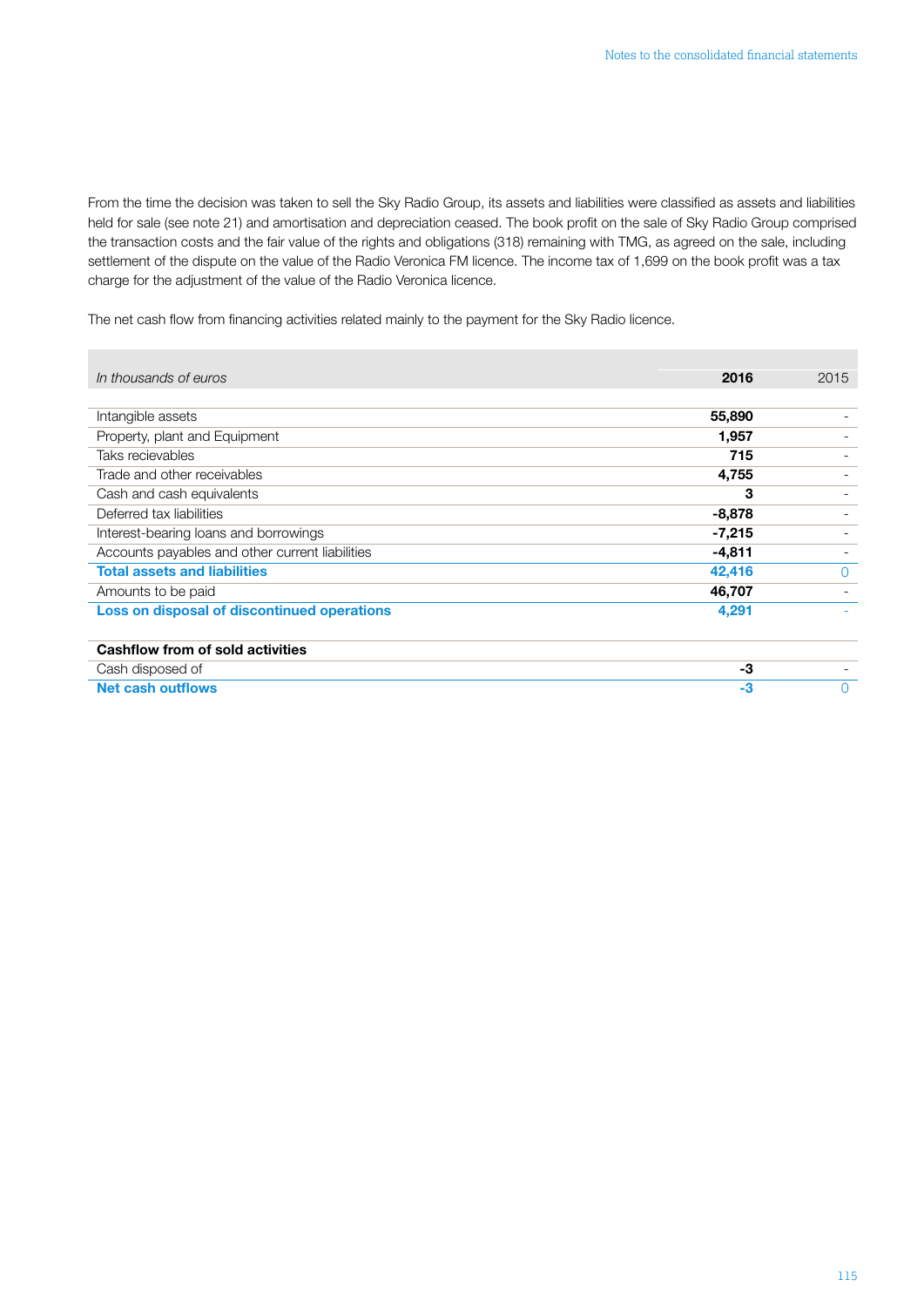### <span id="page-30-0"></span>14. Intangible assets

|                                            |              | Trade                    |                          |                          |                |                          |           |
|--------------------------------------------|--------------|--------------------------|--------------------------|--------------------------|----------------|--------------------------|-----------|
|                                            |              | names                    |                          |                          |                | Assets                   |           |
|                                            |              | and                      |                          |                          |                | under                    |           |
|                                            |              | publishin                |                          |                          |                | constructi               |           |
| In thousands of euros                      | <b>Notes</b> | g rights                 | Licences                 | Goodwill                 | Software       | on                       | Total     |
|                                            |              |                          |                          |                          |                |                          |           |
| Cost                                       |              | 107,669                  | 46,111                   | 250,679                  | 52,866         | 1,315                    | 458,640   |
| Accumulated amortisation                   |              | 42,358                   | 25,543                   | 4,471                    | 42,098         | $\overline{\phantom{a}}$ | 114,470   |
| Impairment                                 |              | 1,998                    | $\overline{\phantom{a}}$ | 90,738                   | 2,003          | $\overline{\phantom{a}}$ | 94,739    |
| <b>Carrying amount at 1 January 2015</b>   |              | 63,313                   | 20,568                   | 155,470                  | 8,765          | 1,315                    | 249,431   |
|                                            |              |                          |                          |                          |                |                          |           |
| Additions                                  |              | $\overline{\phantom{a}}$ | $\overline{\phantom{a}}$ | $\overline{a}$           | 796            | 3,170                    | 3,966     |
| Disposals                                  |              |                          | $\overline{\phantom{a}}$ |                          | $-18$          | -8                       | $-26$     |
| Reclassification from assets held for sale |              | 868                      | $\overline{\phantom{a}}$ | 1,386                    | 950            | $\overline{\phantom{a}}$ | 3,204     |
| Amortisation                               | 8,13         | $-6,785$                 | $-7,663$                 | $\overline{\phantom{a}}$ | $-4,695$       | $\overline{\phantom{a}}$ | $-19,143$ |
| Assets under construction taken into use   |              |                          |                          | $\overline{\phantom{a}}$ | 2,136          | $-2,136$                 |           |
| <b>Total movements</b>                     |              | $-5,917$                 | $-7,663$                 | 1,386                    | $-831$         | 1,026                    | $-11,999$ |
|                                            |              |                          |                          |                          |                |                          |           |
| Cost                                       |              | 113,622                  | 46,111                   | 252,065                  | 53,939         | 2,341                    | 468,078   |
| Accumulated amortisation                   |              | 54,228                   | 33,206                   | 4,471                    | 44,002         | $\overline{\phantom{a}}$ | 135,907   |
| Impairment                                 |              | 1,998                    | $\overline{\phantom{a}}$ | 90,738                   | 2,003          | $\overline{\phantom{a}}$ | 94,739    |
| <b>Carrying amount at 1 January 2016</b>   |              | 57,396                   | 12,905                   | 156,856                  | 7,934          | 2,341                    | 237,432   |
|                                            |              |                          |                          |                          |                |                          |           |
| <b>Additions</b>                           |              | $\blacksquare$           | $\blacksquare$           |                          | 1,164          | 5,879                    | 7,043     |
| <b>Disposals</b>                           |              | $\blacksquare$           | $\blacksquare$           |                          | $-14$          | $-13$                    | $-27$     |
| <b>Held for sale</b>                       | 21           | $-29,264$                | $-12,905$                | $-13,665$                | $-56$          | ä,                       | $-55,890$ |
| <b>Reclassification</b>                    |              | 37                       | $\blacksquare$           |                          | -37            | $\blacksquare$           |           |
| <b>Acquired in business combinations</b>   | 3            |                          | $\blacksquare$           | 910                      | $\blacksquare$ | $\blacksquare$           | 910       |
| Amortisation                               | 8            | $-2,871$                 | $\blacksquare$           | $\blacksquare$           | $-4,446$       | ä,                       | $-7,317$  |
| Impairment                                 | 8,13         | $-141$                   | $\blacksquare$           | -41                      | $\blacksquare$ | $\blacksquare$           | $-182$    |
| Assets under construction taken in use     |              |                          | $\blacksquare$           | $\blacksquare$           | 6,290          | $-6,290$                 |           |
| <b>Total movements</b>                     |              | $-32,239$                | $-12,905$                | $-12,796$                | 2,901          | $-424$                   | $-55,463$ |
| Cost                                       |              | 70,899                   | $\blacksquare$           | 154,402                  | 50,665         | 1,917                    | 277,883   |
| <b>Accumulated amortisation</b>            |              | 43,603                   | $\blacksquare$           | 4,471                    | 37,827         |                          | 85,901    |
| Impairment                                 |              | 2,139                    | $\blacksquare$           | 5,871                    | 2,003          | $\blacksquare$           | 10,013    |
| <b>Carrying amount at 31 December 2016</b> |              | 25,157                   | ä,                       | 144,060                  | 10,835         | 1,917                    | 181,969   |

The segment structure was revised with effect from 2016. TMG Digital, which was part of TMG Landelijke Media until 2016, is now managed as a separate segment. The goodwill relating to these digital activities was allocated to the new segment in 2016. The comparative figures for 2015 have been restated.

Trademarks and publishing rights include acquired trademarks and publishing rights of Keesing Media Group. Given the strong relationship between trademarks and publishing rights, these items are not presented separately. The amortisation period of trademarks and publishing rights ranges from 5 to 20 years.

Goodwill arose mainly on acquisitions, in particular of Keesing Media Group (91,160). In addition, 12,000 relates to synergy effects resulting from acquisitions at De Telegraaf Drukkerij Groep. Goodwill is assumed to have indefinite life and is therefore not amortised.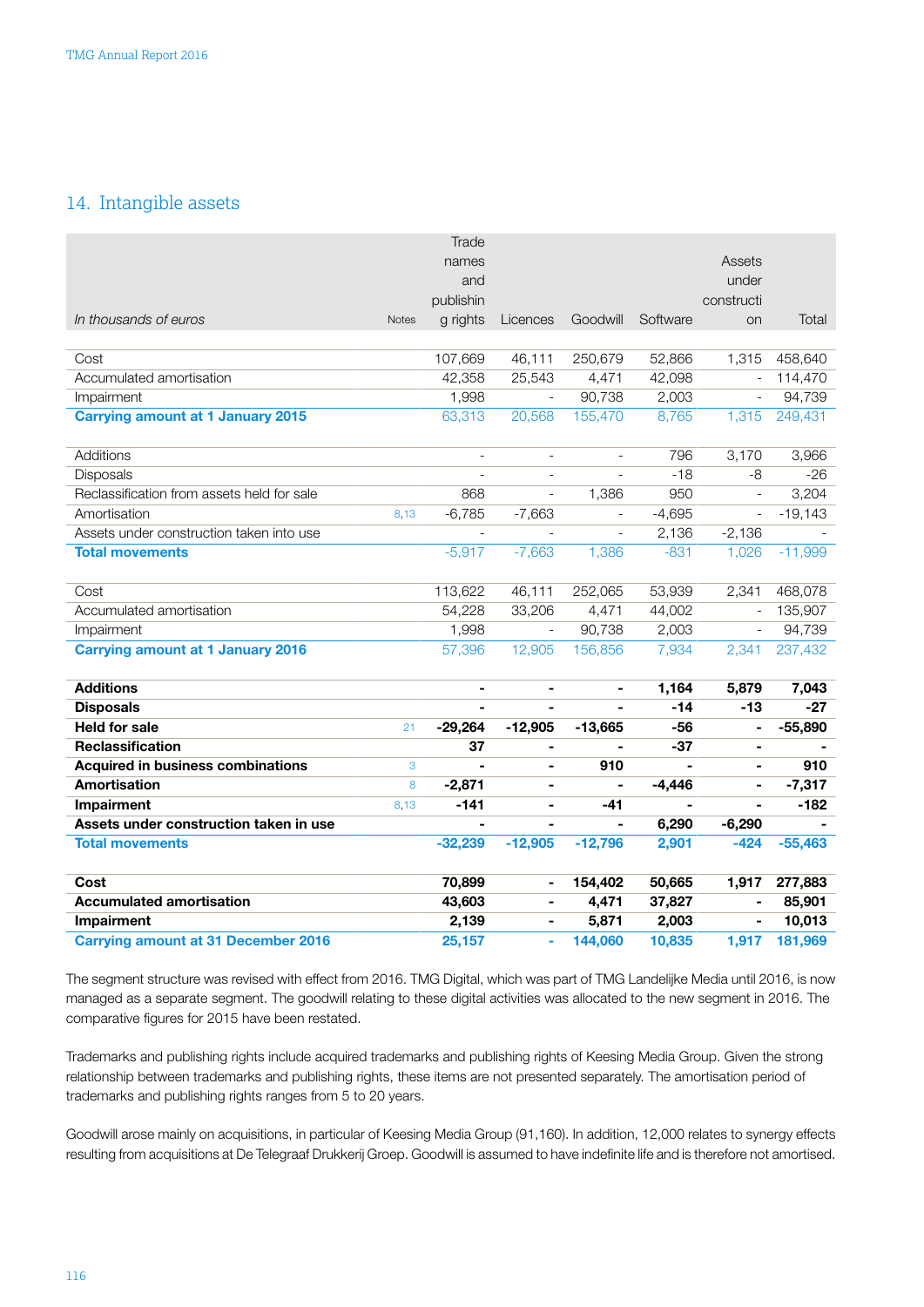The cost and accumulated amortisation of intangible assets fell in 2016 as a result of the reclassification of Sky Radio Group's operations as held for sale in January 2016. The carrying amount of the intangible assets at that time was 55,890. This asset has not been amortised since reclassification.

182 was written down during 2016, mainly on the Dichtbij.nl brand which ceased operations in 2016.

Additions include information systems at TMG Landelijke Media and Head Office of which 1,001 were developed in-house. Subprojects were still under construction on the reporting date. The information systems will be taken in use in 2017.

#### Impairment test

For the impairment test, intangible assets are allocated to segments, being the lowest level within TMG at which goodwill is monitored by the internal organisation, or a lower level within a segment at which goodwill is monitored. The total carrying amount of intangible assets attributed to the groups of cash-generating units at 31 December 2016 and 2015 was as follows:

#### Intangible assets

| In thousands of euros           | 2016           | 2015    |
|---------------------------------|----------------|---------|
|                                 |                |         |
| <b>TMG Landelijke Media</b>     | 18,575         | 20,987  |
| <b>Holland Media Combinatie</b> | 12,552         | 13,166  |
| <b>TMG Digital</b>              | 10,856         | 11,423  |
| Facilitating services           | 12,000         | 12,000  |
| Sky Radio Group                 | $\blacksquare$ | 54,631  |
| Keesing Media Group             | 118,594        | 121,509 |
| <b>Head Office</b>              | 9,392          | 3,716   |
| <b>Total</b>                    | 181,969        | 237,432 |

### **Goodwill**

| In thousands of euros           | 2016    | 2015    |
|---------------------------------|---------|---------|
|                                 |         |         |
| <b>TMG Landelijke Media</b>     | 18,169  | 17,259  |
| <b>Holland Media Combinatie</b> | 12,452  | 12,452  |
| <b>TMG Digital</b>              | 10,262  | 10,262  |
| Facilitating services           | 12,000  | 12,000  |
| Sky Radio Group                 | ۰       | 12,421  |
| Keesing Media Group             | 91,160  | 91,201  |
| <b>Head Office</b>              | 17      | 1,261   |
| <b>Total</b>                    | 144,060 | 156,856 |

The recoverable amount of the cash-generating units is based on the value in use calculation. The cash-generating units are based on operating segments within TMG. Cash flow projections used in the calculation are based on actual operating results and cash flow forecasts, the 2017 budget and the long-term plans up to and including 2019. This is consistent with previous years. The cash flows are based on EBITDA, expected capital expenditure and movements in net working capital. Cash flows after 2019, which are extrapolated on the basis of 0% growth (2015: 0%), are based on economic life. Since Facilitating Services and the Head Office support the other segments, their assets and future cash flows are allocated to the other segments.

The forecast cash flows are discounted using a pre-tax discount rate (WACC) of 9.5% (2015: 8.6%). The discount rate and growth factors are determined on the basis of the interest rate and risk profile for TMG as a whole. These assumptions have been applied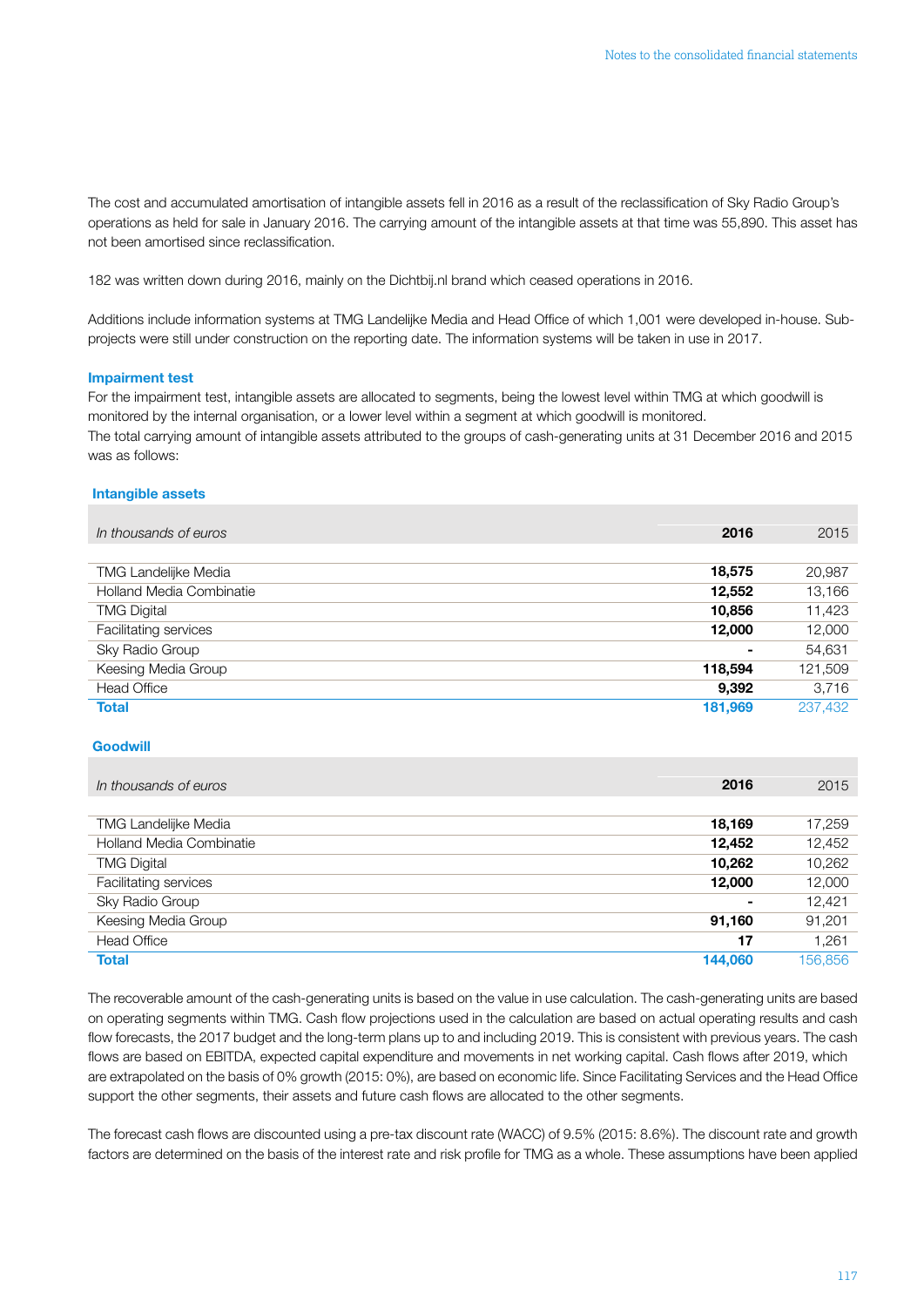to all cash-generating units at TMG. The values assigned to the key assumptions represent management's assessment of future trends in the media industry and are based on both internal and external sources (historical data). A modification in assumptions and estimates could have consequences for the recoverable amount and expected economic life of an asset and affect the statement of profit or loss.

A 1% increase in WACC has no effect on impairment of any segment. The recoverable amount of a segment is equal to the carrying amount at the following WACC: TMG Landelijke Media 31% (2015: 63%), Holland Media Combinatie >100% (2015: 54%), TMG Digital 56% (2015: n/a) and Keesing Media Group 18% (2015: 12%). Furthermore, the recoverable amount is equal to the carrying amount at the following negative growth rates for cash flows after 2018: TMG Landelijke Media -32% (2015: > -100%) and Keesing Media Group -11% (2015: -5.2%). The recoverable amount for the TMG Digital and Holland Media Combinatie segments is equal to the carrying amount at negative growth rates exceeding 100%.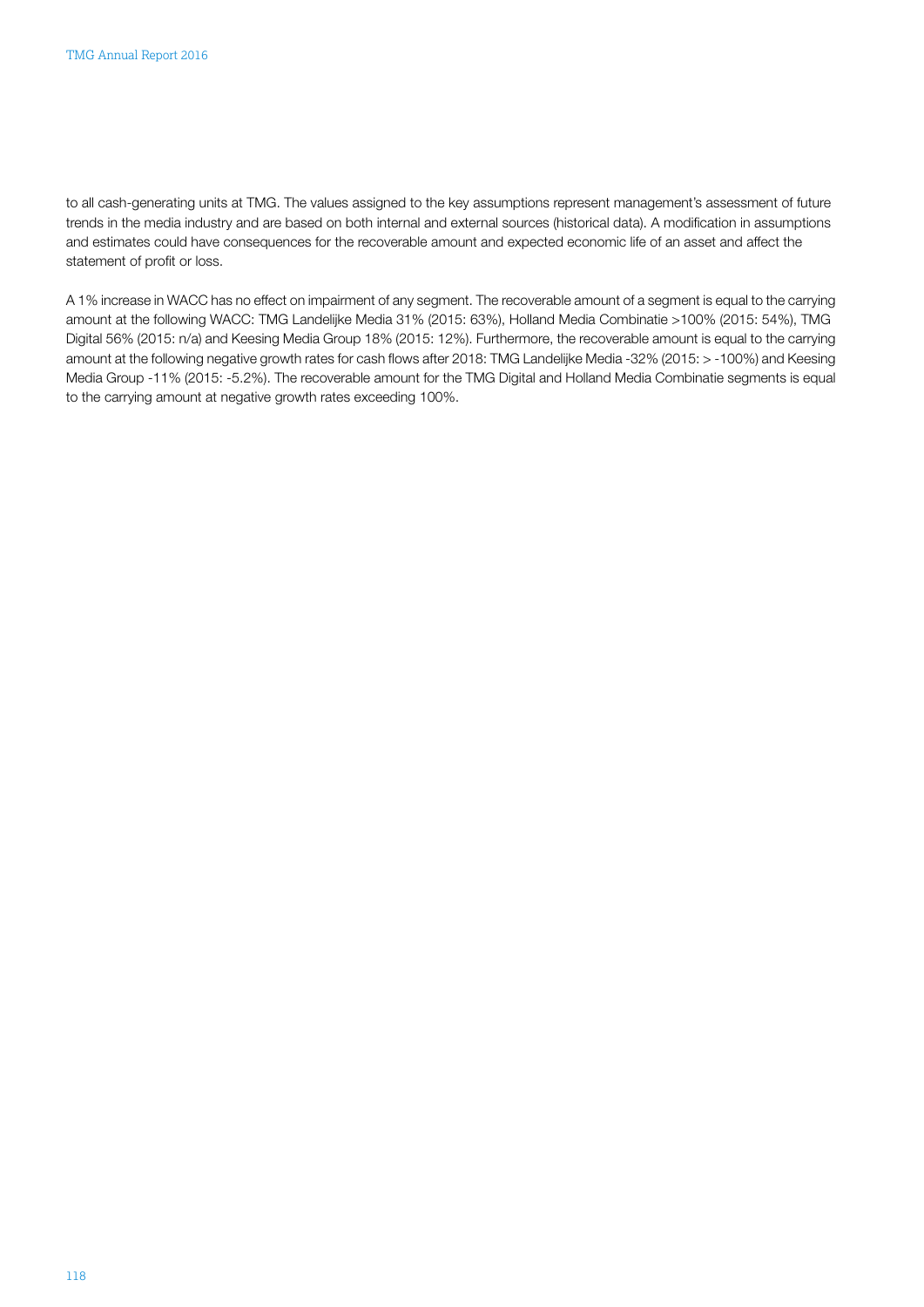## <span id="page-33-0"></span>15. Property, plant and equipment

|                                          |      |                          |                 |                           | Assets                   |              |
|------------------------------------------|------|--------------------------|-----------------|---------------------------|--------------------------|--------------|
|                                          |      |                          | <b>Machines</b> |                           | under                    |              |
|                                          |      |                          | and             | Other tangible constructi |                          |              |
| In thousands of euros                    |      | Notes Land and buildings | installations   | fixed assets              | on                       | Total        |
|                                          |      |                          |                 |                           |                          |              |
| Cost                                     |      | 169,025                  | 190,743         | 45,319                    | 2,909                    | 407,996      |
| Accumulated depreciation                 |      | 138,937                  | 162,347         | 38,520                    | $\overline{\phantom{a}}$ | 339,804      |
| Impairment                               |      | 2,174                    | 5,035           | 2,880                     | $\overline{\phantom{a}}$ | 10,089       |
| <b>Carrying amount at 1 January 2015</b> |      | 27,914                   | 23,361          | 3,919                     | 2,909                    | 58,103       |
|                                          |      |                          |                 |                           |                          |              |
| Additions                                |      | 457                      | 73              | 1,321                     | 5,789                    | 7,640        |
| Disposals                                |      | $-88$                    | $-241$          | $-11$                     |                          | $-340$       |
| Reclassifications                        |      | $-321$                   | L.              | 321                       | $\overline{a}$           |              |
| Held for sale                            |      | $-62$                    |                 | $\overline{a}$            | $\overline{\phantom{a}}$ | $-62$        |
| Depreciation                             | 8,13 | $-3,543$                 | $-4,341$        | $-1,614$                  | $\overline{\phantom{0}}$ | $-9,498$     |
| Impairment losses                        |      | $-566$                   | $-6,244$        | $\overline{\phantom{a}}$  | $\overline{\phantom{a}}$ | $-6,810$     |
| Reversal of impairment losses            |      | 693                      |                 | $\overline{a}$            |                          | 693          |
| Assets under construction taken into use |      | 1,094                    | 6,700           | 42                        | $-7,836$                 |              |
| <b>Total movements</b>                   |      | $-2,336$                 | $-4,053$        | 59                        | $-2,047$                 | $-8,377$     |
|                                          |      |                          |                 |                           |                          |              |
| Cost                                     |      | 165,408                  | 196,927         | 38,698                    | 862                      | 401,895      |
| Accumulated depreciation                 |      | 137,783                  | 166,340         | 31,840                    | $\overline{\phantom{a}}$ | 335,963      |
| Impairment                               |      | 2,047                    | 11,279          | 2,880                     | $\overline{\phantom{a}}$ | 16,206       |
| <b>Carrying amount at 1 January 2016</b> |      | 25,578                   | 19,308          | 3,978                     | 862                      | 49,726       |
|                                          |      |                          |                 |                           |                          |              |
| <b>Additions</b>                         |      | 148                      | 23              | 1,478                     | 2,798                    | 4,447        |
| <b>Acquired in business combinations</b> | 3    |                          |                 | $\mathbf{2}$              | $\blacksquare$           | $\mathbf{2}$ |
| <b>Disposals</b>                         |      |                          | -5              | $-47$                     | ÷.                       | -52          |
| <b>Reclassifications</b>                 |      | 432                      | $-432$          | $\blacksquare$            | $\blacksquare$           |              |
| <b>Held for sale</b>                     | 21   | $-15,836$                | $-474$          | $-1,157$                  | $\blacksquare$           | $-17,467$    |
| <b>Depreciation</b>                      | 8    | $-3,128$                 | $-2,994$        | $-1,694$                  | $\blacksquare$           | $-7,816$     |
| <b>Impairment losses</b>                 |      | $-2,073$                 | $\blacksquare$  | ä,                        | $\blacksquare$           | $-2,073$     |
| Assets under construction taken into     |      |                          |                 |                           |                          |              |
| use                                      |      | 670                      | 1,987           | 383                       | $-3,040$                 |              |
| <b>Total movements</b>                   |      | $-19,787$                | $-1,895$        | $-1,035$                  | $-242$                   | $-22,959$    |
|                                          |      |                          |                 |                           |                          |              |
| Cost                                     |      | 72,541                   | 132,339         | 18,256                    | 620                      | 223,756      |
| <b>Accumulated depreciation</b>          |      | 62,630                   | 103,647         | 12,433                    | $\blacksquare$           | 178,710      |
| Impairment                               |      | 4,120                    | 11,279          | 2,880                     |                          | 18,279       |
| <b>Carrying amount at 31 December</b>    |      |                          |                 |                           |                          |              |
| 2016                                     |      | 5,791                    | 17,413          | 2,943                     | 620                      | 26,767       |

Property, plant and equipment consists of land and buildings, machinery and equipment of the printing facility and other equipment. The carrying amount is the fair value.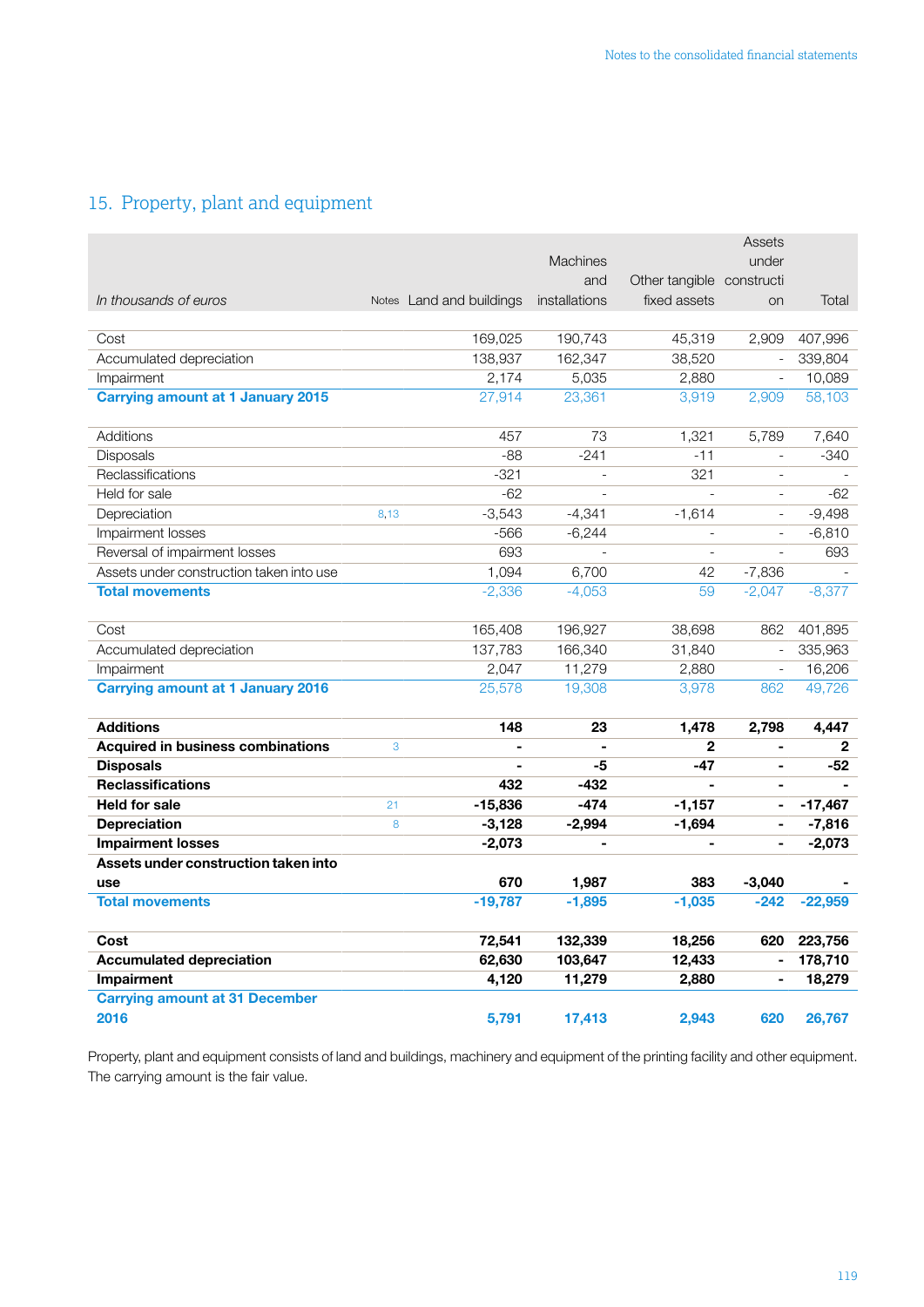### <span id="page-34-0"></span>Reclassification as held for sale and impairment losses

At the end of 2016 it was decided to hold the office buildings and car park in Amsterdam for sale along with certain regional properties of Holland Media Combinatie (in total 15,510). At that time, there was an appraisal of the expected proceeds less costs to sell. This led to impairment of certain properties (2,073).

The carrying amount of Sky Radio Group's property, plant and equipment was 1,957 at the time of the decision to sell in January 2016. Since then these assets have not been depreciated.

Impairment losses in 2015 related mainly to the production capacity of printing facilities. The impairment was a result of the decision to reduce the number of printing presses in the printing plant in Amsterdam from seven to four. The presses were impaired to net realisable value less costs to sell. The net realisable value was based on an appraisal by an independent expert based in particular on the values of similar assets.

The reversal of impairment losses in 2015 related to a building that was out of use and brought back into operation in 2015.

### Assets under construction

Assets under construction mainly concern the renovation of the main hall of the office building in Amsterdam. This project will be completed in 2017.

### 16. Investments in associates

|                                       | Registered   |         |         |
|---------------------------------------|--------------|---------|---------|
| In percentages                        | office       | 2016    | 2015    |
|                                       |              |         |         |
| <b>Holding at 31 December</b>         |              |         |         |
| Radio Newco B.V.                      | Hilversum    | 22.0%   | $0.0\%$ |
| Eye to Eye Puzzles Ltd                | London       | 39.3%   | 0.0%    |
| Latlong B.V.                          | Amsterdam    | 20.4%   | $0.0\%$ |
| Autowereld B.V                        | Amsterdam    | 35.0%   | 35.0%   |
| Dutch Creative Industry Fund B.V.     | Amsterdam    | 28.6%   | 28.6%   |
|                                       |              |         |         |
|                                       |              |         |         |
| In thousands of euros                 | <b>Notes</b> | 2016    | 2015    |
| Carrying amount at 1 January          |              | 24      | 159     |
|                                       |              |         |         |
| Additions                             |              | 46,615  | 121     |
| Earn-out                              |              | 1,946   |         |
| Disposals                             |              |         | $-114$  |
|                                       |              |         |         |
| Share of result                       | 10           | 721     |         |
| Dividend received                     |              | - 1,163 | $-142$  |
| <b>Carrying amount at 31 December</b> |              | 48,143  | 24      |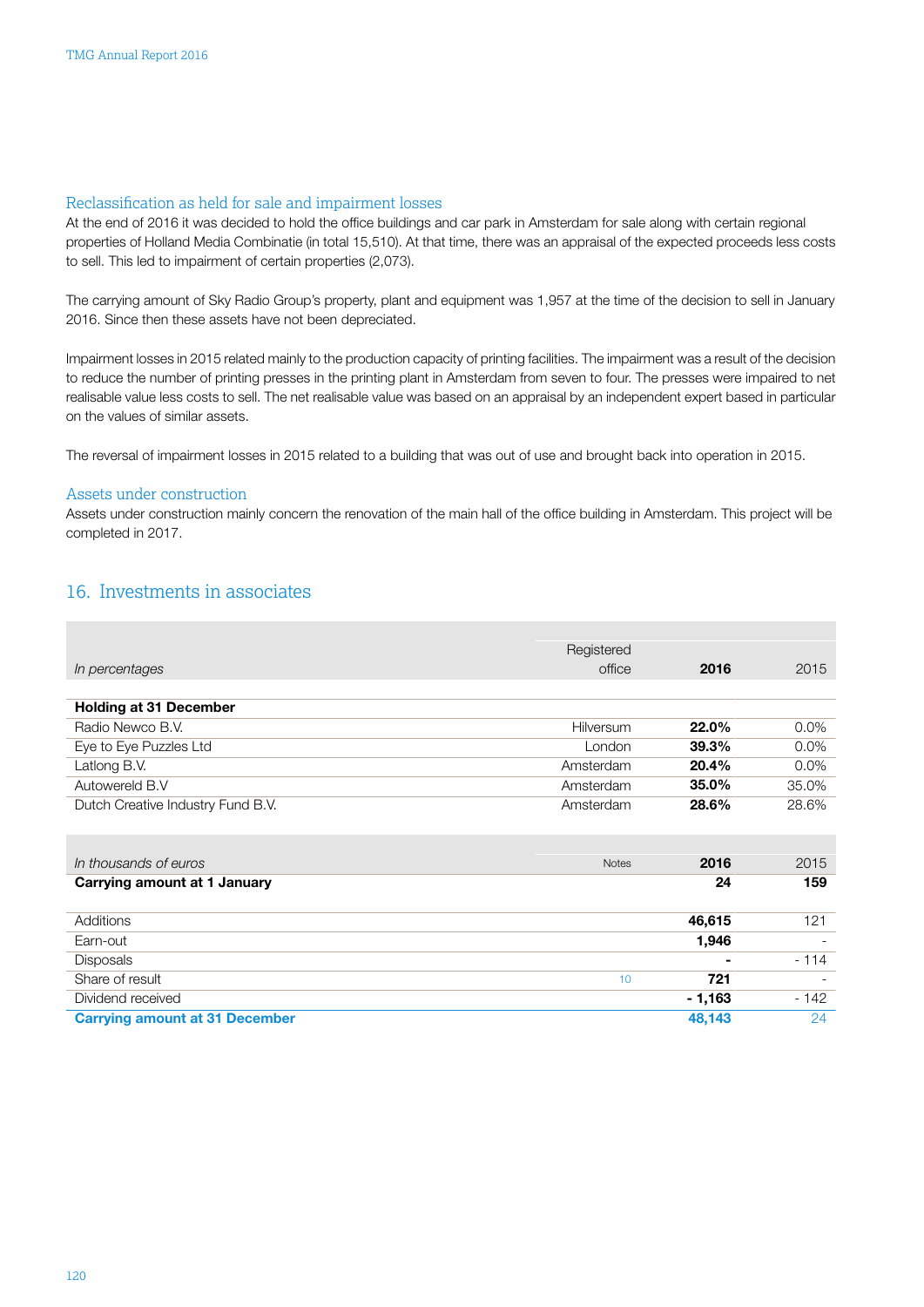<span id="page-35-0"></span>

| In thousands of euros                 | 2016   | 2015 |
|---------------------------------------|--------|------|
|                                       |        |      |
| <b>Carrying amount at 31 December</b> |        |      |
| Radio Newco B.V.                      | 45,051 |      |
| Radio Newco B.V. earn-out             | 1,946  |      |
| Eye to Eye Puzzles Ltd                | 772    |      |
| Latlong B.V.                          | 350    |      |
| Autowereld B.V.                       | 24     | 24   |
| <b>Total</b>                          | 48.143 | 24   |

The main addition in 2016 was the acquisition of a 22.85% holding in Radio Newco B.V. at 30 September 2016 in exchange for a contribution in the form of the shares in Sky Radio Group. The initial valuation of 45,509 was the fair value of the holding in Radio Newco B.V. (including purchase costs to the amount of 1,066) determined using a present value calculation of its future cash flows, applying a WACC of 10.2%. The valuation was supported by valuation specialists. Following the acquisition, there was a dilution of 0.85% in TMG's holding as a result of Radio Newco B.V. partly funding an acquisition with shares. The share of the result of this associate was 642 for the period from 30 September to the end of the financial year. After receipt of a dividend of 1,100, a carrying amount of 45,051 remained at year-end 2016.

Specific arrangements on an earn-out for TMG were agreed when the shares in Sky Radio Group were contributed to Radio Newco B.V. These resulted in an additional holding of 1% for TMG, representing a value of 1,946. Consequently, TMG's holding in Radio Newco B.V. was increased to 23% at the start of 2017.

In 2016, Keesing Media Group acquired a 39.3% holding in Eye to Eye Puzzles Ltd, a company that publishes puzzle booklets in the United Kingdom. The investment was 756; the share of the result for 2016 was 16.

Loss-making associates are measured at nil. All results of associates are recognised in the consolidated statement of profit or loss.

### 17. Other receivables

| In thousands of euros    | 2016 | 2015 |
|--------------------------|------|------|
| Prepaid operating leases | 528  | 868  |
| Non-current receivables  | 191  | 209  |
| <b>Total</b>             | 719  | -077 |

Prepaid operating leases related to prepaid ground rent on the buildings in Amsterdam. This item decreased in 2016 mainly due to reclassification as held for sale.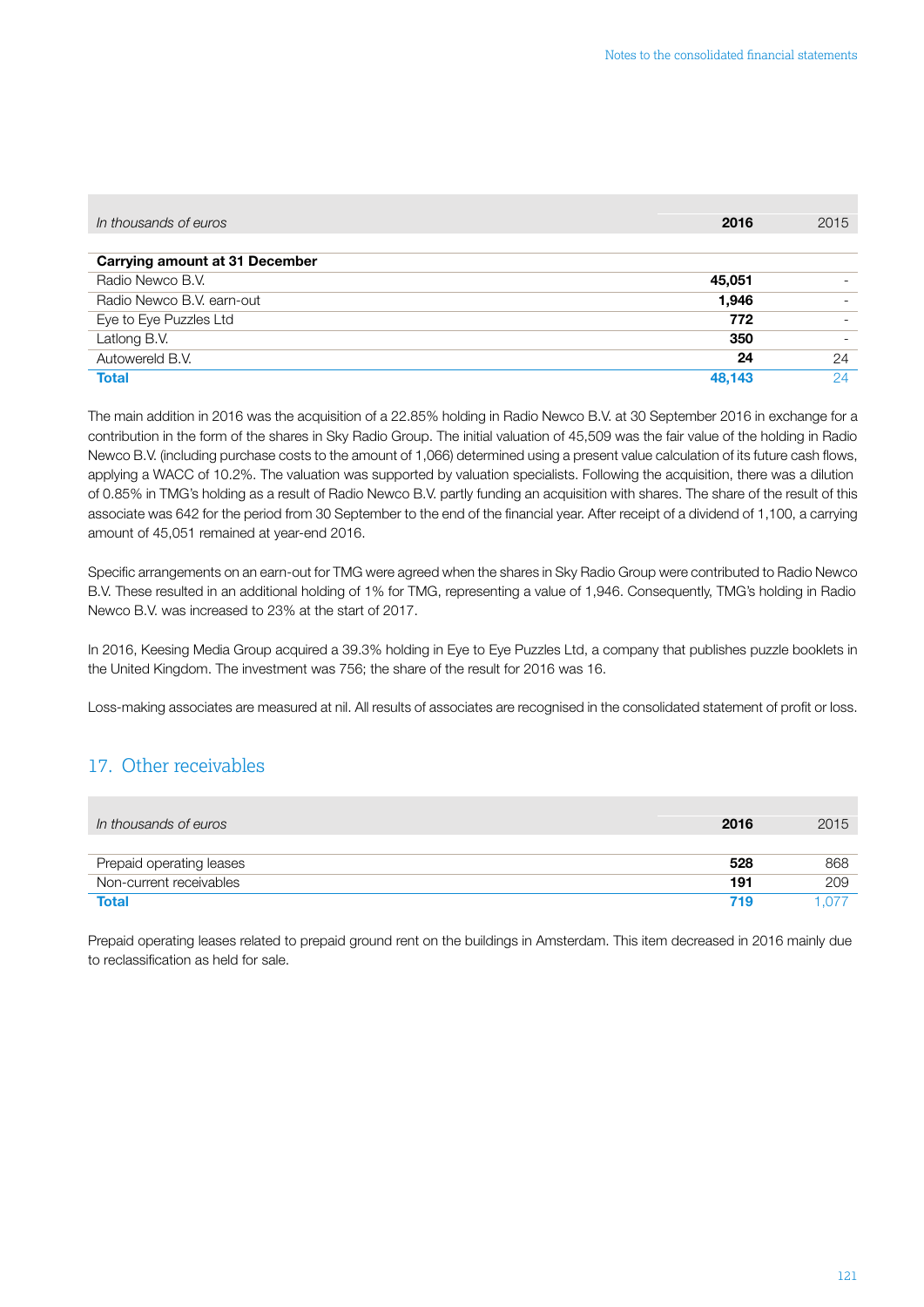### <span id="page-36-0"></span>18. Inventories

| In thousands of euros | 2016  | 2015  |
|-----------------------|-------|-------|
| Raw materials         | 521   | 1,173 |
| Consumables           | 210   | 263   |
| Other                 | 444   | 423   |
| <b>Total</b>          | 1,175 | 1.859 |

The further decline in the stock of raw materials was due to the stricter stock control involving smaller quantities being ordered more frequently.

### 19. Trade and other receivables

| In thousands of euros          | 2016   | 2015   |
|--------------------------------|--------|--------|
|                                |        |        |
| Trade receivables              | 42,093 | 49,639 |
| Other receivables              | 980    | 7,531  |
| Prepayments and accrued income | 15.183 | 16.641 |
| <b>Total</b>                   | 58,256 | 73.811 |

The reduction in trade receivables was directly related to the fall in revenue in the year. Trade receivables are shown net of impairment losses. During the current year, these losses amounted to 588 (2015: 1,071) and related to doubtful receivables. For more information see the note [Financial risk management](#page-49-0).

Other receivables at 31 December 2015 included a receivable of 4,450 relating to the sale of a building.

### Fair value

The nominal value is considered to reflect the fair value of current receivables which fall due within one year.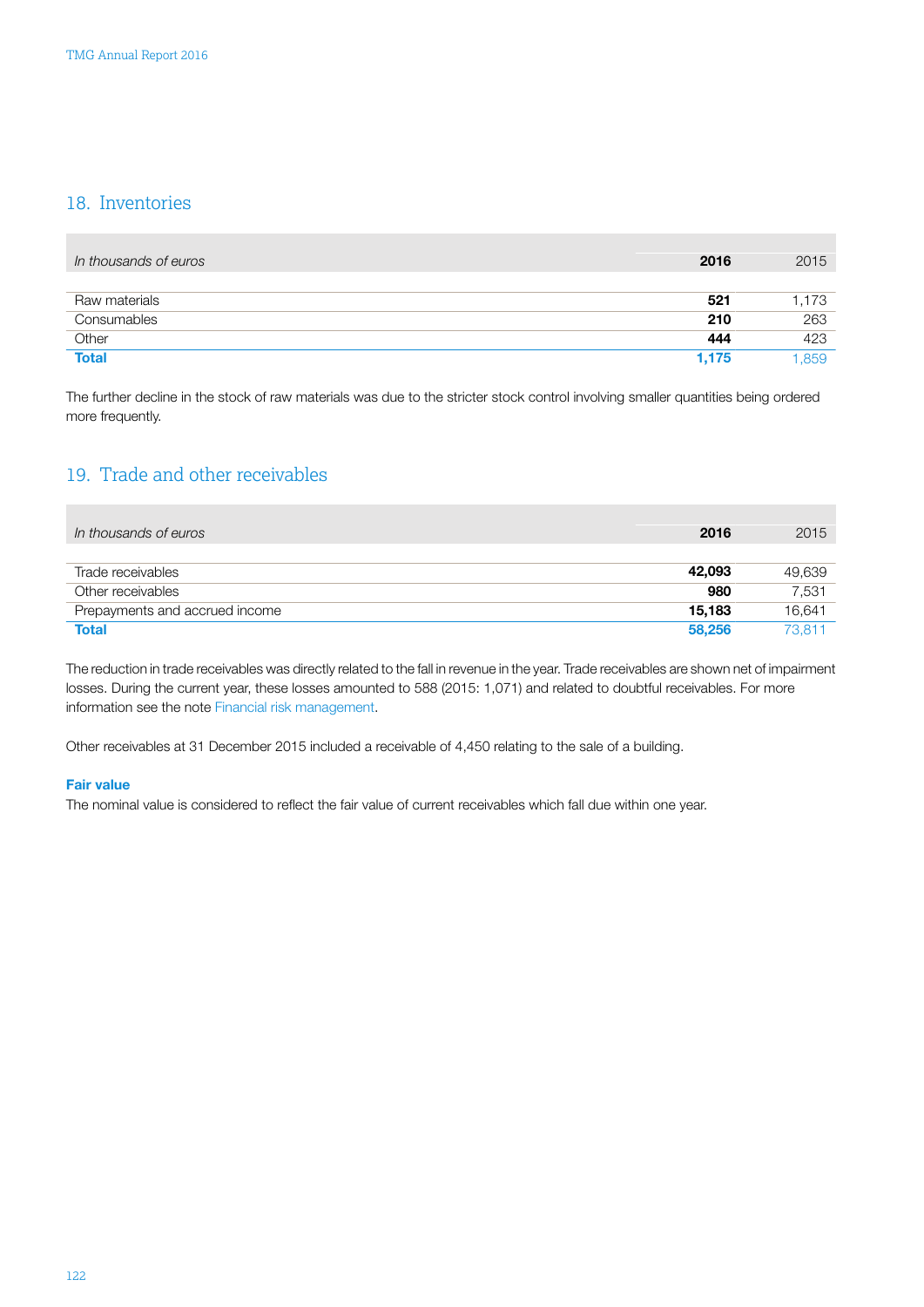### <span id="page-37-0"></span>20. Cash and cash equivalents

| In thousands of euros | 2016   | 2015   |
|-----------------------|--------|--------|
|                       |        |        |
| <b>Bank</b>           | 19,485 | 42,928 |
| <b>Total</b>          | 19,485 | 42,928 |

With the exception of issued bank guarantees as disclosed in [note](#page-49-0) 34, bank balances are freely available. The fair value is regarded as being equal to the nominal value.

### 21. Assets and liabilities held for sale

| In thousands of euros                                               |    | 2016           | 2015     |
|---------------------------------------------------------------------|----|----------------|----------|
|                                                                     |    |                |          |
| Assets at the beginning of the year                                 |    | 62             | 8,806    |
| Assets of the Sky Radio Group segment                               |    | 63,320         |          |
| Buildings of Facilitating Services and Holland Media Combination    |    | 15,510         | 62       |
| Long-leases of buildings of Facilitating Services and Holland Media |    |                |          |
| Combination                                                         |    | 276            |          |
| Sale of buildings not in use                                        |    | $\blacksquare$ | $-4,227$ |
| Reversal of Relatieplanet to assets in use                          |    |                | $-4,579$ |
| Sale of Sky Radio Group segment                                     | 13 | $-63,320$      |          |
| Assets at the end of the year                                       |    | 15,848         | 62       |
|                                                                     |    |                |          |
| <b>Liabilities at 1 January</b>                                     |    |                | 916      |
| Liabilities of the Sky Radio Group segment                          |    | 20,904         |          |
| Reversal of Relatieplanet to continuing operations                  |    |                | $-916$   |
| Sale of Sky Radio Group segment                                     | 13 | -20,904        |          |
| <b>Liability at 31 December</b>                                     |    |                |          |

Assets held for sale were 15,848 (2015: 62) in 2016 and related to printing presses, several regional business premises of Holland Media Combinatie (mainly Alkmaar) and the office building in Amsterdam. At year-end 2016, a sales plan was drawn up for the premises and an agent was engaged. The intention is to lease the office building in Amsterdam back after the sale.

Certain buildings of Facilitating Services were sold at the end of 2015.

Relatieplanet.nl had been classified as held for sale from 2013 but was reclassified to continuing operations in 2015 following the decision not to sell it but to include its operations in TMG Digital.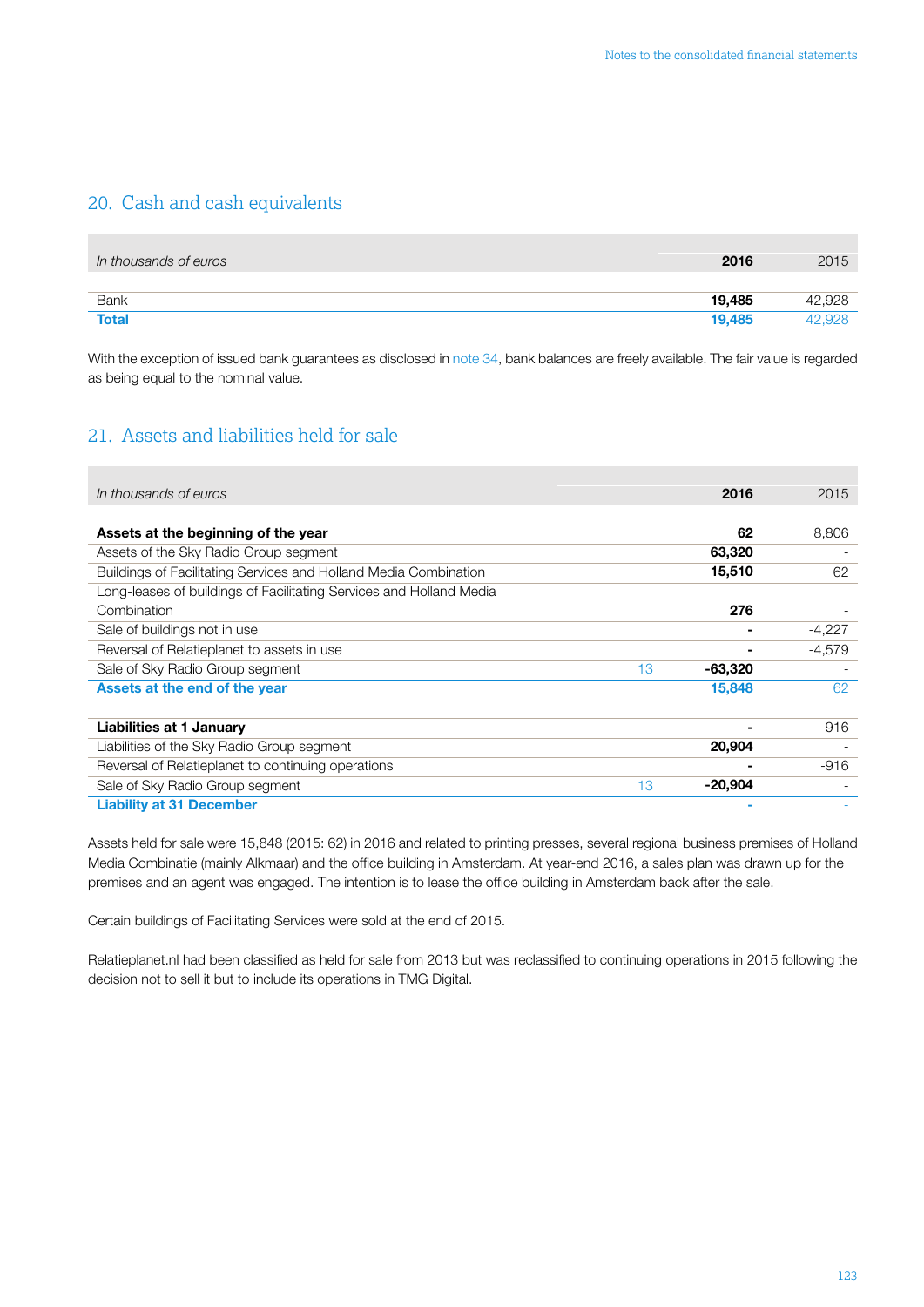### <span id="page-38-0"></span>22. Equity

### Issued capital

At 31 December 2016, the authorised share capital comprised 99,999,040 ordinary shares, 100,000,000 preference shares and 960 priority shares, which were issued and paid up as follows:

|                             |                                 | 2016/2015          |
|-----------------------------|---------------------------------|--------------------|
| Number of shares            | <b>Authorised share capital</b> | Issued and paid-up |
|                             |                                 |                    |
| In issue as at 31 December: |                                 |                    |
| Ordinary shares             | 99,999,040                      | 46,350,000         |
| Preference shares           | 100,000,000                     |                    |
| Priority shares             | 960                             | 960                |

All shares have been paid up and have a nominal value of €0.25 each. No preference shares have been issued.

The holders of priority shares receive a dividend of 5% of the nominal amount of the shares. The remaining profit is at the disposal of the meeting of shareholders.

The holders of ordinary shares and priority shares are entitled to cast one vote per share during the meeting. Each TMG shareholder may attend and vote at meetings of shareholders. A summary of the statutory and articles of association provisions relating to the appropriation of profit and other rights under the articles of association attaching to the ordinary shares, priority shares and preference shares is included under [Other information.](#page-64-0)

Stichting Beheer van Prioriteitsaandelen Telegraaf Media Groep N.V. has granted the right to issue TMG preference shares to Stichting Preferente Aandelen Telegraaf Media Groep N.V. Stichting Preferente Aandelen Telegraaf Media Groep N.V. manages the call option granted on the preference shares. At present, no preference shares have been issued. The provisions in the articles of association governing the income on the preference shares are in line with the market. The option to issue preference shares is valued at nil.

### Treasury shares

TMG owned no repurchased ordinary shares at year-end 2016 and 2015.

### 23. Dividend

During the year, TMG paid a dividend of €0.16 per share or depositary receipt from other reserves (2015: nil). A total of 7,416 was distributed.

The profit of 1,558 for the financial year 2016 is at the disposal of the General Meeting of Shareholders. It is not proposed that a dividend should be distributed given the reduction in the cash position in 2016 and in order to have cash and cash equivalents available to invest in new initiatives, such as Online Video, and to finance the restructuring.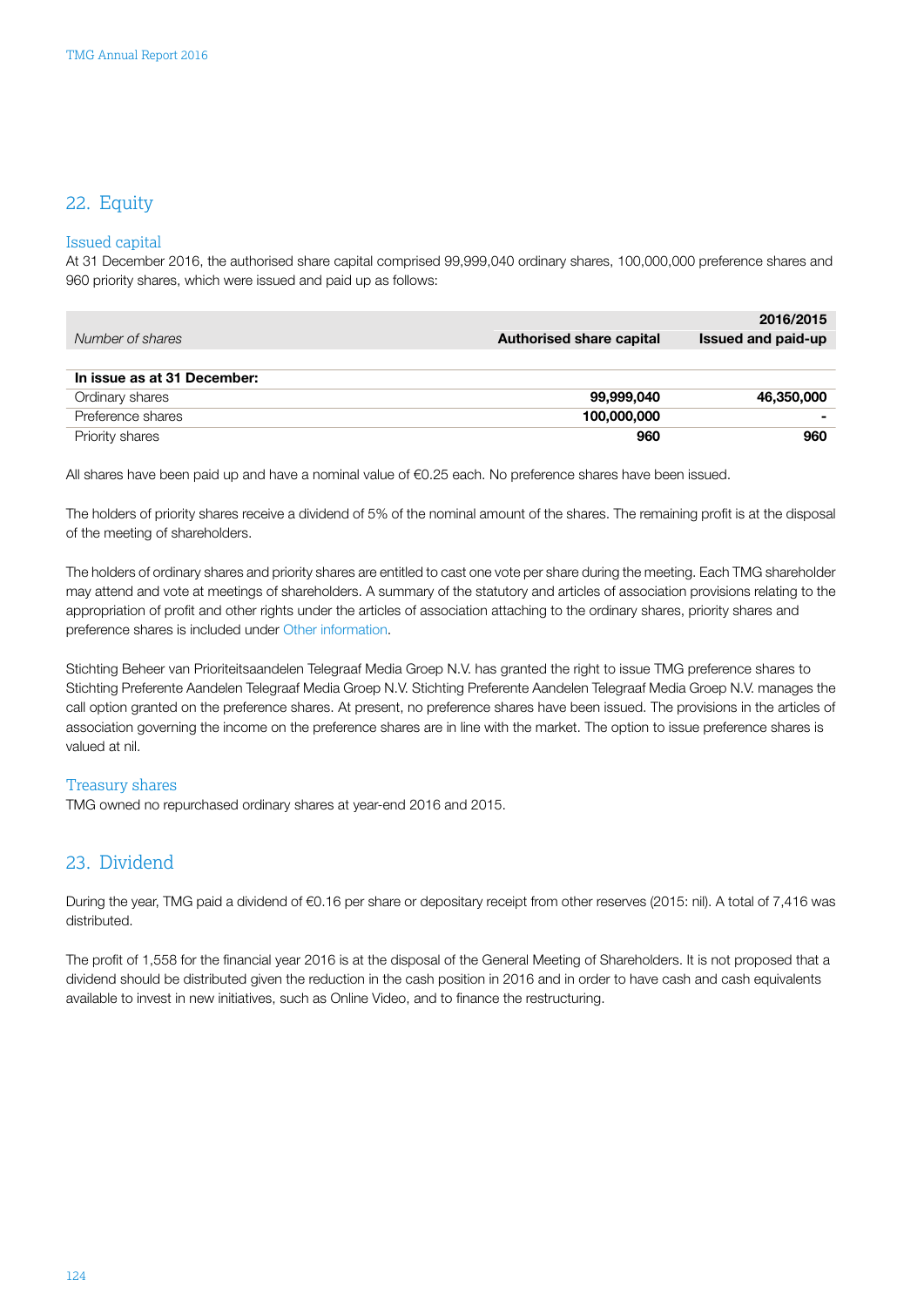### <span id="page-39-0"></span>24. Earnings per share

### Basic earnings per share

The calculation of the basic earnings per share at 31 December 2016 is based on the result attributable to ordinary shareholders of 1,558 (2015: -22,760) and the weighted average of 46,350,000 ordinary shares outstanding during 2016 (2015: 46,350,000), as shown below:

| In thousands of euros           | 2016       | 2015       |
|---------------------------------|------------|------------|
|                                 |            |            |
| <b>Earnings per share</b>       |            |            |
| Result attributable to          |            |            |
| holders of ordinary shares in   |            |            |
| Telegraaf Media Groep N.V.      | 1,558      | $-22,760$  |
| Weighted average number         |            |            |
| of ordinary shares              | 46,350,000 | 46,350,000 |
| <b>Basic earnings per share</b> |            |            |
| (EUR)                           | 0.03       | $-0.49$    |
|                                 |            |            |

### Diluted earnings per share

There was no dilution of shares in 2016 and 2015.

### 25. Non-controlling interests

The movements in non-controlling interests were as follows:

| In percentages                           | 2016     | 2015     |
|------------------------------------------|----------|----------|
|                                          |          |          |
| Sienna Holding B.V.                      | $0\%$    | 10%      |
|                                          |          |          |
| In thousands of euros                    | 2016     | 2015     |
|                                          |          |          |
| Balance as at 1 January                  | $-7,974$ | $-8,018$ |
| Share of profit for the year             |          | $-879$   |
| Acquisition of non-controlling interests | 7,974    | 923      |
| <b>Balance as at 31 December</b>         |          | $-7.974$ |

In early 2016, TMG purchased V-Ventures B.V.'s 10% holding in Sienna Holding B.V. The transaction related to the purchase of ordinary and cumulative preference shares in Sienna Holding B.V. Under IFRS, the cumulative preference shares are classified as long-term debt. The purchase price was 5,700.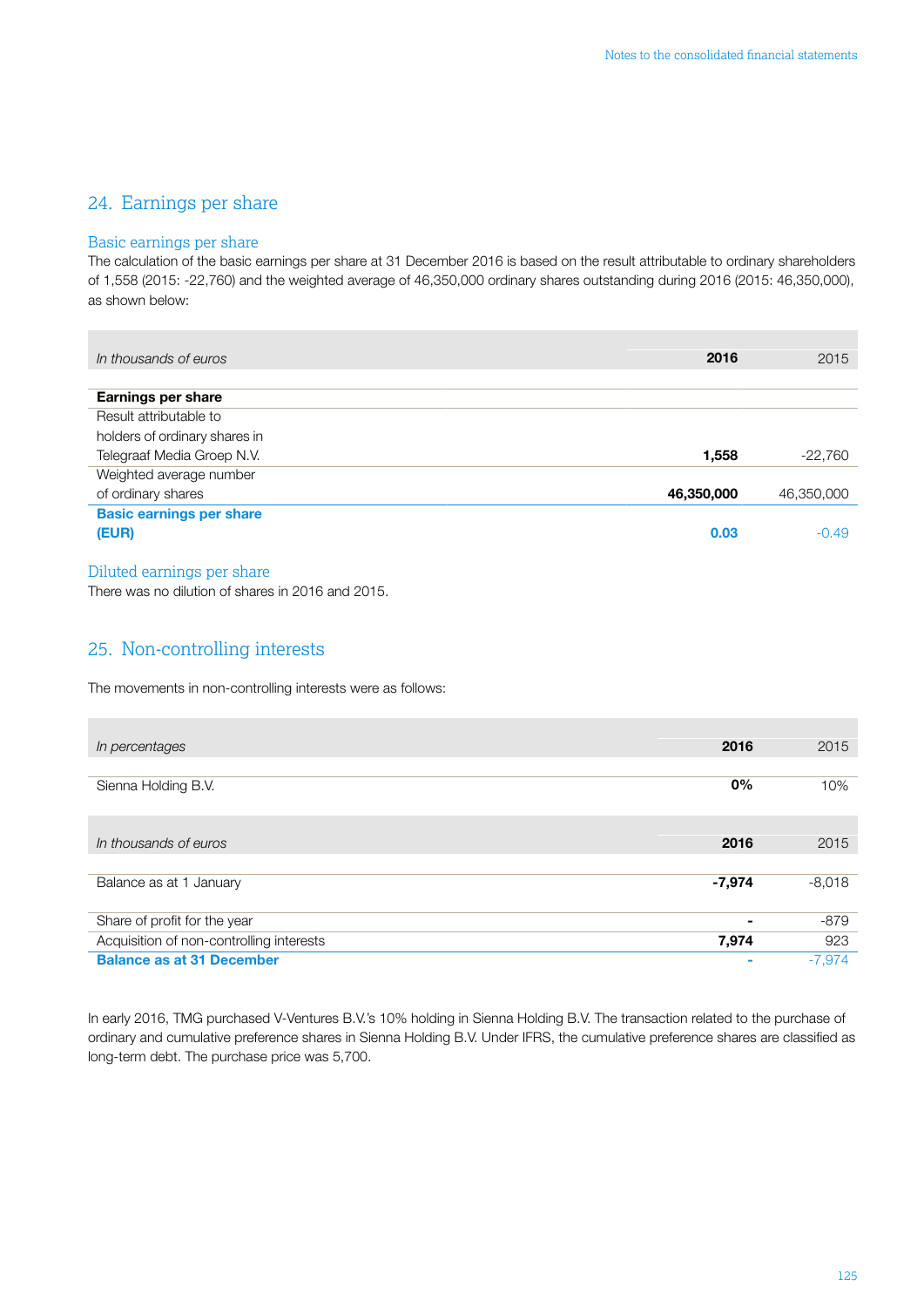### <span id="page-40-0"></span>26. Interest-bearing loans and borrowings

This note provides information on the contractual terms of TMG's interest-bearing loans and borrowings. See note 31 for more information on TMG's exposure to interest rate and foreign currency risk.

|                                      |       |                       |         |              |                | 2016        |
|--------------------------------------|-------|-----------------------|---------|--------------|----------------|-------------|
| In thousands of euros                |       |                       |         | <b>Total</b> | <b>Current</b> | Non-current |
|                                      |       |                       |         |              |                |             |
| <b>Interest-bearing loans</b>        |       |                       |         | 5,000        | 5,000          |             |
| <b>Other financing</b>               |       |                       |         | 1,200        | 1,200          |             |
| <b>Total</b>                         |       |                       |         | 6,200        | 6,200          | ۰           |
|                                      |       |                       |         |              |                | 2015        |
| In thousands of euros                |       |                       |         | Total        | Current        | Non-current |
|                                      |       |                       |         |              |                |             |
| Interest bearing loans               |       |                       |         | 11,969       | 11,969         |             |
| Other financing                      |       |                       |         | 14,049       | 13,577         | 472         |
| <b>Total</b>                         |       |                       |         | 26,018       | 25,546         | 472         |
|                                      |       |                       |         |              | Carrying       | Carrying    |
|                                      | Curre |                       | Nominal | Redemption   | amount         | amount      |
| In thousands of euros                | ncy   | Nominal interest rate | value   | date         | 2016           | 2015        |
|                                      |       |                       |         |              |                |             |
| <b>Interest-bearing loans</b>        |       |                       |         |              |                |             |
| Shareholders Ioan V-Ventures B.V. to |       |                       |         |              |                |             |

| Sienna Holding B.V.                 | <b>EUR</b> | 4,1% (2015: 4,1%) | $\overline{\phantom{0}}$ |                          | $\blacksquare$ | 11,969 |
|-------------------------------------|------------|-------------------|--------------------------|--------------------------|----------------|--------|
| Bank financing - revolving credit   |            | 3-mnths Euribor + |                          |                          |                |        |
| facility                            | <b>EUR</b> | 1,50%             | 5,000                    |                          | 5,000          |        |
| <b>Total</b>                        |            |                   |                          |                          | 5,000          | 11,969 |
|                                     |            |                   |                          |                          |                |        |
| <b>Other financing</b>              |            |                   |                          |                          |                |        |
| Sky Radio Group licence liabilities | <b>EUR</b> | (2015:2,0%)       |                          | 2016-2017                | -              | 11,233 |
| Acquisition payables                | <b>EUR</b> |                   | $\overline{\phantom{0}}$ | $\overline{\phantom{a}}$ | 1,200          | 2,672  |
| Other current liabilities           | <b>EUR</b> |                   |                          |                          |                | 144    |
| <b>Total</b>                        |            |                   |                          |                          | 1.200          | 14,049 |

### Terms and debt repayment schedule

The effective interest rate for all loans is equal to the nominal interest rate.

### Interest-bearing loans

On 21 January 2016, TMG acquired the shareholder loan to Sienna Holding B.V from V-Ventures B.V. along with its 10% noncontrolling interest in Sienna Holding B.V. (see also [note 25](#page-39-0)). As a result, TMG became sole shareholder of Sky Radio Group. On 30 September 2016, the shares in Sienna Holding B.V. were sold to Radio Newco B.V. in exchange for a 22.85% holding in this new radio company.

A three-year financing facility was agreed with a consortium of two banks on 10 July 2015. The facility consists of a revolving credit facility and a current account overdraft facility (ancillary credit facility). The financing is on market terms and is limited to 2.5 times NEBITDA (operating result excluding depreciation, amortisation and impairment losses and excluding exceptional items such as restructuring costs and results on sales of assets). In addition, interest expense may not exceed 1/5th of NEBITDA in the relevant period. Both conditions were met in 2016. No collateral has been provided for this loan.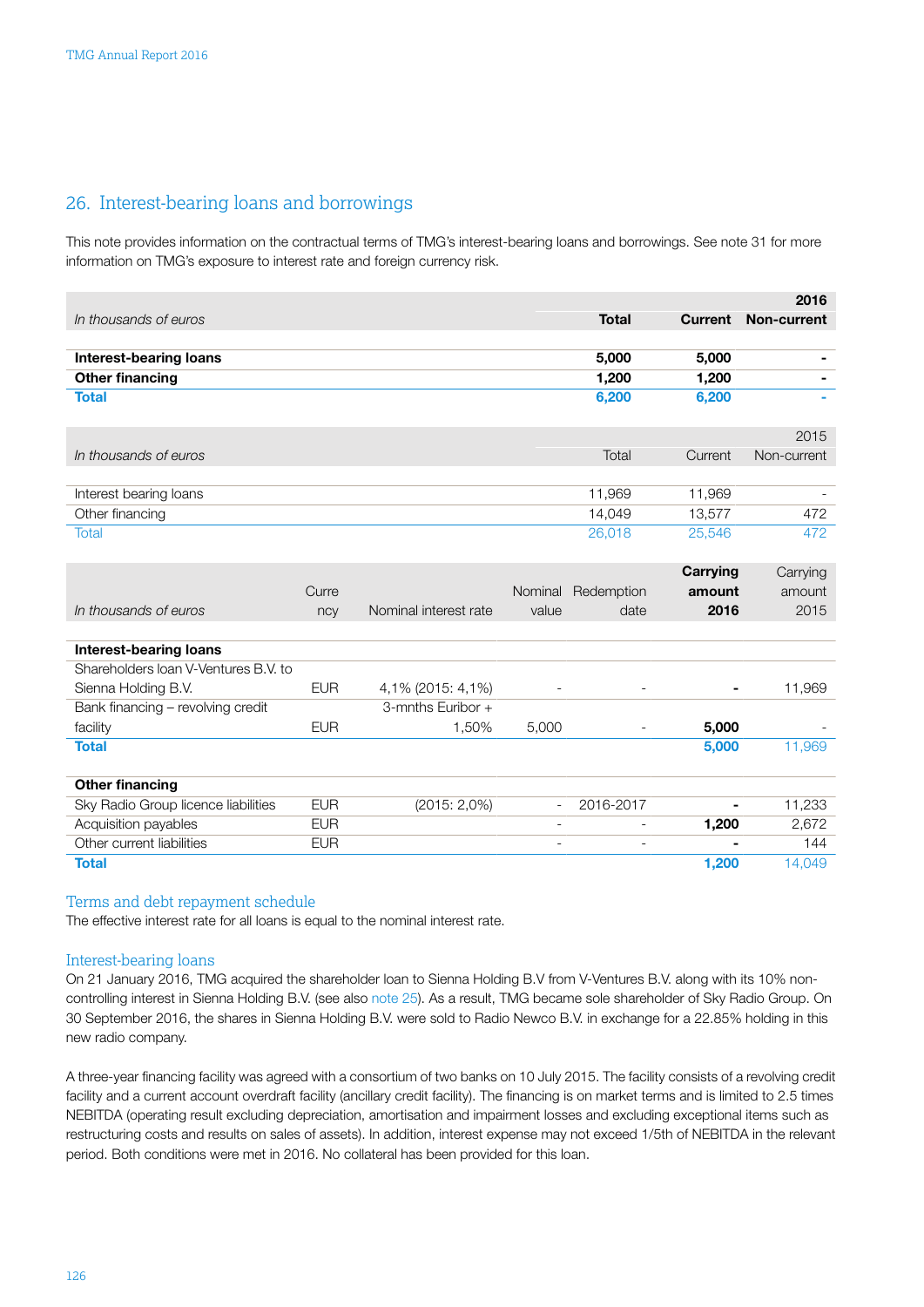<span id="page-41-0"></span>At year-end 2016, 5,000 of this facility had been used.

### Other financing

The Sky Radio Group license liabilities related to the annual prepayment to the Radiocommunications Agency to 1 September 2017. The final payment for the Sky Radio licence was paid in 2016. See [note 30 Trade and other payables](#page-49-0) for information on the Radio Veronica licence.

The acquisition payables included liabilities for the acquisition of Metro and Fashion Week.

### 27. Post-employment benefits

### Defined-contribution plans

The pension plans for most of the employees of TMG companies are administered by Stichting-Telegraafpensioenfonds 1959. The pension plans are conditionally indexed average salary plans. The only obligation of the employer is the payment of contributions. A new plan came into force in January 2017 under a new five-year administration agreement with Stichting-Telegraafpensioenfonds 1959.

### Gross commitment for defined-benefit pension plans

TMG has a number of defined-benefit plans under which certain current and former employees in the Netherlands and France are entitled to additional benefit. These are:

### Defined-benefit pension plans

### Additions to pensions (guarantee arrangements)

Until January 2016, a specific group of workers was guaranteed a pension of a minimum percentage of their final pay. This final pay plan ended on 31 December 2015. The final-pay entitlements, funded entirely by the employer, were allocated to the participants at that date. TMG paid 350 to the pension fund in 2016 to fund the plan.

Keesing Media Group has a guaranteed indexation scheme for certain staff. The indexation scheme is for an annual increase in accrued entitlements of 50% of price inflation and is funded by the employer. The scheme is administered by an insurance company. Furthermore, there are schemes for Keesing Media Group employees in France that provide for a payment when the retirement age is reached. The amount depends on the number of years of service.

### Contribution to the healthcare costs of pensioners

In 2016, a limited group of pensioners were receiving a contribution to their health insurance premiums. This group was notified on 1 July 2015 that the arrangement, which closed to new participants on 1 January 2006, would shortly end. In 2016, the compensation was 50% of that of 2015. The plan was terminated on 31 December 2016

#### Other employee benefit schemes

This relates to supplementary disability and long-service schemes. The restructuring of TMG business units announced at the end of 2016 was taken into account when determining the provision for long-service benefits and a gain of 226 (past-service costs) was recognised in employee benefits. Restructurings announced in 2015 led to a release of 503.

TMG's pension plan for its graphical employees (mostly working in the printing facilities) is administered by the industry-wide Pensioenfonds Grafische Bedrijven (PGB) pension fund. This is a collective average pay plan for staff of several employers which is accounted for as a defined-contribution plan. Under the regulations, the employers are not required to make up any shortfall nor are they entitled to any buffers. The plan is therefore treated as a defined-contribution plan in the financial statements. The PGB had a coverage ratio of 100.7% at the end of 2016, which is below the legal minimum (about 121%). PGB has a recovery plan which has applied since 1 January 2015 and is updated annually, most recently on 1 January 2016. It includes various measures to improve the fund's financial position, one of which is not to index pension benefits in full. The possibility that pension benefits and/or accrued entitlements will be reduced in future cannot be precluded. This final measure can only be used as a last resort.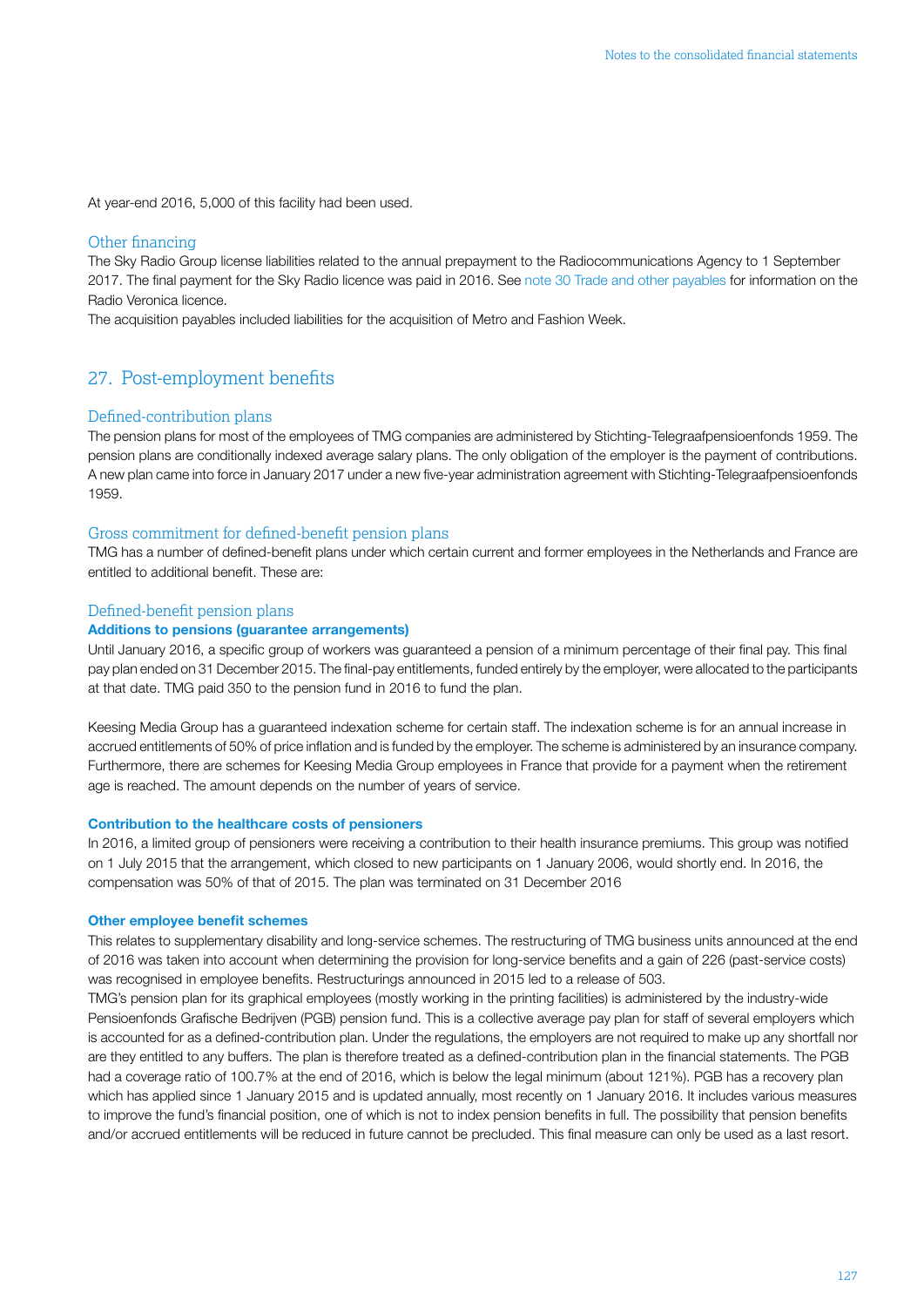### Risks

The provisions are determined actuarially. An increase in discount rates will lead to an increase in liabilities, which, in case of definedbenefit plans, is partly offset by an increase in the return on investments. An increase in life expectancy and salary increases will lead to an increase in liabilities. The benefits under the indexation arrangements and termination of employment benefits at Keesing Group are insured externally. Given the extent and size of the obligations, the exposure for TMG is assessed as very small.

### Principal actuarial valuation assumptions at reporting date

| In weighted averages                          |                   |               |
|-----------------------------------------------|-------------------|---------------|
|                                               | 2016              | 2015          |
|                                               |                   |               |
| Discount rate/return on plan assets           | $0.65\% - 1.85\%$ | 1,25% - 2,20% |
| <b>Duration</b>                               | $5.1 - 21.1$      | $0.5 - 21.1$  |
| Expected return on plan assets at 31 December | $2.00\%$          | 2.00%         |
| Indexation for active members                 | $1.00\%$          | 1.00%         |
| Inflation adjustment                          | $1.80\%$          | 1.80%         |
| Indexation for non-active members/pensioners  | $0.9\% - 1\%$     | $0,9% - 1%$   |
| Mortality table                               | AG 2016           | AG 2014       |

The expected return on plan assets is the weighted average expected return. The expected return, depending on the term of the plan, is between 0.65% and 1.85% (2015: 1.25% and 2.20%) on investments at external insurance companies.

### Net provision for defined-benefit obligations

| In thousands of euros                                       |          |          |
|-------------------------------------------------------------|----------|----------|
|                                                             | 2016     | 2015     |
|                                                             |          |          |
| Net provision as at January 1                               | 5,183    | 8,703    |
| Net expense recognised in profit and loss statement         | 341      | $-2,244$ |
| Net expense recognised in other comprehensive income        | 328      | 881      |
| Contributions paid                                          | $-1,130$ | $-2,157$ |
| <b>Provision for the defined-benefit plans</b>              | 4,722    | 5,183    |
|                                                             |          |          |
| Of which:                                                   |          |          |
| Defined-benefit plans                                       | 1,885    | 2,030    |
| Other employment benefits                                   | 2,837    | 3,153    |
| <b>Provision at 31 December 31</b>                          | 4,722    | 5,183    |
|                                                             |          |          |
| <b>Liability for defined-benefit obligations</b>            |          |          |
| In thousands of euros                                       |          |          |
|                                                             | 2016     | 2015     |
|                                                             |          |          |
| Present value of unfunded obligations                       | 2,837    | 3,153    |
| Present value of funded obligations                         | 9,966    | 9,540    |
| <b>Present value of obligations</b>                         | 12,803   | 12,693   |
|                                                             |          |          |
| Fair value of plan assets                                   | $-8,081$ | $-7,510$ |
| <b>Recognised liability for defined-benefit obligations</b> | 4,722    | 5,183    |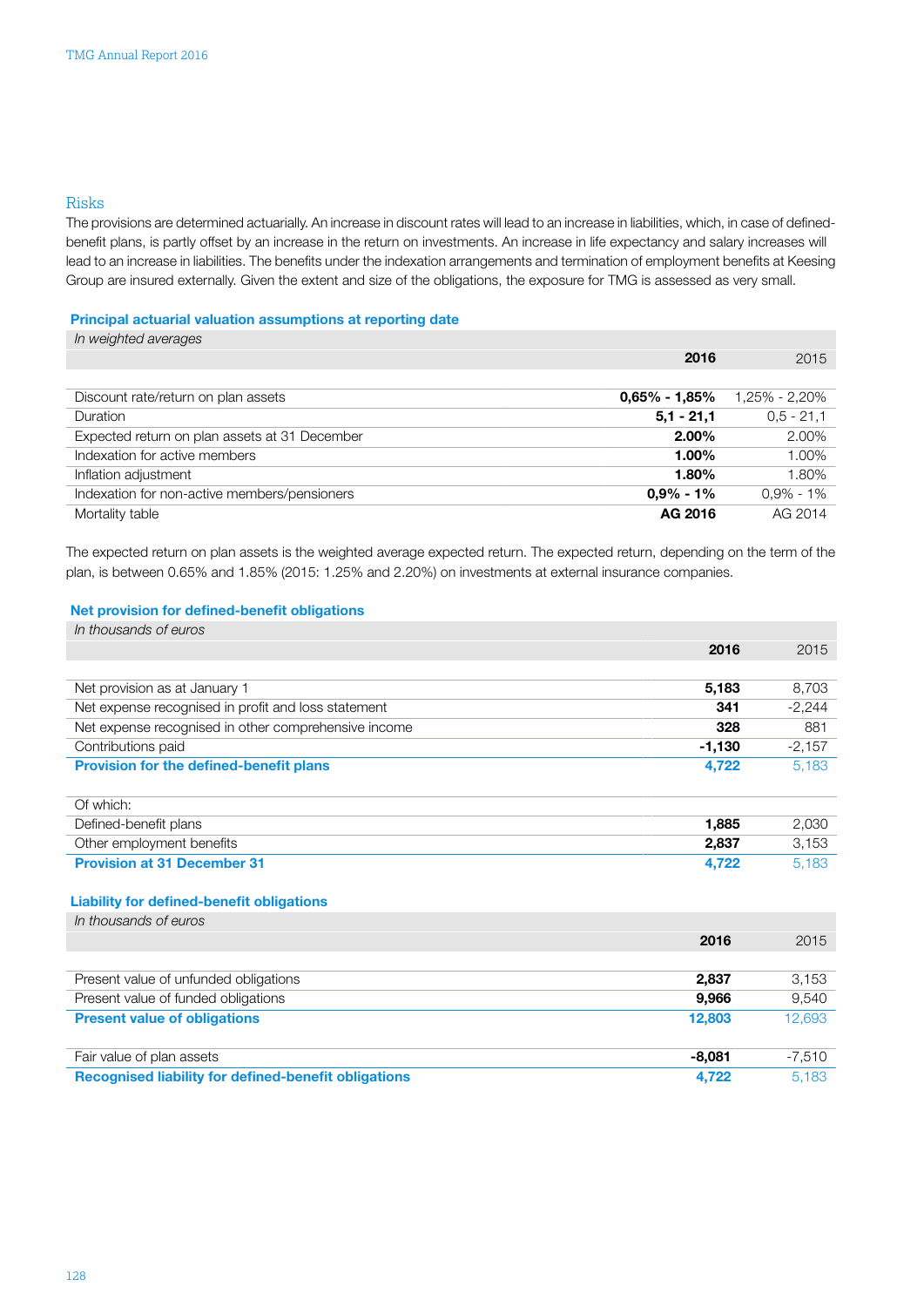### Present value of the liability for defined-benefit obligations

| In thousands of euros                  |        |          |
|----------------------------------------|--------|----------|
|                                        | 2016   | 2015     |
|                                        |        |          |
| As at 1 January                        | 12,693 | 16,382   |
| Service costs                          | 226    | 282      |
| Past-service costs                     | $-226$ | $-2,528$ |
| Result on long-service schemes         | 245    | 65       |
| Termination settlement                 |        | $-236$   |
| Interest expense                       | 243    | 283      |
| Actuarial losses (gains)               | 573    | $-536$   |
| Payments                               | $-951$ | $-1,019$ |
| <b>As at 31 December</b>               | 12,803 | 12,693   |
| Movements in fair value of plan assets |        |          |
| In thousands of euros                  |        |          |
|                                        | 2016   | 2015     |
|                                        |        |          |
| As at 1 January                        | 7,510  | 12,640   |
| Contributions                          | 1,130  | 2,157    |
| Interest on plan assets                | 161    | 283      |
| Actuarial results                      | 245    | $-6,488$ |
| Addional costs                         | $-14$  | $-64$    |
| Payments                               | $-951$ | $-1,018$ |
| <b>As at 31 December</b>               | 8,081  | 7,510    |
| <b>Plan assets</b>                     |        |          |
| In thousands of euros                  |        |          |
|                                        | 2016   | 2015     |
|                                        |        |          |
| Plan assets with insurance companies   | 8,081  | 7,510    |

**As at 31 December 8,081 7,510**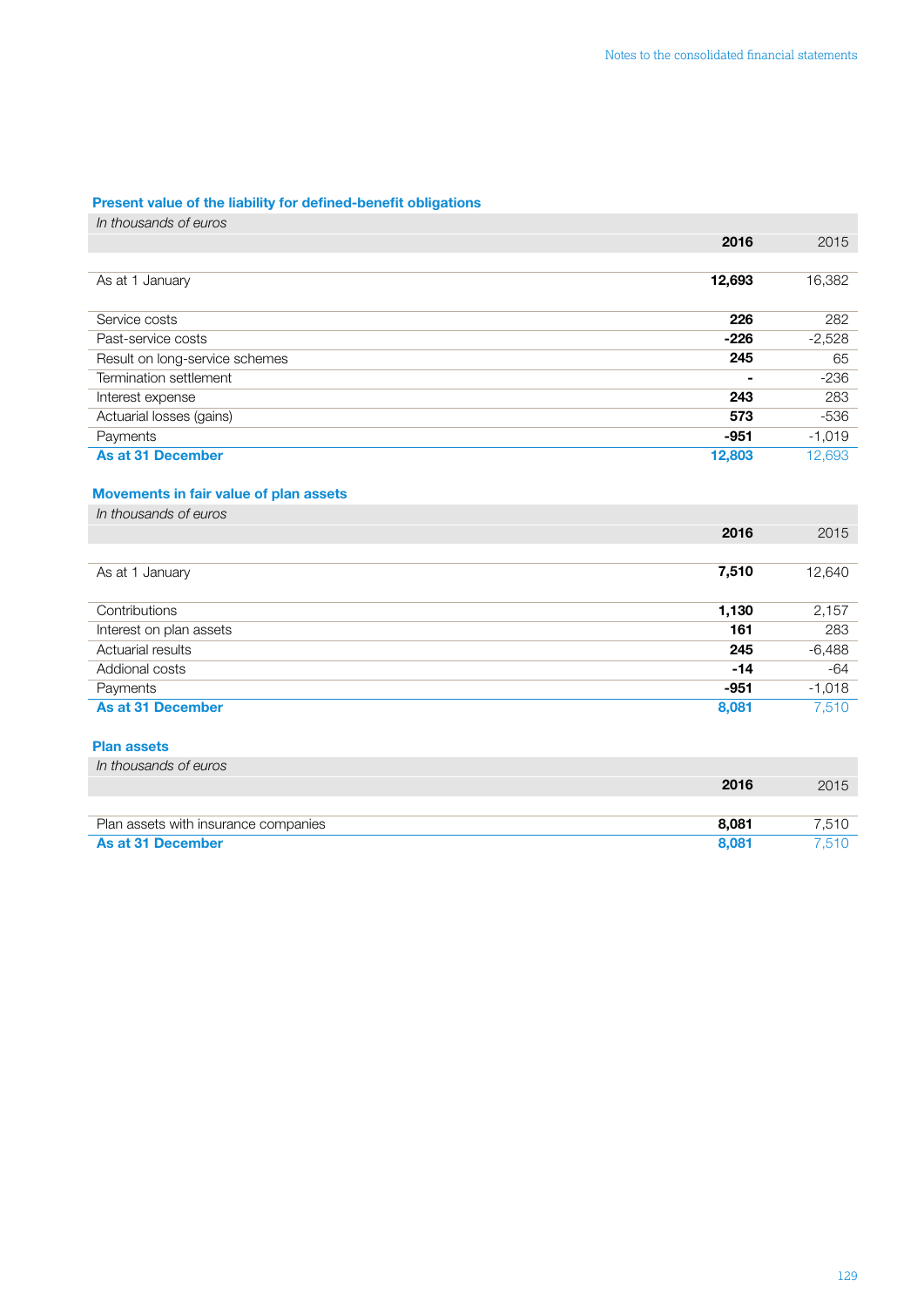### Recognised in the statement of profit or loss

| In thousands of euros                                  |   |        |          |
|--------------------------------------------------------|---|--------|----------|
|                                                        |   | 2016   | 2015     |
|                                                        |   |        |          |
| Service costs                                          |   | 226    | 282      |
| Past-service cost                                      |   | -226   | $-2,528$ |
| Result on long-service obligations                     |   | 245    | 65       |
| Termination settlement                                 |   |        | $-236$   |
| Additional costs                                       |   | 14     | 64       |
| <b>Total contribution to defined benefit schemes</b>   |   | 259    | $-2,353$ |
|                                                        |   |        |          |
| Other employee benefit schemes                         |   | 216    | $-222$   |
| Defined-benefit pension plan                           | 7 | 43     | $-2,131$ |
| <b>Result on defined-benefit plans</b>                 |   | 259    | $-2,353$ |
| Contribution to defined-contribution plans             | 7 | 11,136 | 12,221   |
| Costs related to employee benefit schemes <sup>1</sup> |   | 11,395 | 9,868    |
| Interest                                               |   | 82     | 109      |
| <b>Total</b>                                           |   | 11,477 | 9,977    |
|                                                        |   |        |          |

1 11,179 (2015: 10,090) recognised in pension costs and 216 (2015: -222) in other employee benefits.

TMG estimates that the total contributions to be paid under the personnel benefit plans during 2017 will be 9,631 (2016: 11,582), as far as can be reasonably measured.

There are no specific exposures related to the pension fund. The exposures arising from the defined-benefit employee benefit plans relate to market developments in interest rates, inflation, life expectancy and investments.

### Actuarial results recognised in other comprehensive income

| 2016 | 2015     |
|------|----------|
|      |          |
| 901  | $-109$   |
| 38   |          |
| -66  | -428     |
| -545 | 6,488    |
|      | $-5,070$ |
| 328  | 881      |
|      |          |

### Sensitivity analyses

The sensitivity analyses below are based on various assumptions. An interval of 0.25% is used. The interdependence of the assumptions is ignored.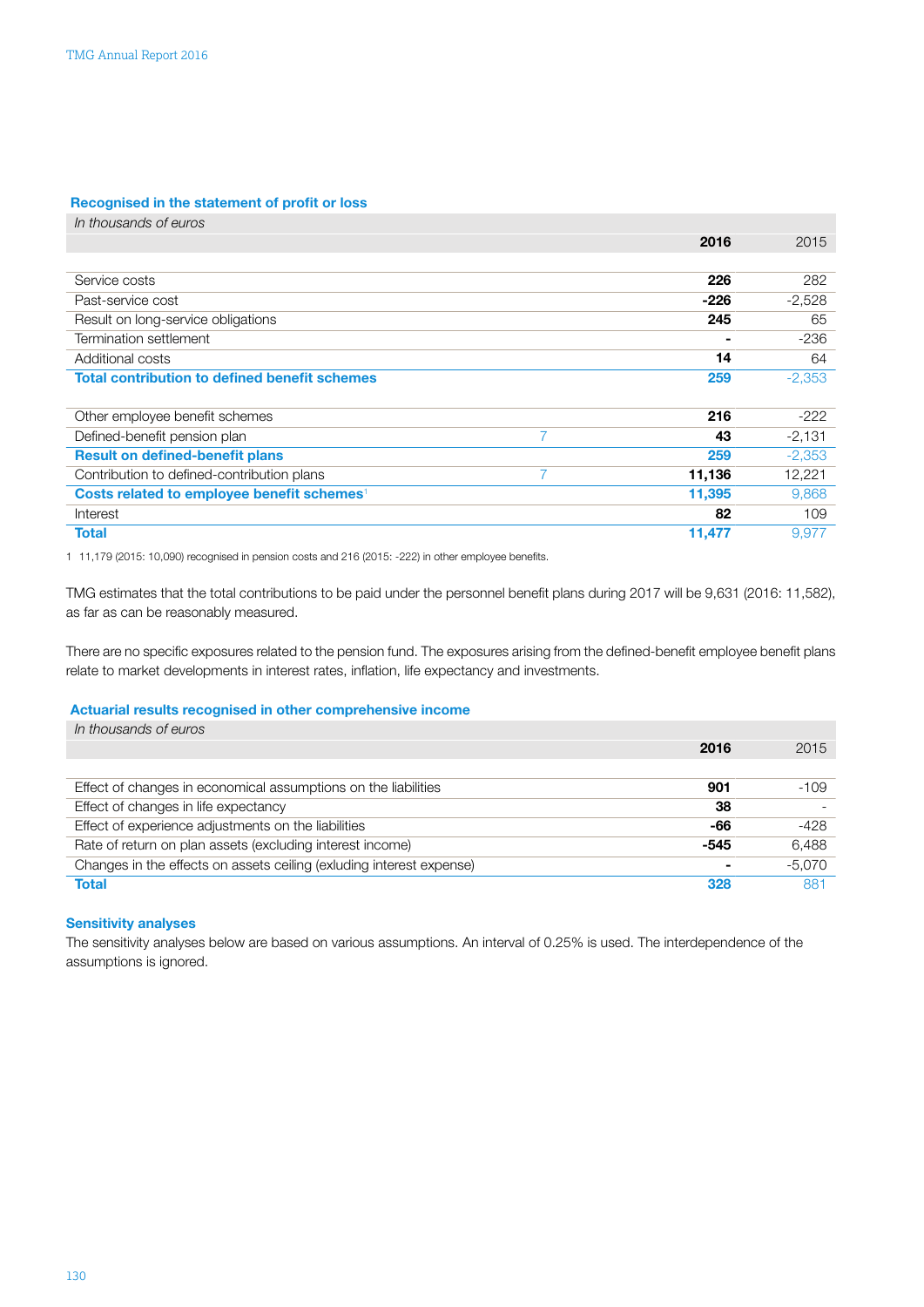| In thousands of euros         | min 0.25%         | assumed          | plus 0.25%        |
|-------------------------------|-------------------|------------------|-------------------|
|                               |                   |                  |                   |
| <b>Discount rate</b>          | $0,40\% - 1,60\%$ | $0,65\%$ - 1,85% | $0.90\% - 2.10\%$ |
| Pension liability at year-end | 13,387            | 12,803           | 12,261            |
| Service costs                 | 242               | 235              | 228               |
|                               |                   |                  |                   |
| <b>Salary inflation</b>       | 1.75%             | $2.00\%$         | 2.25%             |
| Pension liability at year-end | 12,740            | 12,803           | 12,870            |
| Service costs                 | 228               | 235              | 242               |
|                               |                   |                  |                   |
| <b>Price inflation</b>        | 1.55%             | 1.80%            | 2.05%             |
| Pension liability at year-end | 12,803            | 12,803           | 12,803            |
| Service costs                 | 235               | 235              | 235               |
|                               |                   |                  |                   |
| Indexation of active members  | 0.75%             | 1.00%            | 1.25%             |
| Pension liability at year-end | 12,803            | 12,803           | 12,803            |
| Service costs                 | 235               | 235              | 235               |
|                               |                   |                  |                   |
| <b>Indexation pensioners</b>  | 0.75%             | 1.00%            | 1.25%             |
| Pension liability at year-end | 12,292            | 12,803           | 13,352            |
| Service costs                 | 235               | 235              | 235               |

### 28. Provisions

<span id="page-45-0"></span>**The State** 

| In thousands of euros                 |        |        |
|---------------------------------------|--------|--------|
|                                       | 2016   | 2015   |
|                                       |        |        |
| Restructuring                         | 13,607 | 30,479 |
| Onerous contracts                     | 84     | 766    |
| Legal disputes                        | 2,422  | 5,180  |
|                                       | 16,113 | 36,425 |
|                                       |        |        |
| Non-current                           | ۰      | 216    |
| Current                               | 16,113 | 36,209 |
| <b>Carrying amount at 31 December</b> | 16,113 | 36,425 |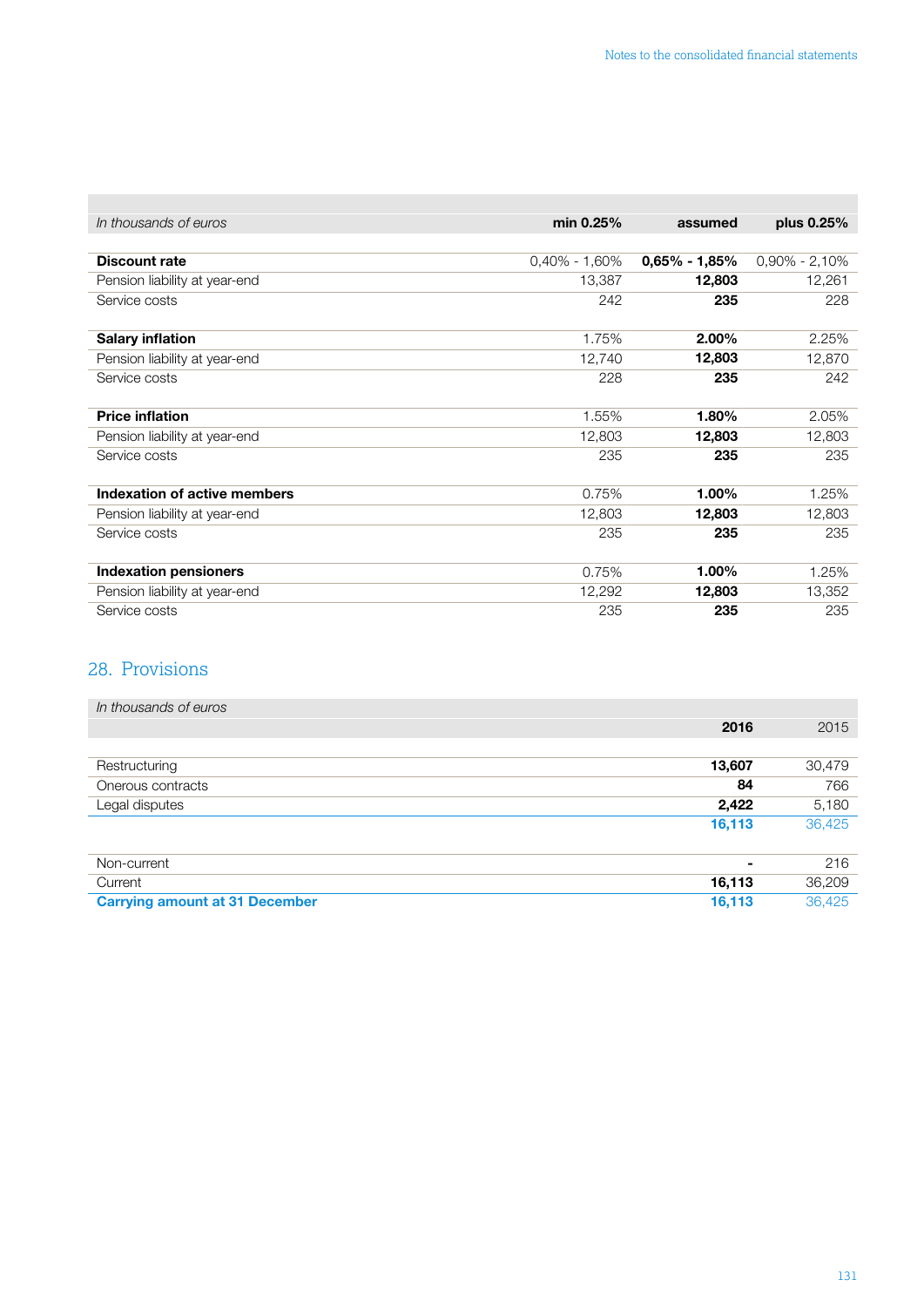#### Restructuring provision

| In thousands of euros                         | <b>Notes</b> | 2016      | 2015      |
|-----------------------------------------------|--------------|-----------|-----------|
|                                               |              |           |           |
| Balance at 1 January                          |              | 30,479    | 24,025    |
| Provisions formed during the financial year   |              | 14.224    | 30,664    |
| Release                                       |              | -1,198    | $-3,695$  |
| Recognised in the statement of profit or loss |              | 13,026    | 26,969    |
| Held for sale <sup>1</sup>                    | 13           | 179       | 203       |
| Provisions used                               |              | $-30.077$ | $-20,718$ |
| <b>Balance at 31 December</b>                 |              | 13,607    | 30,479    |

1 Provision made by Sky Radio

Most of the 2015 restructuring provision was used in 2016. During 2016, a restructuring provision was formed for the cessation of operations at Dichtbij.nl and a restructuring announced in the newspaper marketing and sales departments, Facilitating Services and the regional editorial staff. The restructuring includes a reduction of approximately 200 employees (FTE).

Restructuring plans are communicated to TMG employees in several ways, creating a valid expectation amongst those affected that the restructuring will take place. At some units, restructuring is set in motion after agreement of the Works Council. The restructuring provision covers commitments related to job placement services and redundancies. A change in assumptions and estimates, including filling positions, redundancy options (buyout or job placement services), the social plan, timing and the period during which unemployment benefit or a lower salary at another employer will be supplemented, may affect the actual cost of the restructuring. The current part amounted to 13,607 (2015: 30,479), of which 2,655 related to agreements signed at 31 December 2016. The amount may depend on future estimates, such as the period during which unemployment benefit or a lower salary will be supplemented.

#### Onerous contracts

| In thousands of euros                         | 2016           | 2015     |
|-----------------------------------------------|----------------|----------|
|                                               |                |          |
| Balance at 1 January                          | 766            | 1,453    |
| Provisions formed during the financial year   | $\blacksquare$ | 652      |
| Release                                       | $-100$         | $-85$    |
| Recognised in the statement of profit or loss | $-100$         | 567      |
| Provisions used                               | -582           | $-1,254$ |
| <b>Balance at 31 December</b>                 | 84             | 766      |

The provision for onerous contracts related to ICT and distribution contracts. These contracts expire in 2017.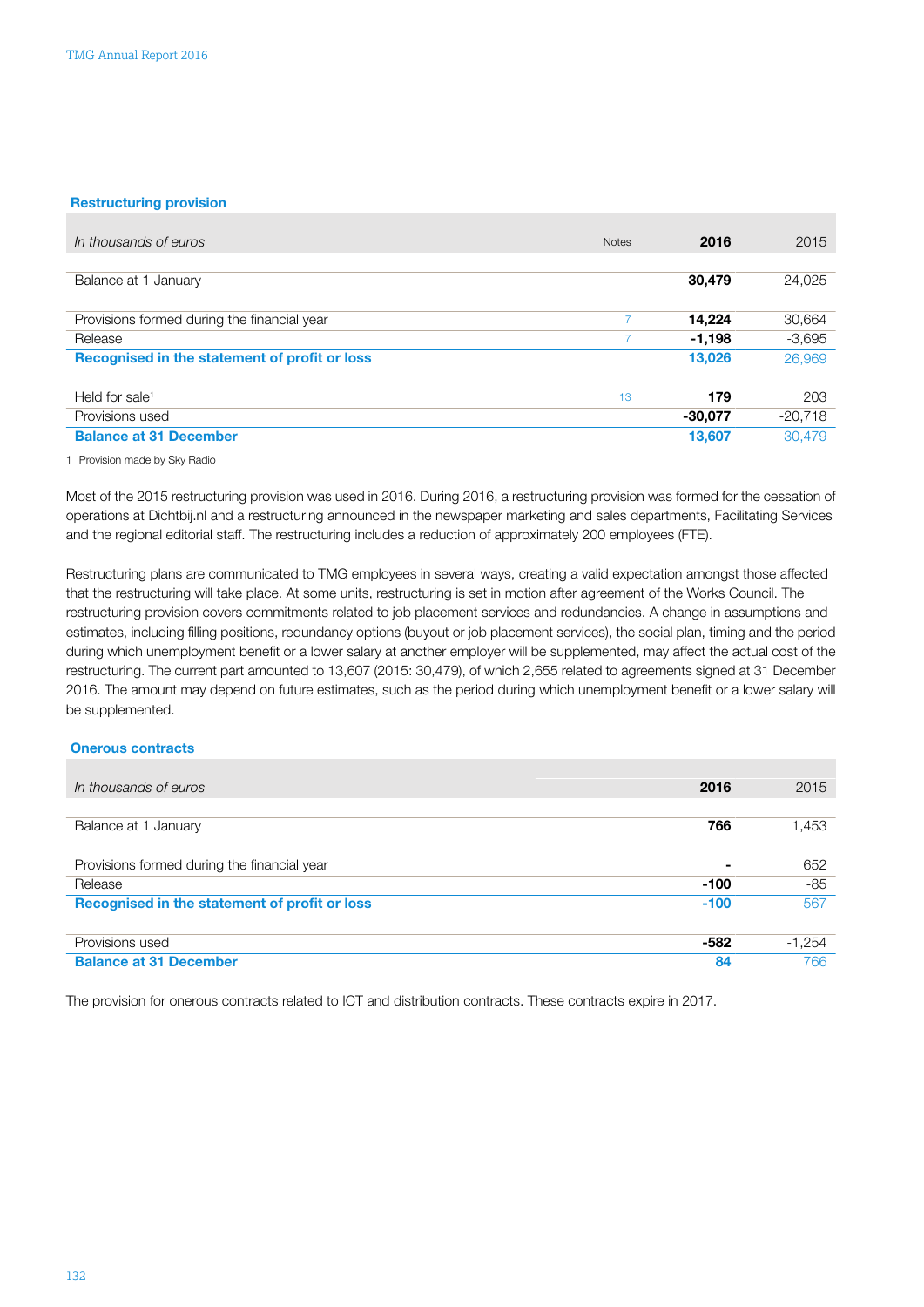#### <span id="page-47-0"></span>Legal disputes

| In thousands of euros                         | 2016     | 2015   |
|-----------------------------------------------|----------|--------|
|                                               |          |        |
| Balance at 1 January                          | 5,180    | 3,075  |
| Provisions formed during the financial year   | 47       | 3,115  |
| Release                                       | $-2,750$ | $-688$ |
| Recognised in the statement of profit or loss | $-2,703$ | 2,427  |
| Provisions used                               | -55      | $-322$ |
| <b>Balance at 31 December</b>                 | 2,422    | 5.180  |

The provision for legal disputes concerns claims made by third parties against TMG. The disputes have arisen from TMG's regular business operations. No further details are given because of the potential adverse effects for the Company.

### 29. Deferred tax assets and liabilities

Recognised deferred tax assets and liabilities were as follows at the end of the financial year:

|                               |               |                    | 2016           |
|-------------------------------|---------------|--------------------|----------------|
| In thousands of euros         | <b>Assets</b> | <b>Liabilities</b> | <b>Balance</b> |
|                               |               |                    |                |
| Intangible assets             | -             | $-10,183$          | $-10,183$      |
| Property, plant and equipment | 3,376         | $\sim$             | 3,376          |
| Post-employment liabilities   | 736           | ۰                  | 736            |
| Provisions                    | 102           | $\blacksquare$     | 102            |
| Carry-forward losses          | 40,422        | ۰.                 | 40,422         |
| Other items                   | -             | -7                 | -7             |
| Net tax asset/liability (-)   | 44,636        | $-10.190$          | 34,446         |

|                               |                          |                          | 2015           |
|-------------------------------|--------------------------|--------------------------|----------------|
| In thousands of euros         | Assets                   | Liabilities              | <b>Balance</b> |
|                               |                          |                          |                |
| Intangible assets             | $\overline{\phantom{a}}$ | $-18.023$                | $-18,023$      |
| Property, plant and equipment | 2,655                    |                          | 2,655          |
| Post-employment liabilities   | 363                      |                          | 363            |
| Provisions                    | 7,539                    | $\overline{\phantom{a}}$ | 7,539          |
| Carry-forward losses          | 27,840                   | $\overline{\phantom{a}}$ | 27,840         |
| Net tax asset/liability (-)   | 38,397                   | $-18.023$                | 20.374         |

### Carry-forward losses

The carry-forward losses expire in the years 2022 to 2025. The increase in the net amount was due in part to losses in the Dutch fiscal unity in 2016 and the formation of restructuring provisions, and in part to ending the temporary differences on the restructuring provision. Until 2016, restructuring costs were recognised as an expense for tax purposes when they were paid; in 2016, the tax treatment was drawn into line with the commercial treatment of the restructuring provisions and this explains the fall in the deferred tax asset on provisions.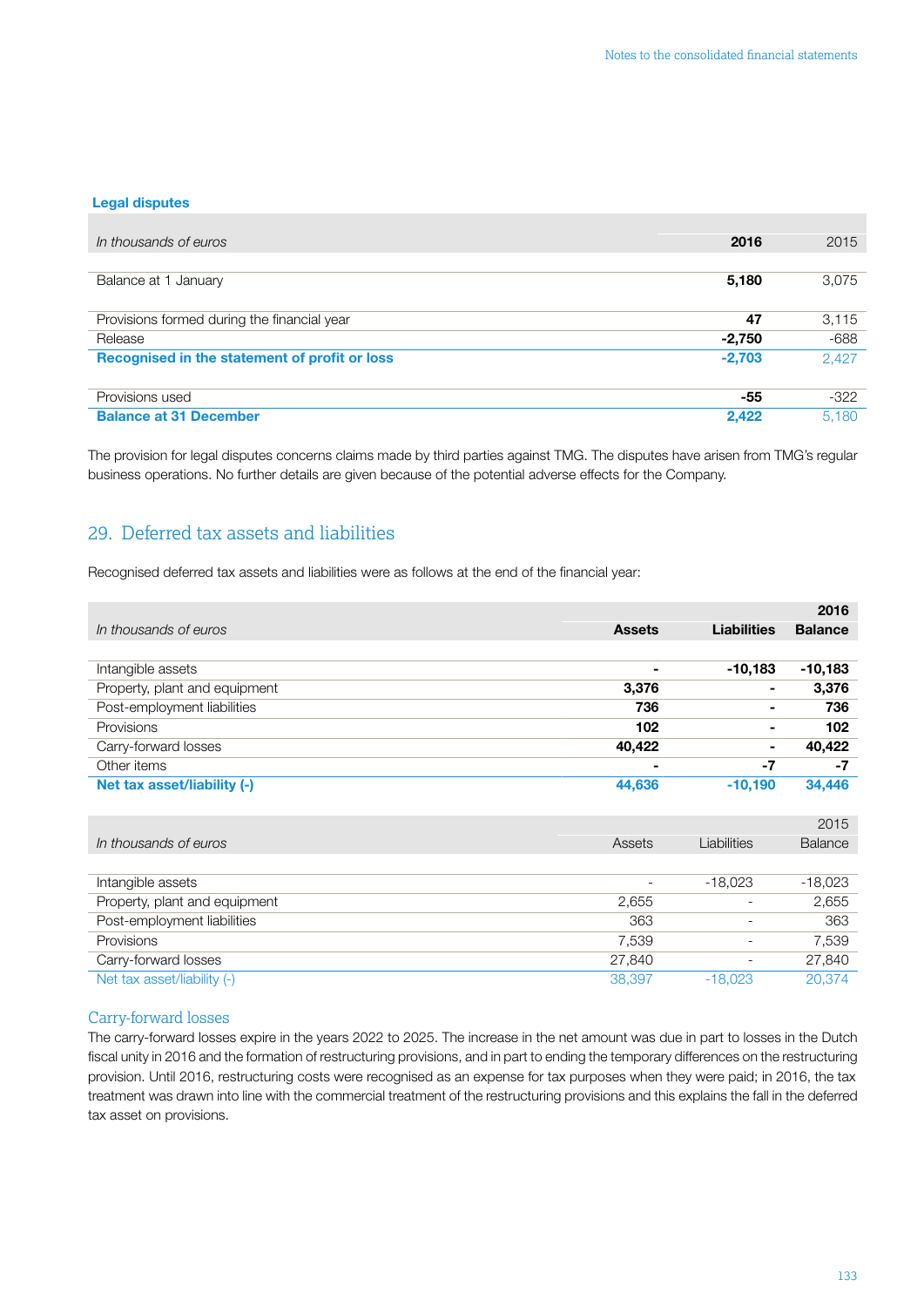TMG expects to generate sufficient taxable income in coming years to utilise the deferred tax asset and to utilise part of the carryforward losses through the possible sale and leaseback of land and buildings in Amsterdam and the contribution to results from various commercial initiatives (such as the Telegraaf VNDG online video platform), cost reduction measures and the sale of regional properties. The utilisation of carry-forward losses has been assessed in a stand-alone scenario for continuation of the current strategy. This ignores any acquisition of TMG and the possible effect on current business plans and related utilisation of carryforward losses.

### Unrecognised deferred tax assets

No deferred tax assets have been recognised for start-up and other losses of certain subsidiaries as these are not expected to be utilised in the near future. The utilisation of the deferred tax assets depends on future taxable profits. At year-end 2016, unrecognised deferred tax assets amounted to 4,856 (2015: 4,935).

#### Movements in temporary differences during the year

| In thousands of euros       | <b>Balance</b><br>1 January<br>2016 | Recognised in statement of<br>profit or loss |                                  | <b>Changes in</b><br>consolidation | <b>Other</b> | <b>Balance</b><br>31 December<br>2016 |
|-----------------------------|-------------------------------------|----------------------------------------------|----------------------------------|------------------------------------|--------------|---------------------------------------|
|                             |                                     | <b>Temporary</b><br>differences              | <b>Prior-year</b><br>adjustments |                                    |              |                                       |
| Intangible assets           | $-18,023$                           | -1,347                                       | $-211$                           | 8,788                              | 610          | $-10,183$                             |
| Property, plant and         |                                     |                                              |                                  |                                    |              |                                       |
| equipment                   | 2,655                               | 752                                          | $-187$                           | 90                                 | 66           | 3,376                                 |
| Post-employment             |                                     |                                              |                                  |                                    |              |                                       |
| benefits                    | 363                                 | 373                                          | $\blacksquare$                   | ٠                                  |              | 736                                   |
| Provisions                  | 7,539                               | $-7,174$                                     | $-212$                           |                                    | $-51$        | 102                                   |
| Carry-forward losses        | 27,840                              | 11,282                                       | 1,300                            | ۰                                  | ۰            | 40,422                                |
| Other items                 | $\blacksquare$                      |                                              | -7                               | -                                  | -            | -7                                    |
| Net tax asset/liability (-) | 20,374                              | 3,886                                        | 6831                             | 8,878                              | 625          | 34,446                                |

1 See also note 11.

| In thousands of euros       | <b>Balance</b><br>1 January 2015 | Recognised in statement of<br>profit or loss |                           | Changes in<br>consolidation | Other                    | <b>Balance</b><br>31 December<br>2016 |
|-----------------------------|----------------------------------|----------------------------------------------|---------------------------|-----------------------------|--------------------------|---------------------------------------|
|                             |                                  | Temporary<br>differences                     | Prior-year<br>adjustments |                             |                          |                                       |
|                             |                                  |                                              |                           |                             |                          |                                       |
| Intangible assets           | $-19,538$                        | 1,515                                        | $\overline{\phantom{a}}$  | $\overline{\phantom{a}}$    | $\overline{\phantom{0}}$ | $-18,023$                             |
| Property, plant and         |                                  |                                              |                           |                             |                          |                                       |
| equipment                   | 3,046                            | $-484$                                       | 93                        | $\overline{\phantom{a}}$    | $\overline{\phantom{a}}$ | 2,655                                 |
| Post-employment             |                                  |                                              |                           |                             |                          |                                       |
| benefits                    | 962                              | -599                                         | $\overline{\phantom{0}}$  | ۰                           | $\overline{\phantom{a}}$ | 363                                   |
| Provisions                  | 5,763                            | 1.697                                        | 79                        | ۰                           |                          | 7,539                                 |
| Carry-forward losses        | 29,337                           | 3,991                                        | $-5,488$                  | ۰                           | $\overline{\phantom{a}}$ | 27,840                                |
| Net tax asset/liability (-) | 19,570                           | 6,120                                        | $-5,316$                  |                             |                          | 20,374                                |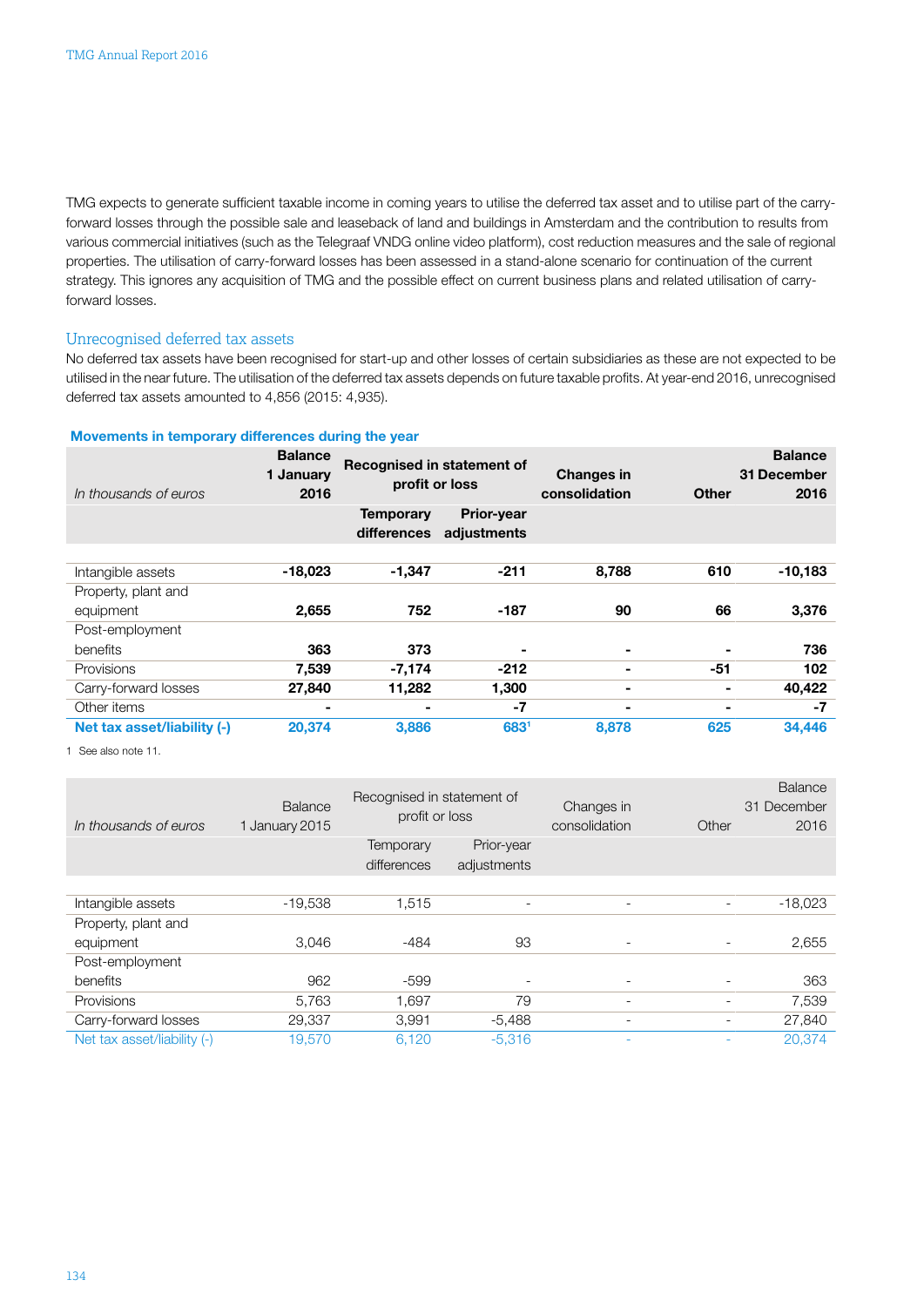### <span id="page-49-0"></span>30. Trade and other payables

| In thousands of euros                         | 2016    | 2015    |
|-----------------------------------------------|---------|---------|
|                                               |         |         |
|                                               | 35,884  | 40,186  |
| Other amounts received in advance             | 8,977   | 5,428   |
| Trade payables                                | 23.595  | 23,380  |
| Employee benefits (holidays/allowances)       | 13.992  | 20,834  |
| Other taxes and social security contributions | 11.221  | 14,030  |
| Other liabilities and deferred income         | 37.924  | 28,085  |
| <b>Total</b>                                  | 131.593 | 131.943 |

Other liabilities and deferred income includes editorial, distribution and other general expenses, returns and accrued commissions. The balance at 31 December 2016 also included 14,720 (including statutory interest) for the fee payable to the government for the licence for the A2 register frequency lot ('Radio Veronica'). It was agreed on the sale of Sky Radio Group that all income and expense relating to the new valuation of the licence would be for TMG. In December 2016, TMG received the licence instalments and interest back from the government. The new value established for the licence was announced on 22 December 2016 and a bill for statutory interest on that amount was received in January 2017. The full amount had to be paid in early 2017. TMG has appealed against the new value set by the Minister and will also instigate legal proceedings against the interest decision.

The fair value of the liabilities does not differ from the recognised nominal value.

### 31. Financial risk management

TMG recognises the market, credit, currency and interest rate risks involved in regular business operations. The current economic situation has increased the pressure on circulation and advertising revenue, which several of TMG's products depend on. TMG has developed different scenarios to absorb fluctuations in revenue. These include further cost reduction measures, announced in 2016, designed to lower the cost base by 90,000 in 2018 compared with 2015, excluding the effects of increase in costs resulting from new initiatives. Some of the savings will come from the decision made in 2015 to sharply reduce the printing capacity of the printing facilities by cutting the number of presses from ten to four to allow a better response to falling circulation. The price of paper can also have a substantial effect on the commercial result.

The Executive Board has overall responsibility for establishing and overseeing TMG's risk control framework. The Executive Board makes an annual assessment of the strategic risks at both the central and decentralised level and evaluates the developments and monitors the strategic risks each quarter.

TMG's risk management policies were established to identify and analyse the risks faced by TMG, to set appropriate controls and to monitor risks. Risk management policies and systems are reviewed regularly to reflect changes in market conditions and TMG's activities. TMG, through its management standards and procedures, aims to develop a culture in which all employees understand their roles and obligations. Group Internal Audit undertakes regular and ad hoc reviews of controls and procedures, the results of which are reported to the Executive Board and the Audit Committee.

### Market risk

Market risk is the risk that the availability of financing for businesses like TMG is limited by developments that are beyond the direct control of the Company itself. In an environment where businesses are heavily dependent on the availability of bank financing, it is important to maintain adequate access to alternative sources of finance.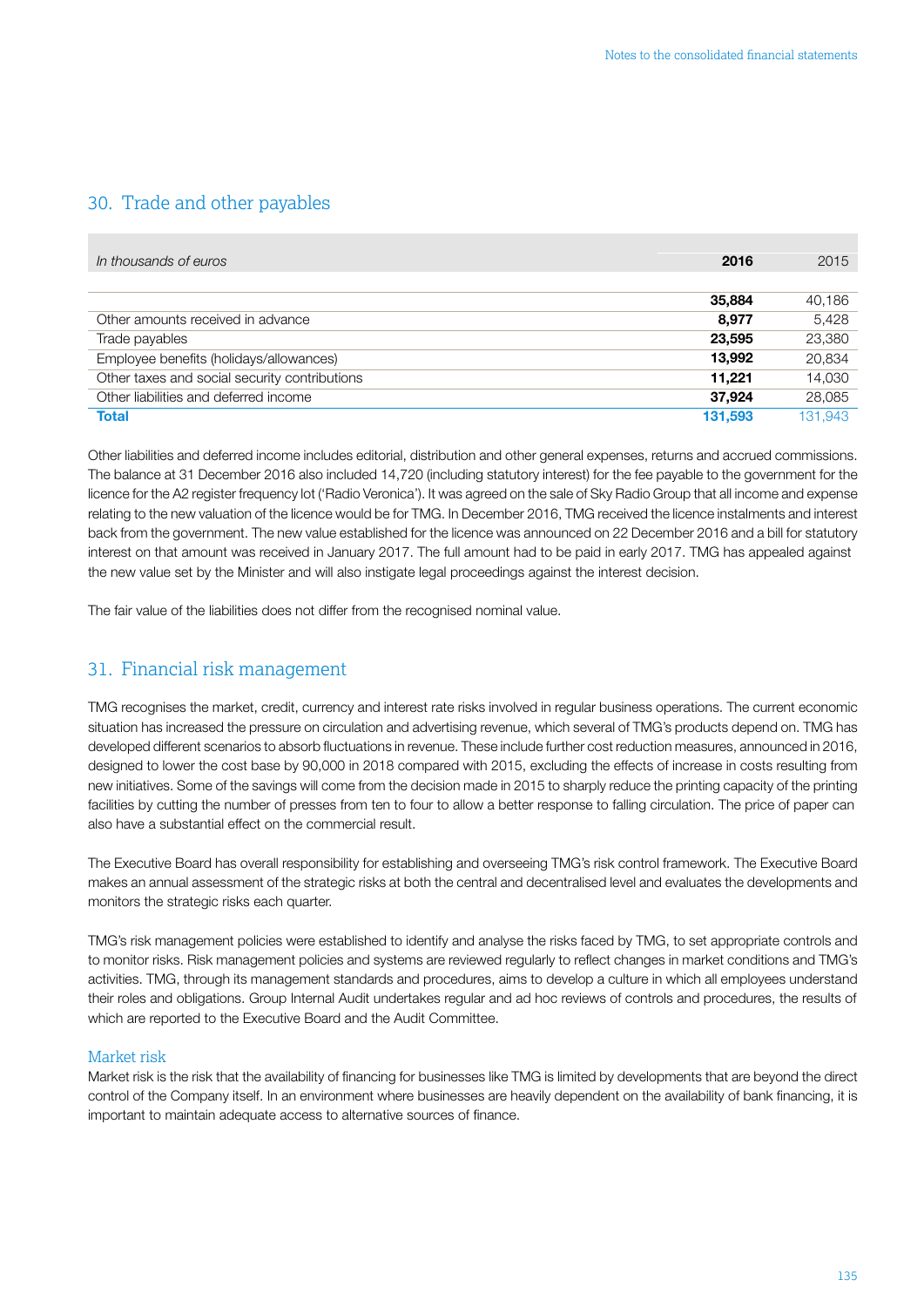Considering its relatively limited funding requirements, TMG's syndicated 70,000 financing facility (see the note on interest-bearing loans and borrowings) with a maturity of three years (to mid-2018) is currently sufficient. It will only become important for TMG to consider alternative financing if a substantial increase in its funding requirements occurs.

### Credit risk

Credit risk arises from TMG's receivables if major customers fail to meet their payment obligations. Industry-wide payment terms, relatively limited dependence on individual customers and our customers' payment history make it unnecessary to use financial instruments to limit this risk. Most circulation revenue is received in advance. The credit risk is principally concentrated in the Netherlands.

### Impairment losses

Customers are required to pay within an agreed period. Exceeding the deadline results in service deliveries being halted. Customers are primarily media outlets, companies and subscribers. The aging of trade receivables at the reporting date was:

|                               |        |          | Past due  | Past due |                       |              |           |
|-------------------------------|--------|----------|-----------|----------|-----------------------|--------------|-----------|
|                               |        | Not past | $30 - 60$ |          | 60 - 90 Past due 90 - | Past due 180 | More than |
| In thousands of euros         | Total  | due      | days      | days     | 180 days              | - 360 days   | 360 days  |
|                               |        |          |           |          |                       |              |           |
| <b>Balance at 31 December</b> |        |          |           |          |                       |              |           |
| 2016                          | 44.868 | 33.174   | 4.380     | 2.396    | 2.701                 | 769          | 1.448     |
| Balance at 31 December 2015   | 53.263 | 39.601   | 8.220     | .702     | .094                  | .057         | 1.589     |

TMG has established an impairment risk provision for estimated losses on trade receivables. The impairment is based on payment arrears and the stipulated payment terms. Changes in the impairment provision for trade receivables during the year were as follows:

| In thousands of euros         | 2016     | 2015     |
|-------------------------------|----------|----------|
| Balance at 1 January          | 3,624    | 4,819    |
| Additions                     | 588      | 1,071    |
| Use                           | $-1.437$ | $-2,266$ |
| <b>Balance at 31 December</b> | 2.775    | 3.624    |

### Liquidity risk

Liquidity risk is the risk that TMG is unable to meet its financial obligations as they fall due. The premise of managing liquidity risk is that sufficient cash and cash equivalents and/or credit facilities are available at all times to meet current and future financial obligations. At the reporting date, TMG had a credit facility of 70,000 of which 5,000 had been drawn (see [note 26\)](#page-40-0). In addition, a sale and leaseback project for the office building in Amsterdam was started in 2016 (see [note 21\)](#page-37-0).

### Currency risk

Currency risk is the risk that fluctuations in exchange rates affect the profitability of transactions. TMG faces very limited currency risks and these are limited to activities outside the euro zone, namely in Denmark, the United Kingdom, Sweden and Poland. The net cash flows to and from the entities and their timing is such that no significant currency positions exist. TMG's sensitivity to exchange rates is, therefore, very limited. At year-end 2016, TMG had no forward contracts.

### Interest-rate risk

TMG's most relevant interest-rate risk is that its cost of capital might be adversely affected by changes in interest rates on the financial markets. Given the limited size of its debt position, TMG has almost no sensitivity to interest rate fluctuations and so they do not have any significant influence on its financial position.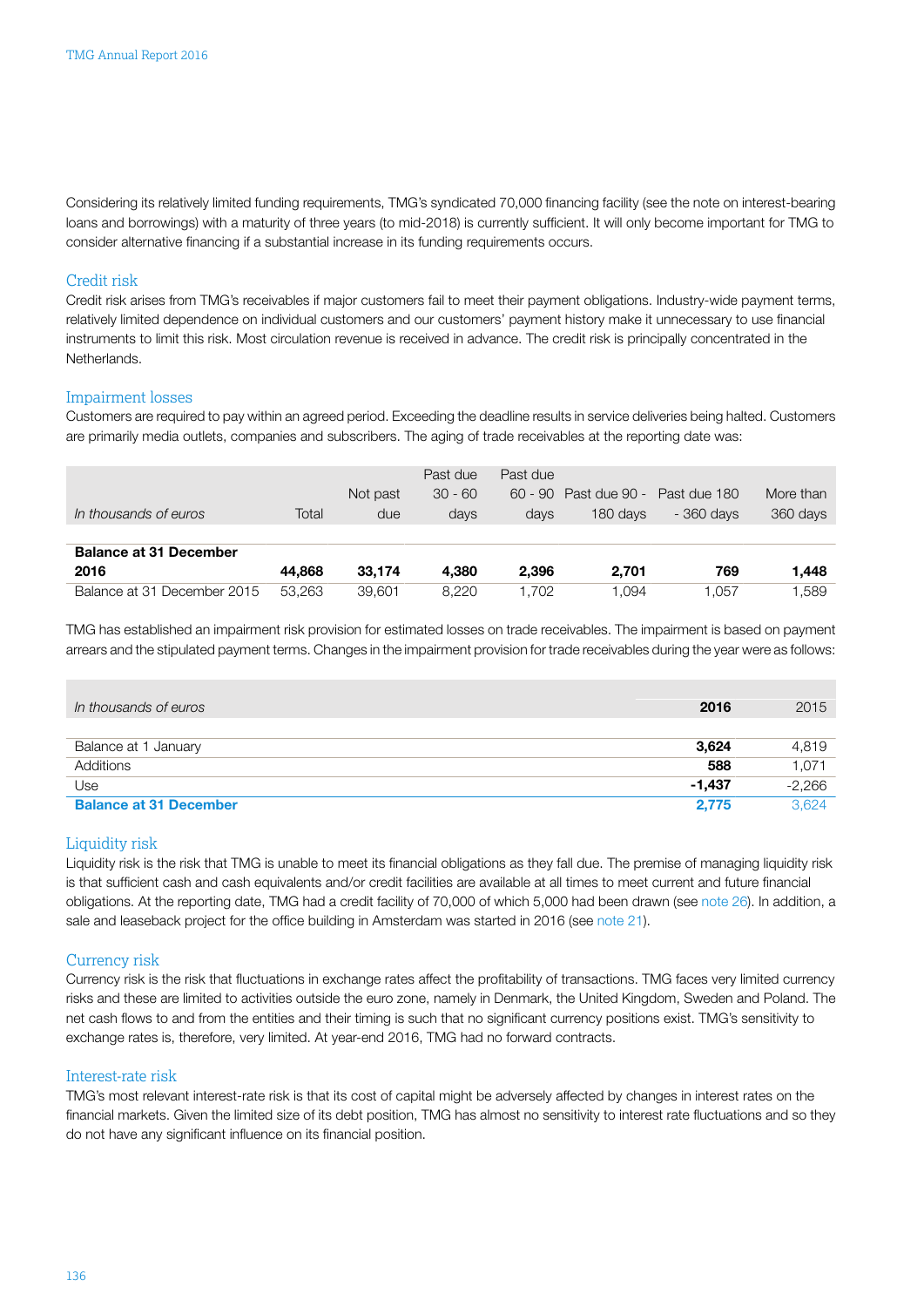### Other market price risk

Of the commodities traded on the global market, TMG only purchases paper to such an extent that fluctuations in its price can have a substantial impact on the operating result. TMG has decided not to hedge the risk of fluctuating paper prices as large manufacturers of paper have taken up positions on the futures market that make it insufficiently liquid to hedge significant volumes in a manner that would be attractive to TMG.

### Fair value of financial liabilities

The fair value of financial liabilities is classified by the different levels of the fair value hierarchy:

- Level 1 inputs are quoted prices in active markets for identical assets or liabilities;
- Level 2 inputs are inputs other than quoted market prices included within Level 1 that are directly or indirectly observable for the asset or liability;
- Level 3 inputs are unobservable inputs (unobservable market activity) for the asset or liability.

The carrying amount of financial instruments largely corresponds to their fair value. The interest-bearing loans and borrowings, trade and other payables are classified and measured under level 3 (entity-specific measurement). There were no transfers between the levels in 2016 or 2015.

### Maturity profile of financial liabilities

|         | 6 months | $7 - 12$ |           |                          | More than |
|---------|----------|----------|-----------|--------------------------|-----------|
| Total   | or less  | months   | 1-2 years | 2-5 years                | 5 years   |
|         |          |          |           |                          |           |
|         |          |          |           |                          |           |
| 6,200   | 5,600    | 600      |           | -                        |           |
| 131,593 | 127,632  | 3,961    |           | $\blacksquare$           |           |
| 137,793 | 133,232  | 4,561    |           | -                        |           |
|         |          |          |           |                          |           |
|         |          |          |           |                          |           |
|         |          |          |           |                          |           |
| 26,368  | 14.254   | 11,642   | 472       |                          |           |
| 131,943 | 123,906  | 8.037    |           | $\overline{\phantom{0}}$ |           |
| 158,311 | 138,160  | 19,679   | 472       |                          |           |
|         |          |          |           |                          |           |

1 Including interest

5,000 of the interest-bearing loans and other borrowings relate to the banking facility explained in [note](#page-40-0) 26. The contractual interest liabilities are minimal since only drawings on the overdraft facility bear interest and this is very short term.

In 2015, interest-bearing loans and borrowings included a shareholder loan of 11,969 from V-Ventures B.V. to Sienna Holding B.V. TMG acquired this loan from V-Ventures B.V. on 21 January 2016 along with the 10% minority interest in Sienna Holding B.V.

### Capital management

The Executive Board's policy is to safeguard a strong capital base so as to maintain investor, creditor and market confidence and to sustain future development of business. The Executive Board monitors the return on capital, which TMG defines as the net operating income divided by total equity, excluding non-controlling interests. The Executive Board also monitors the level of dividends to ordinary shareholders.

From time to time, TMG purchases its own shares on the market. Buy and sell decisions are made for specific transactions by the Executive Board within limits set by the Supervisory Board and the General Meeting of Shareholders. TMG does not have a defined share-buy-back plan. There is no share-buy-back plan currently in force.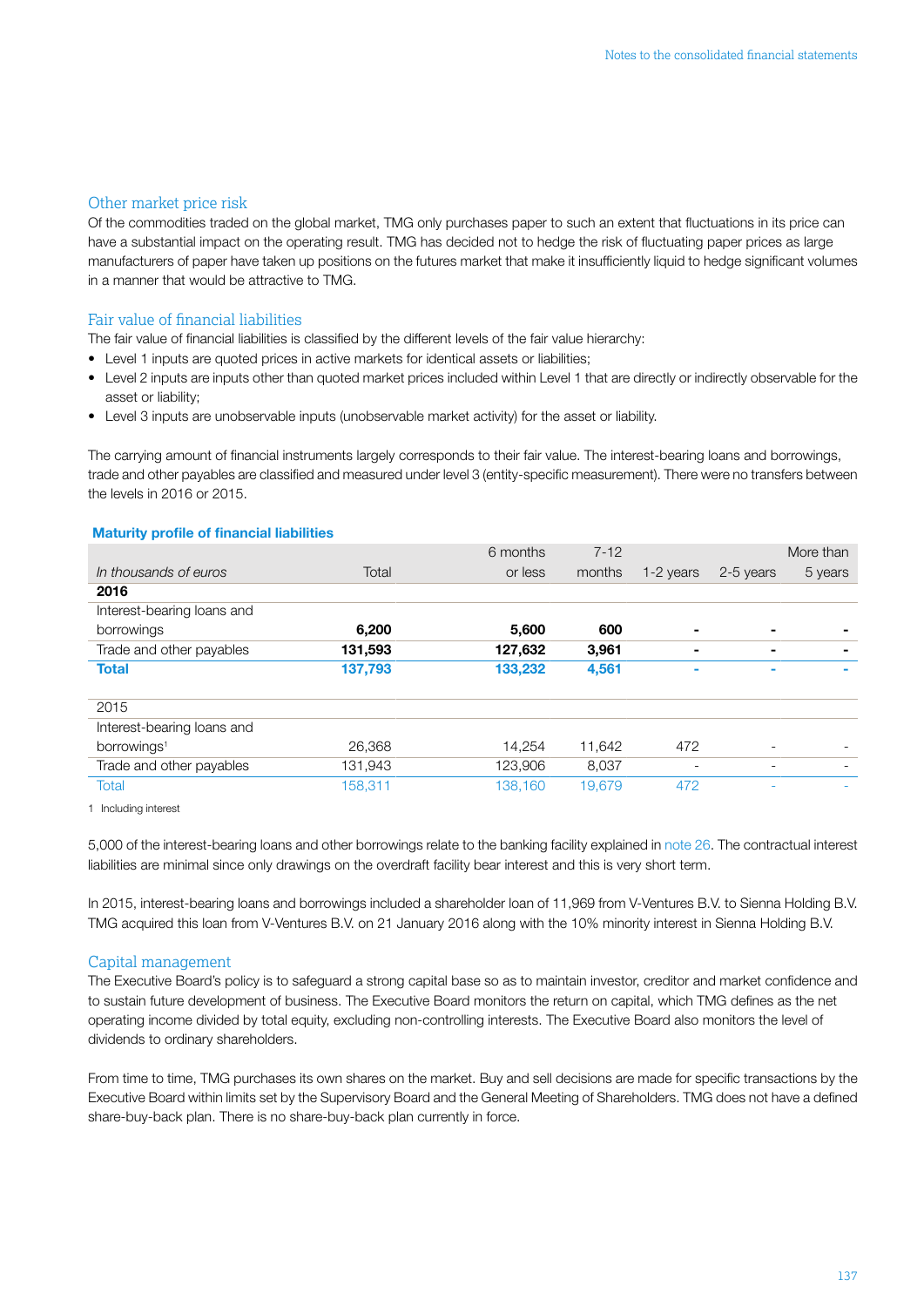### <span id="page-52-0"></span>32. Off-balance sheet assets and liabilities

Liabilities under long-term leases expire as follows:

### Operating leases

| In thousands of euros | 2016   | 2015   |
|-----------------------|--------|--------|
|                       |        |        |
| $<$ 1 year            | 15,735 | 19,411 |
| 1-5 years             | 12,872 | 15,397 |
| > 5 years             | 141    | 665    |
| <b>Total</b>          | 28,748 | 35.473 |

Operating leases consist of long-term obligations related to building rental, lease cars and ICT and other services. An expense of 8,649 was recognised in the statement of profit or loss for operating leases in 2016, (2015: 9,893). The fall in 2016 was due to the deconsolidation of the Sky Radio Group on 30 September 2016 (balance on 31 December 2015: 6,833) and a reduction (1,600) in the public transport distribution contract between Dutch Railways (NS) and Landelijke Media that expires on 1 May 2018.

### Other off-balance sheet liabilities

TMG has agreements with suppliers of raw materials and consumables under which the liabilities within one year amount to 4,285 (2015: 3,200).

TMG has a long-term contract for printing puzzle booklets and newspapers with a third party. The maximum purchase obligation between one and three years is 17,000 (2015: 17,000).

### Legal disputes

A number of TMG group companies face legal proceedings. These cases primarily concern employment relations, disputes and rectifications of publications. TMG is confident about the outcome and has therefore not formed a provision for these disputes. See note 28 for disputes for which a provision is recognised.

### 33. Investment commitments

In 2015 and 2016, TMG did not enter into any significant agreements for software development or other capital expenditure, other than those stated in note 32.

### 34. Contingent liabilities

At year-end 2016 bank guarantees of 859 (2015: 9,137) had been issued to cover rental agreements. Bank guarantees issued at 31 December 2015 also covered FM licence obligations.

### 35. Related parties

### Identity of related parties

TMG has a related-party relationship with its subsidiaries, associates (see note 16), joint arrangements, Stichting-Telegraafpensioenfonds 1959 and Stichting Preferente Aandelen Telegraaf Media Groep N.V. A list of Telegraaf Media Groep N.V.'s participating interests has been filed at the Chamber of Commerce in Amsterdam.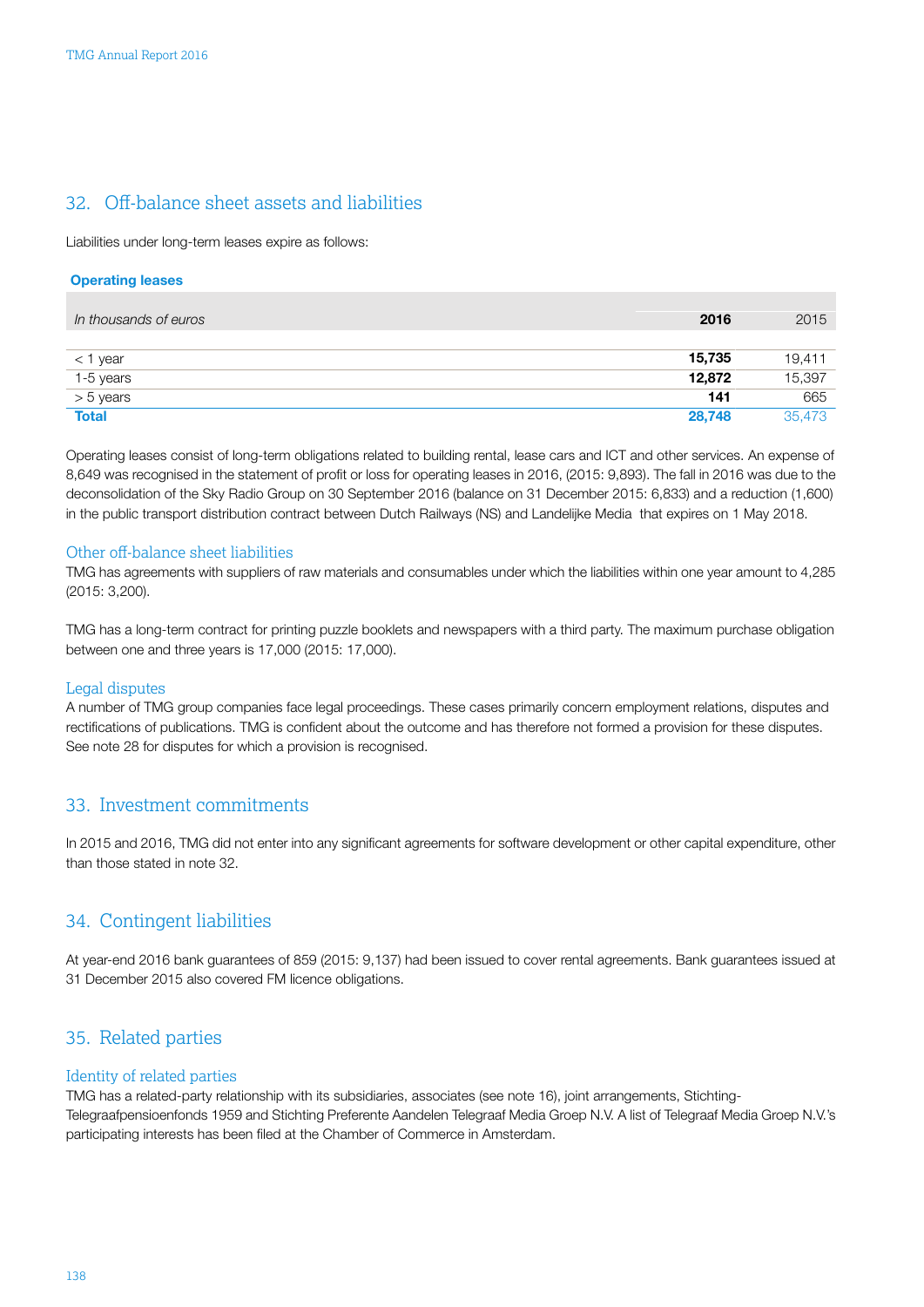<span id="page-53-0"></span>According to the AFM register, the following shareholders or holders of depositary receipts had an interest of more than 20% in TMG's capital at 31 December 2016:

- Stichting Administratiekantoor van aandelen Telegraaf Media Groep N.V.
- Bech N.V.
- Dasym Investment Strategies B.V.

### Transactions with the Executive Board and Supervisory Board

See the company financial statements (note 10) for details of the directors' remuneration. The note on related parties refers to TMG's senior management, namely the Executive and Supervisory Boards. The total remuneration is included in employee benefits (see note 7 to the consolidated financial statements).

### Transactions with shareholders and depositary receipt holders

In April 2015, TMG signed a Letter of Intent with Dasym Investment Strategies B.V. to enter into a strategic partnership in which the two parties jointly establish a fund to invest in the development of Over-The-Top content. There were no developments in respect of the fund during 2016 and the fund had still not been set up at 31 December 2016.

### Other related-party transactions

Transactions with related parties relating to associates.

|                                   |              | 2016               |                          | 2015        |
|-----------------------------------|--------------|--------------------|--------------------------|-------------|
|                                   | Transaction- |                    | Transaction-             |             |
| In thousands of euros             | value        | <b>Balance due</b> | value                    | Balance due |
|                                   |              |                    |                          |             |
| Sales of goods and services       |              |                    |                          |             |
| Eye to Eye Puzzles Ltd.           | 164          | 95                 |                          |             |
|                                   |              |                    |                          |             |
| <b>Recharged expenses</b>         |              |                    |                          |             |
| Radio Newco B.V.                  | 261          | -2                 | $\overline{\phantom{a}}$ |             |
| Eye to Eye Puzzles Ltd.           | 11           | 11                 | $\overline{\phantom{0}}$ |             |
| <b>Recharged expenses</b>         |              |                    |                          |             |
| Media Librium B.V.                |              | 85                 | $\overline{\phantom{0}}$ | 78          |
| Latlong B.V.                      |              | 68                 | $\overline{\phantom{a}}$ | 187         |
| Eye to Eye Puzzles Ltd.           |              | 387                |                          |             |
| Dutch Creative Industry Fund B.V. |              | 88                 |                          | 188         |

A provision of 156 (2015: 453) has been formed on receivables from related parties. In 2016, TMG paid 9,709 (2015: 10,955) in contributions to Stichting-Telegraafpensioenfonds 1959. Including employees' contributions the total was 14,563 (2015: 15,803). All outstanding balances with these related parties are priced on an arm's length basis and are settled in cash within six months of the reporting date. None of the balances is secured.

### 36. Subsequent events

See [note 8](#page-60-0) to the Company financial statements for information on events after the reporting date.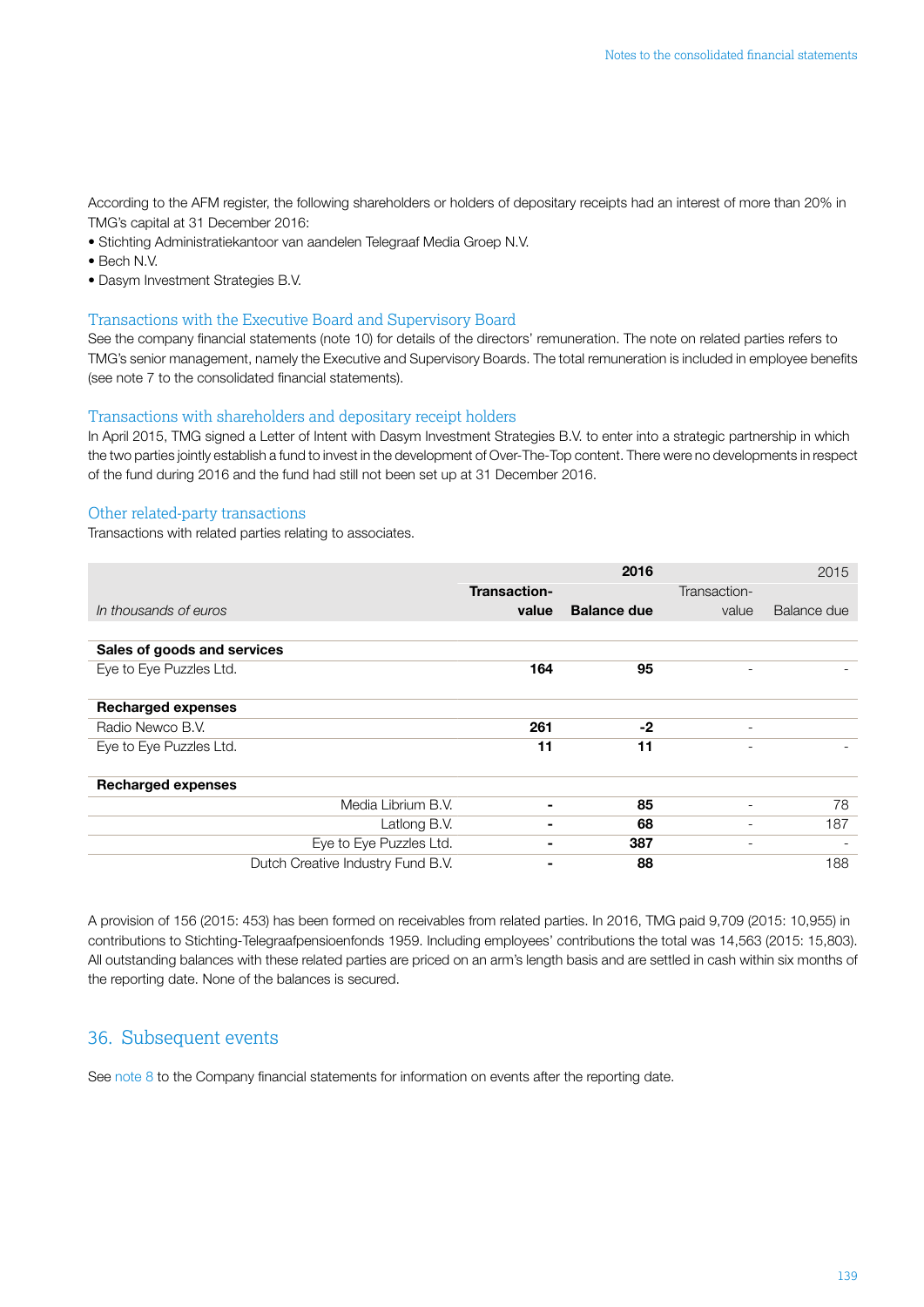**College** 

# <span id="page-54-0"></span>Company statement of proƮt or loss

| In thousands of euros        | <b>Note</b>    | 2016     | 2015      |
|------------------------------|----------------|----------|-----------|
|                              |                |          |           |
| <b>Operating result</b>      |                | -        |           |
|                              |                |          |           |
| Result of subsidiaires       |                | 8,333    | $-10,023$ |
| Financial expense            | $\overline{2}$ | $-9,944$ | $-10,277$ |
| <b>Net financial expense</b> |                | $-1,611$ | $-20,300$ |
|                              |                |          |           |
| <b>Result before tax</b>     |                | $-1,611$ | $-20,300$ |
|                              |                |          |           |
| Income tax                   |                | $-3,169$ | 2,460     |
| <b>Result for the year</b>   |                | 1.558    | $-22.760$ |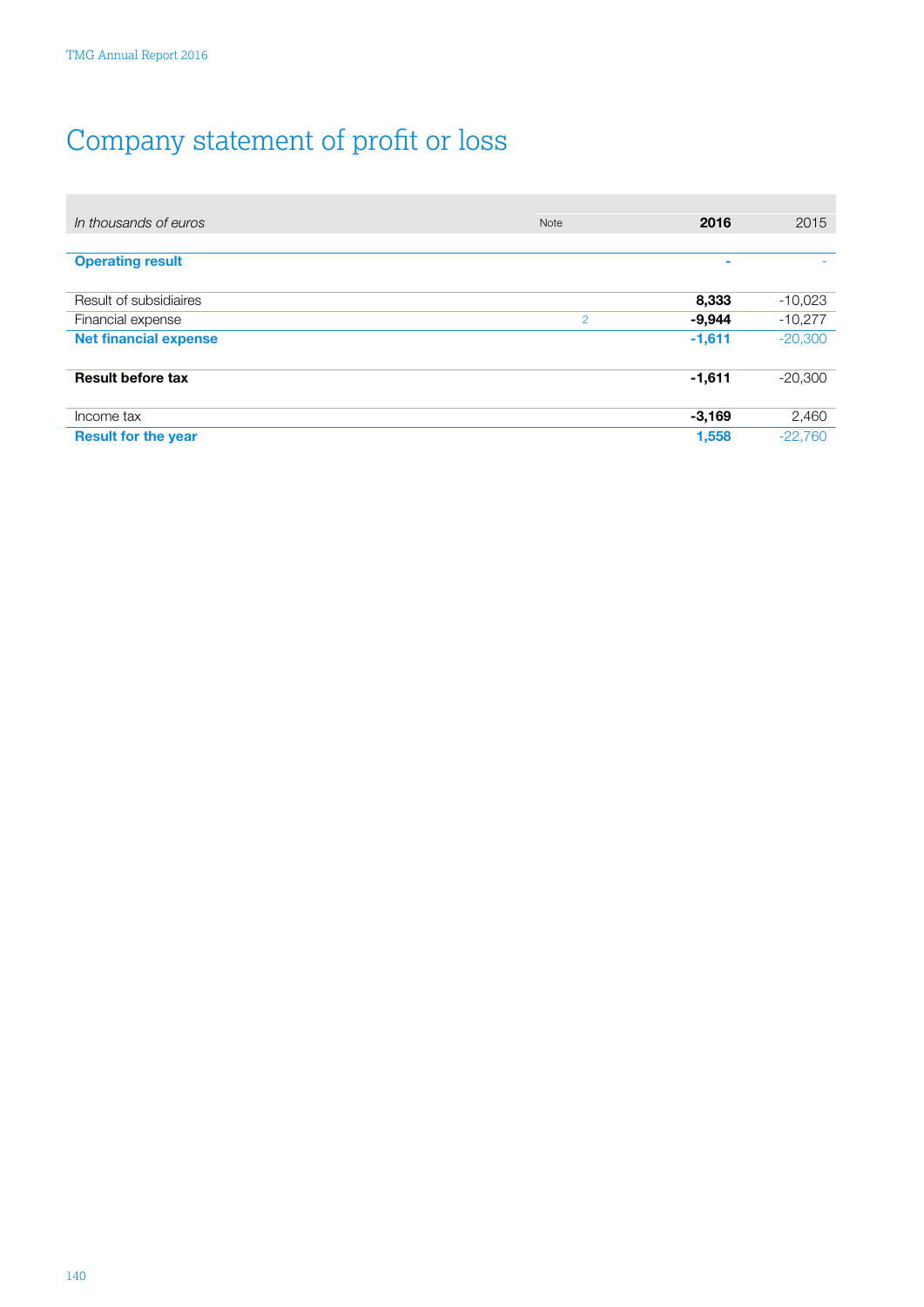# <span id="page-55-0"></span>Company statement of financial position

### at 31 December, before appropriation of result

| In thousands of euros                      | <b>Notes</b>   | 2016    | 2015      |
|--------------------------------------------|----------------|---------|-----------|
| <b>NON-CURRENT ASSETS</b>                  |                |         |           |
| <b>Financial assets</b>                    |                |         |           |
| Participating interests in group companies |                | 288,850 | 280,724   |
| Loans to group companies                   |                | 100,655 | 117,773   |
| Deferred tax assets                        |                | 39,661  | 27,696    |
| <b>Total financial assets</b>              | 3              | 429,166 | 426,193   |
| <b>Total non-current assets</b>            |                | 429,166 | 426,193   |
| <b>CURRENT ASSETS</b>                      |                |         |           |
| <b>Receivables</b>                         |                |         |           |
| Group companies                            |                | 2,461   | 1,161     |
| Other receivables                          |                |         | 182       |
| Cash and cash equivalants                  |                | 37      | 37        |
| <b>Total current assets</b>                |                | 2,498   | 1,380     |
| <b>Total assets</b>                        |                | 431,664 | 427,573   |
| <b>EQUITY</b>                              |                |         |           |
| Issued capital                             |                | 11,588  | 11,588    |
| Statutory reserves                         |                | 1,243   | 539       |
| Other reserves                             |                | 212,996 | 245,813   |
| Retained earnings                          |                | 1,558   | $-22,760$ |
| <b>Total equity</b>                        | $\overline{4}$ | 227,385 | 235,180   |
| <b>NON-CURRENT LIABILITIES</b>             |                |         |           |
| Group companies                            |                | 177,824 | 177,824   |
| <b>Total non-current liabilities</b>       | 5              | 177,824 | 177,824   |
| <b>CURRENT LIABILITIES</b>                 |                |         |           |
| Group companies                            |                | 26,382  | 13,889    |
| Other current liabilities                  |                | 73      | 680       |
| <b>Total current liabilities</b>           | 6              | 26,455  | 14,569    |
| <b>Total liabilities</b>                   |                | 204,279 | 192,393   |
| <b>Total equity and liabilities</b>        |                | 431,664 | 427,573   |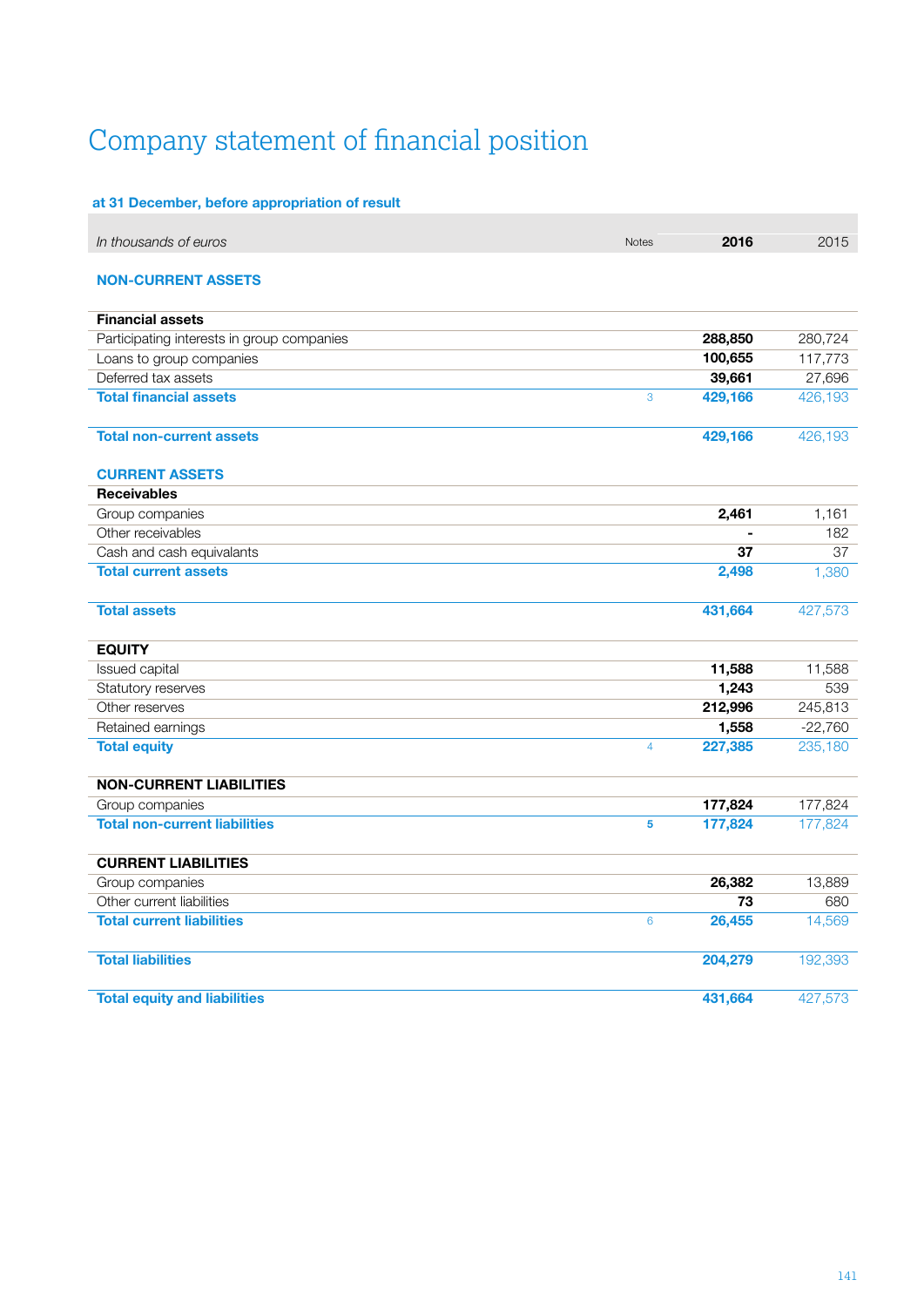## <span id="page-56-0"></span>Notes to the company financial statements

### 1. Significant accounting policies

The company financial statements have been prepared in accordance with the provisions of Part 9 of Book 2 of the Netherlands Civil Code. Telegraaf Media Groep N.V. uses the option in Section 362(8) of Book 2 of the Netherlands Civil Code when determining its accounting policies. This means that the accounting policies (the policies for the valuation of assets and liabilities and the determination of the result) for the company financial statements of Telegraaf Media Groep N.V. are the same as those used for the consolidated financial statements. Investments in group companies are recognised at net asset value established in accordance with the accounting policies for the consolidated financial statements. The consolidated financial statements have been prepared in accordance with International Financial Reporting Standards issued by the International Accounting Standards Board as adopted by the European Commission and interpretations of these standards by the IFRIC.

Please see pages [93](#page-7-0) to [105](#page-19-0) for a description of the accounting policies. The share of result of associates is the share of Telegraaf Media Groep N.V. in the results of these participating interests. Results on transactions which have involved the transfer of assets and liabilities between Telegraaf Media Groep N.V. and its participating interests and between participating interests themselves have not been recognised insofar as they cannot be regarded as having been realised. See the Notes to the consolidated financial statements, unless otherwise stated.

Following a change in the law, public interest entities are no longer permitted to present an abridged statement of profit or loss in the company financial statements (as previously permitted pursuant to Section 402 of Book 2 of the Netherlands Civil Code). This change has only a small impact given the limited activities within Telegraaf Media Groep N.V.

Telegraaf Media Groep N.V. has its registered office in Amsterdam and is registered under number 33121350 in the Trade Registry.

### 2. Financial expense

This is 5.5% interest on the intercompany loan from TMG Investeringen B.V.

### 3. Financial assets

### Movements in financial assets were as follows:

|                                                    | Participating |                          |                          |           |
|----------------------------------------------------|---------------|--------------------------|--------------------------|-----------|
|                                                    | interests in  |                          |                          |           |
|                                                    | group         | Loans to group           | Deferred tax             |           |
| In thousands of euros                              | companies     | companies                | assets                   | Total     |
|                                                    |               |                          |                          |           |
| Carrying amount at 1 January 2016                  | 280,724       | 117,773                  | 27,696                   | 426,193   |
| Share of result for the year                       | 8,333         | $\overline{\phantom{a}}$ |                          | 8,333     |
| Share of actuarial results                         | -232          | $\qquad \qquad -$        |                          | $-232$    |
| Effect of acquisition of non-controlling interests | -1.705        |                          |                          | $-1,705$  |
| Tax asset on tax loss 2016                         |               |                          | 11.282                   | 11,282    |
| Other temporary differences                        |               |                          | 683                      | 683       |
| Repaid on loans                                    |               | $-17.118$                | $\overline{\phantom{a}}$ | $-17,118$ |
| Other                                              | 1.730         | $\overline{\phantom{0}}$ |                          | 1.730     |
| Carrying amount at 31 December 2016                | 288,850       | 100,655                  | 39.661                   | 429,166   |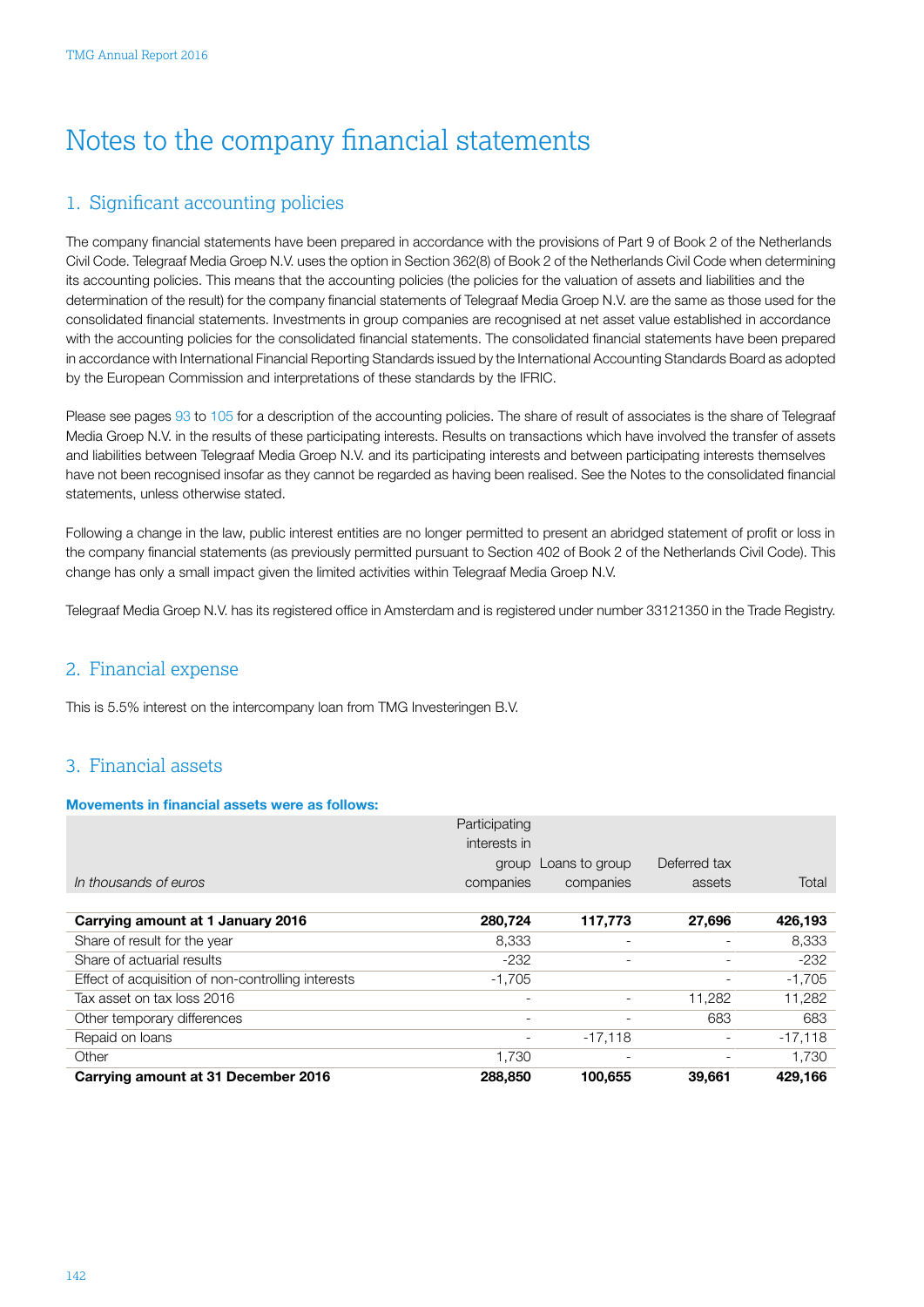|                                                    | Participating<br>interests in<br>group | Loans to group           | Deferred tax             |           |
|----------------------------------------------------|----------------------------------------|--------------------------|--------------------------|-----------|
| In thousands of euros                              | companies                              | companies                | assets                   | Total     |
|                                                    |                                        |                          |                          |           |
| Carrying amount at 1 January 2015                  | 282,912                                |                          | 26,148                   | 309,060   |
| Share of result for the year                       | $-10.023$                              | $\overline{\phantom{0}}$ | $\overline{\phantom{a}}$ | $-10,023$ |
| Share of actuarial results                         | -662                                   | $\overline{\phantom{0}}$ |                          | $-662$    |
| Effect of acquisition of non-controlling interests | $-118$                                 |                          |                          | $-118$    |
| Tax asset on tax loss 2015                         | $\overline{\phantom{a}}$               |                          | 7,036                    | 7,036     |
| Other temporary differences                        |                                        |                          | $-5,488$                 | $-5,488$  |
| Loans provided                                     |                                        | 117.773                  | $\overline{\phantom{a}}$ | 117,773   |
| Other                                              | 8,615                                  | $\overline{\phantom{0}}$ |                          | 8.615     |
| Carrying amount at 31 December 2015                | 280,724                                | 117.773                  | 27,696                   | 426.193   |

Deferred tax assets relate mainly to the cumulative losses of the TMG fiscal unity for income tax purposes, see [note 29](#page-47-0) to the consolidated financial statements.

A statement of the information required pursuant to Sections 379 and 414 of Book 2 of the Netherlands Civil Code has been filed with the Chamber of Commerce in Amsterdam.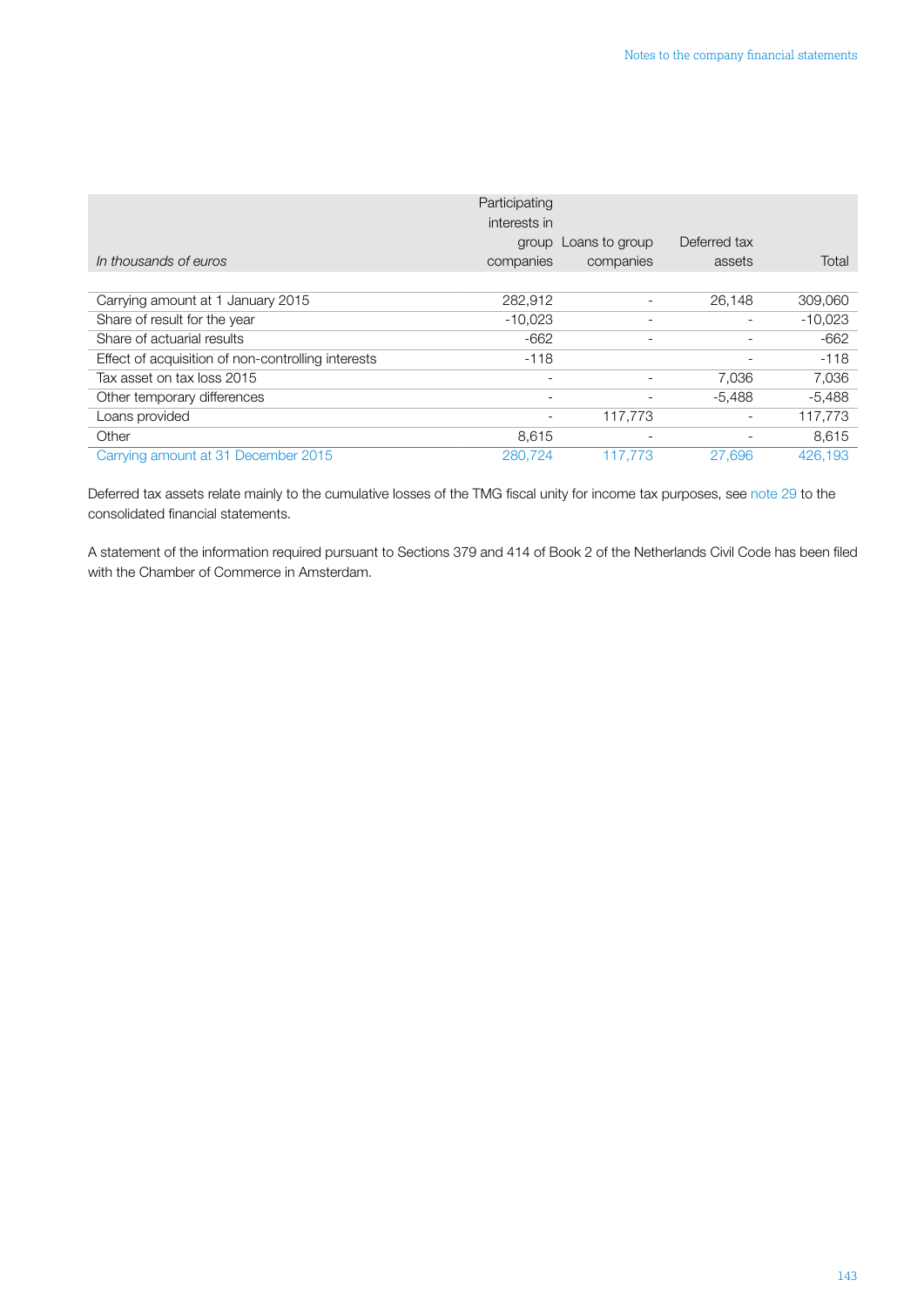### <span id="page-58-0"></span>4. Equity

The company equity is equal to the consolidated equity attributable to shareholders of Telegraaf Media Groep N.V. (see page [92\)](#page-6-0).

| <b>Movements in equity were as follows:</b> |                          |           |                |                          |          |
|---------------------------------------------|--------------------------|-----------|----------------|--------------------------|----------|
|                                             |                          | Statutory |                | Retained                 |          |
| In thousands of euros                       | <b>Issued capital</b>    | reserve   | Other reserves | earnings                 | Total    |
|                                             |                          |           |                |                          |          |
| <b>Balance at 1 January 2016</b>            | 11,588                   | 539       | 245,813        | $-22,760$                | 235,180  |
| <b>Treatment of loss</b>                    | $\overline{\phantom{a}}$ |           | $-22,760$      | 22,760                   |          |
| Result for the year                         | $\overline{\phantom{0}}$ |           |                | 1,558                    | 1,558    |
| Other comprehensive income                  | $\overline{\phantom{a}}$ | -         | $-232$         | $\overline{\phantom{a}}$ | $-232$   |
| Total comprehensive income for the          |                          |           |                |                          |          |
| year                                        | ۰                        |           | $-232$         | 1.558                    | 1,326    |
| Dividend paid                               | $\overline{\phantom{a}}$ |           | $-7,416$       | $\overline{\phantom{a}}$ | $-7,416$ |
| Acquisition of minority interest            | $\overline{\phantom{0}}$ |           | $-1.705$       |                          | $-1,705$ |
| Non-distributable results of associates     |                          | 704       | $-704$         | $\overline{\phantom{0}}$ |          |
| <b>Balance at 31 December 2016</b>          | 11,588                   | 1.243     | 212,996        | 1.558                    | 227,385  |

The statutory reserve is maintained pursuant to Section 365 of Book 2 of the Netherlands Civil Code for non-distributable profits of associates. The movements in 2016 were the capitalisation of internally-developed assets at associates offset by a release to the other reserves because of the depreciation of the same assets in 2016, and legally-required reserves held by subsidiaries abroad.

### 5. Non-current liabilities

| In thousands of euros | 2016    | 2015    |
|-----------------------|---------|---------|
|                       |         |         |
| Group companies       | 177,824 | 177.824 |
| <b>Total</b>          | 177.824 | 77,824  |

The non-current Group companies liability relates to a loan from TMG Investeringen B.V.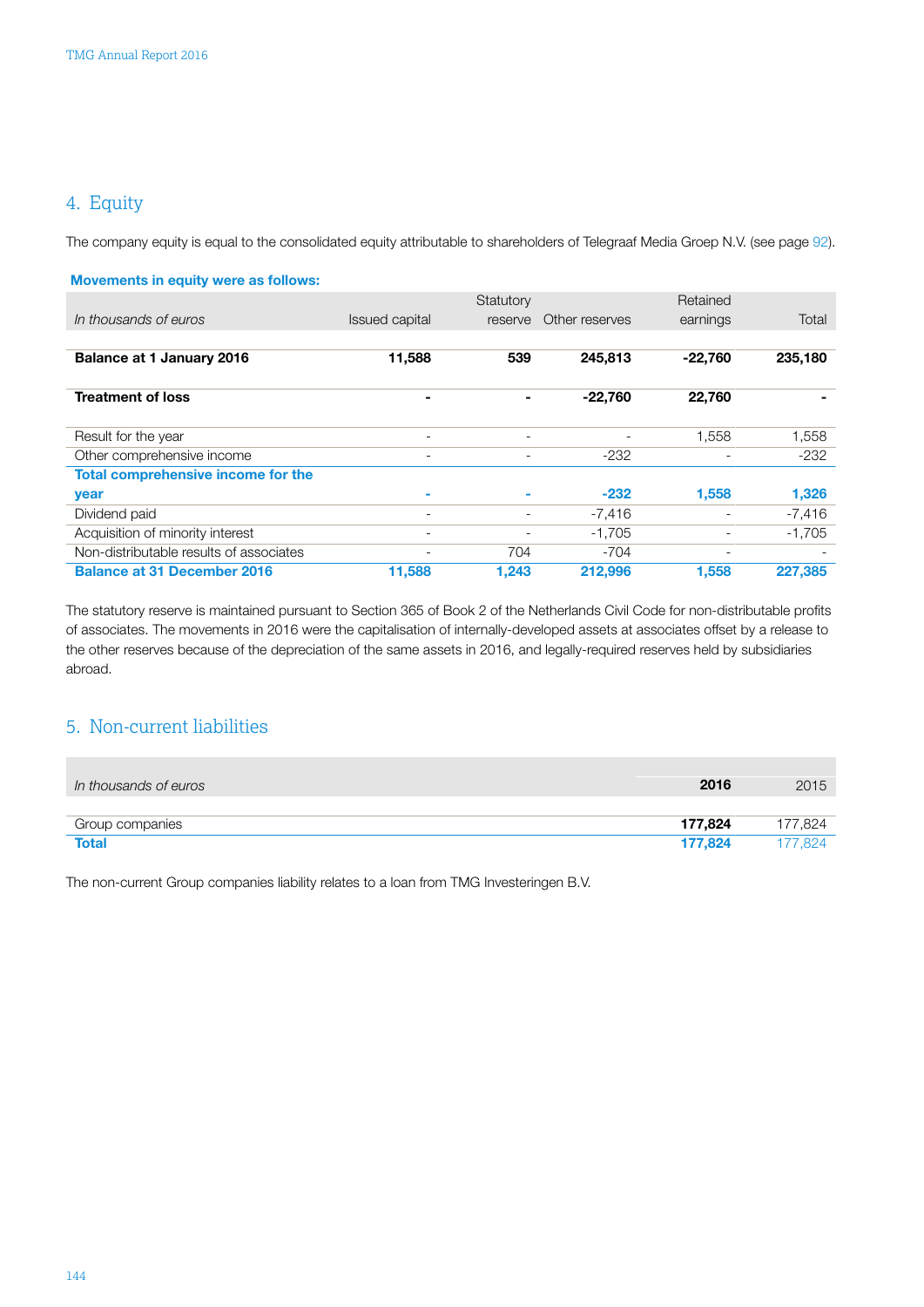### <span id="page-59-0"></span>6. Current liabilities

| In thousands of euros     | 2016   | 2015   |
|---------------------------|--------|--------|
|                           |        |        |
| Group companies           | 26.382 | 13,889 |
| Acquisition payables      | ۰      | 310    |
| Other current liabilities | 73     | 370    |
| <b>Total</b>              | 26,455 | 14.569 |

The liability to Group companies relates to liabilities within the group as a result of intra-group transactions.

### 7. Off-balance sheet liabilities

### Joint and several liability and guarantees

Pursuant to Section 403(1)(f) of Book 2 of the Netherlands Civil Code, the Company is liable for the debts arising from the legal transactions of the Dutch group companies in which it held an interest of 95% or more throughout the year. A list of group companies has been filed with the Chamber of Commerce and will be made available by the Company upon request.

### Fiscal unity

TMG and almost all of its wholly-owned subsidiaries in the Netherlands form a single fiscal unity for both income tax and VAT purposes. Within the fiscal unity, TMG companies are jointly and severally liable for tax liabilities to the tax authorities.

### Other contractual obligations

The other off-balance sheet liabilities were 1,000. Of these 500 have a term of less than one year and 500 a term of between one and five years.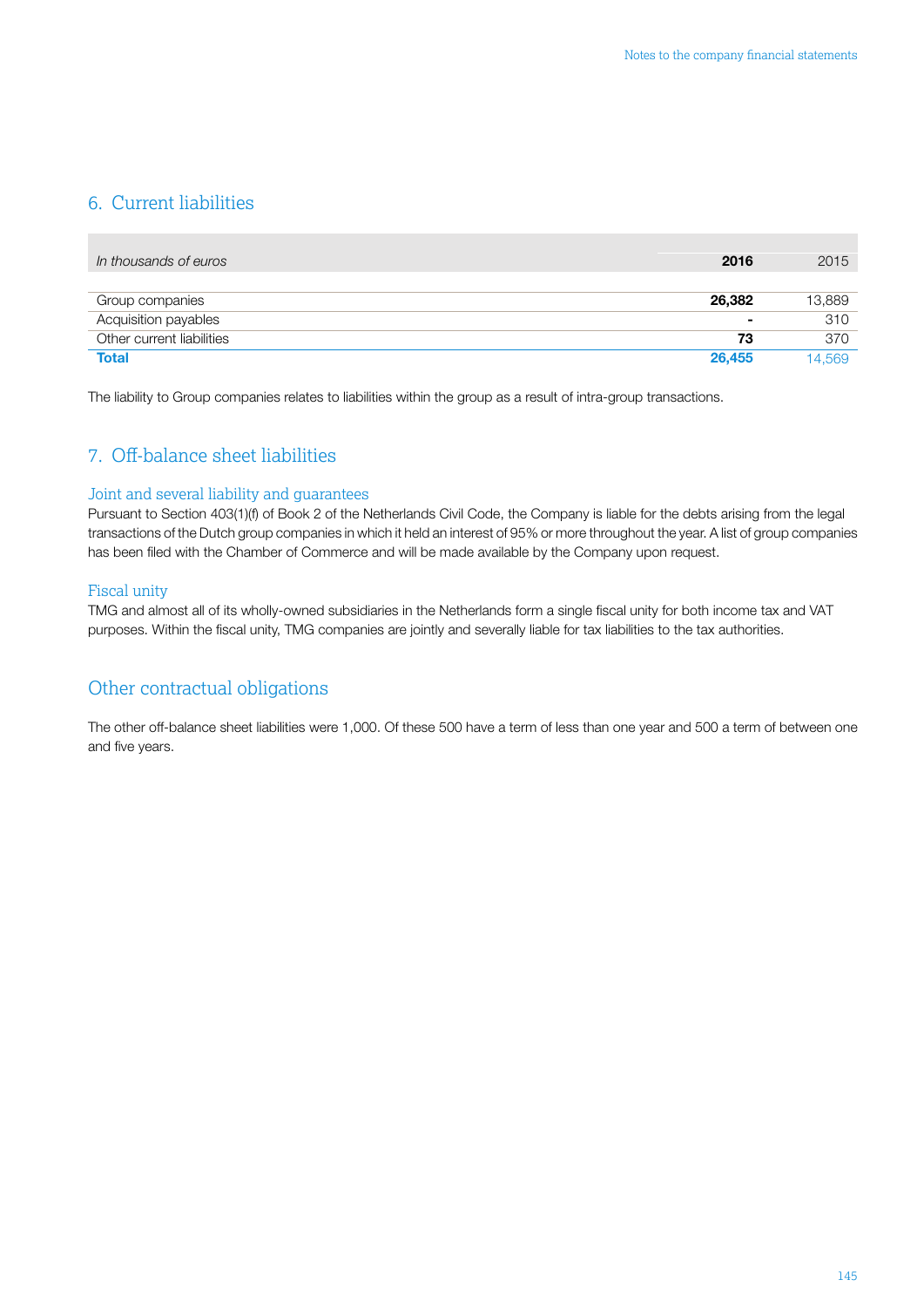### <span id="page-60-0"></span>8. Subsequent events

On 23 January 2017, TMG received an unsolicited, non-binding conditional bid from Talpa Holding N.V. for the acquisition of all issued and outstanding TMG depositary receipts and shares for an indicative price of €5.90 (cum dividend) in cash per TMG depositary receipt. This followed an unsolicited, non-binding conditional bid received on 14 December 2016 from Mediahuis and VP Exploitatie for an indicative price of €5.25 per TMG depositary receipt.

On 20 February 2017, Mediahuis and VP Exploitatie increased the indicative price for its unsolicited, non-binding conditional bid to €5.90 (cum dividend) and on 5 March 2017 to €6.00 (cum dividend) in cash per TMG depositary receipt and share.

On 1 March 2017, Talpa Holding N.V. announced its intention to raise its indicative price to €6.35 (cum dividend) in cash per TMG depositary receipt. On 6 March 2017, this was increased to €6.50 (cum dividend) in cash per TMG depositary receipt.

On 5 March 2017, the Supervisory Board resolved to suspend both members of the Executive Board with immediate effect. In accordance with TMG's articles of association, the Supervisory Board is temporarily performing the executive functions. Although they were both in office until the end of the 2016 financial year, in view of their suspension, the members of the Executive Board have not signed the financial statements.

On 5 March 2017, TMG, Mediahuis and VP Exploitatie entered into a conditional agreement in connection with the proposed bid by Mediahuis and VP Exploitatie for TMG. Mediahuis and VP Exploitatie have submitted a bid notice for approval by the Netherlands Authority for the Financial Markets on 8 March 2017. The bid will be made by publishing the approved bid notice. The bid will be conditional on certain requirements being met. TMG will announce its position with respect to the bid in a reasoned submission during an Extraordinary General Meeting of Shareholders in connection with the bid, that will be combined with the Annual General Meeting of Shareholders on 1 June 2017. It is expected that the bid will be finalised in the second or third quarter of 2017.

In connection with the conditional agreement that TMG, Mediahuis and VP Exploitatie entered into on 5 March 2017,Talpa Beheer B.V. and Dasym Investments II B.V. applied to the Enterprise Chamber of the Amsterdam Court to take immediate relief measures, to institute an investigation into the course of events at TMG and to appoint an independent supervisory director. The Enterprise Chamber made a provisional judgement on 21 March 2017, ruling that there were no valid grounds to doubt proper policy-making or the course of events at TMG. It dismissed all requests to impose immediate measures. The request submitted by the suspended members of the Executive Board of TMG to lift their suspension was also dismissed by the Enterprise Chamber. The date of the session during which the request to order an inquiry will be addressed, has not yet been determined.

On 14 March 2017, the Supervisory Board appointed Mr Hans Bakker as interim Executive Director of TMG with immediate effect. In this position, Mr Bakker will be responsible for the daily management of the company. He will continue to hold this position until a new Executive Board has been appointed.

On 13 March 2017, all conditions required to effectuate the revolving credit facility agreed in December 2016 were met. The amendments relate chiefly to allow a possible sale and leaseback of property and are chiefly the extension of the facility by 20 months to 10 March 2020, the reduction of the maximum amount that can be drawn to €50 million and the provision of collateral such as pledges of receivables, IP rights and shares in Keesing Media Group B.V. and a positive mortgage pledge on certain properties. The facility will be reduced to €30 million after a possible sale and leaseback has been completed.

On 23 March 2017, TMG announced the intended sale of a substantial part of its weekly magazines portfolio (door-to-door newspapers and brands), which is part of the Holland Media Combinatie segment, to BDUmedia (part of Koninklijke BDU in Barneveld). This is a component of the organisational changes announced in July 2016, aimed at continuation of the 24/7 strategy and structural cost reductions. In 2016, the contribution of the titles to be sold amounted to € 13,951 and their contribution to the result was marginal. The transaction will involve a restructuring charge of around €3,000.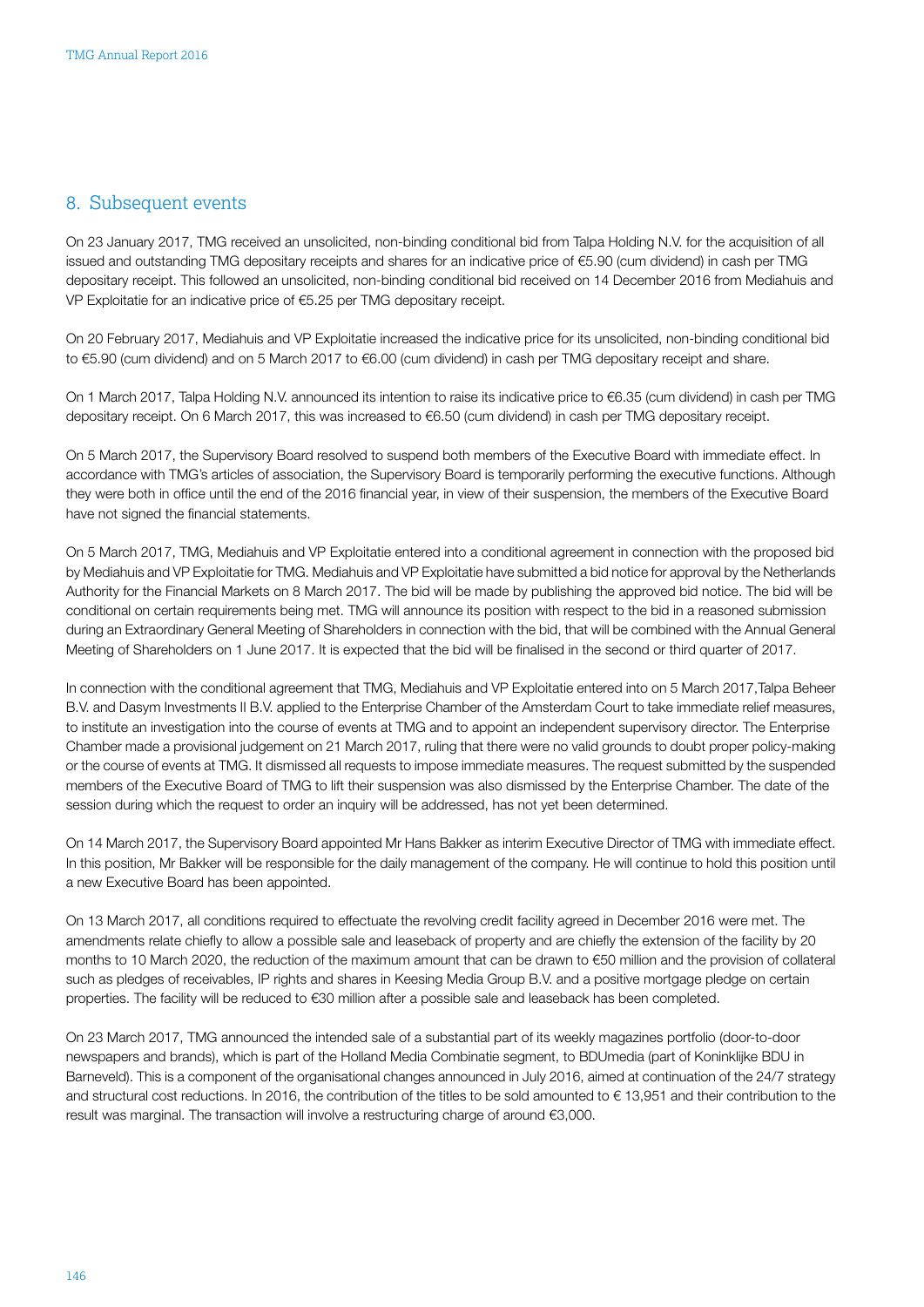### <span id="page-61-0"></span>9. Appropriation of profit

The Executive Board proposes, with the approval of the Supervisory Board, that the General Meeting of Shareholders adds the profit for the year of 1,558 for the financial year 2016 to the other reserves. This proposal has not yet been recognised in the Financial Statements.

### 10. Remuneration of the members of the Executive and Supervisory Boards

### Remuneration

The short-term variable remuneration of the Executive Board is a maximum of 50% of the basic salary, 60% of which is determined by the degree to which the joint targets of the Executive Board are achieved and 40% by the degree to which the individual targets for members of the Executive Board are achieved. Mr van der Snoek's 2016 targets were strategic, financial, HR, communicationrelated and operational. Mr Epskamp's targets were primarily financial in nature. For 2016, 50% of the targets set were achieved by both board members. Mr van der Snoek's variable remuneration amounts to € 114,188 (2015: €202,500) for 2016. Mr Epskamp's variable remuneration amounts to € 95,156 (2015: €168,750) for 2016.

In 2015, the phantom share plan was added to the long-term remuneration of the members of the Executive Board. Under this plan, the members of the Executive Board are entitled to a cash payment equal to the number of unconditionally awarded phantom shares at the end of the performance period (31 December 2018) multiplied by the average price of the TMG share in the final quarter of the plan period (fourth quarter of 2019). These cash-settled phantom shares are conditional on being in office during the performance period and meeting the four performance targets. These targets relate to the development of the price of the TMG share compared to a peer group (30% weighting), a revenue target for 2018 (15% weighting), an EBITDA margin target for 2018 (25% weighting) and two ESG criteria, being the reduction of CO<sub>2</sub> and the implementation of an internal Talent Management Program (30% weighting). The fair value of the obligation on the reporting date was established taking into account the characteristics of the long-term remuneration plan and using an estimate of the extent to which the various performance criteria had been achieved.

On 31 December 2016, the fair value of the conditionally awarded phantom shares was € 4.75 per share and the outstanding liability for the phantom share plan was 145 (2015: 76). The cost charged to profit or loss was 69 (2015: 76). The maximum number of phantom shares that can be awarded at the end of the performance period is 74,013 to Mr van der Snoek and 61,678 to Mr Epskamp.

The table below shows the remuneration of the members of the Executive and Supervisory Boards on an accrual basis and other benefits.

|                        |              |              |                 |                |                       | 2016         |
|------------------------|--------------|--------------|-----------------|----------------|-----------------------|--------------|
|                        |              |              |                 |                | Other short-          |              |
|                        | <b>Fixed</b> | Variable     | <b>Deferred</b> | <b>Phantom</b> | term                  |              |
| <i>In euros</i>        | remuneration | remuneration | remuneration    | shares         | benefits <sup>1</sup> | <b>Total</b> |
|                        |              |              |                 |                |                       |              |
| <b>Members of the</b>  |              |              |                 |                |                       |              |
| <b>Executive Board</b> |              |              |                 |                |                       |              |
| G-J.E. van der Snoek   | 456,750      | 114.188      | 14,937          | 37,288         | 89,268                | 712,431      |
| L.N.J. Epskamp         | 380,625      | 95,156       | 14,937          | 31,074         | 70,929                | 592.721      |

1 Car lease costs, expenses and compensation for cap on accrual of pension entitlements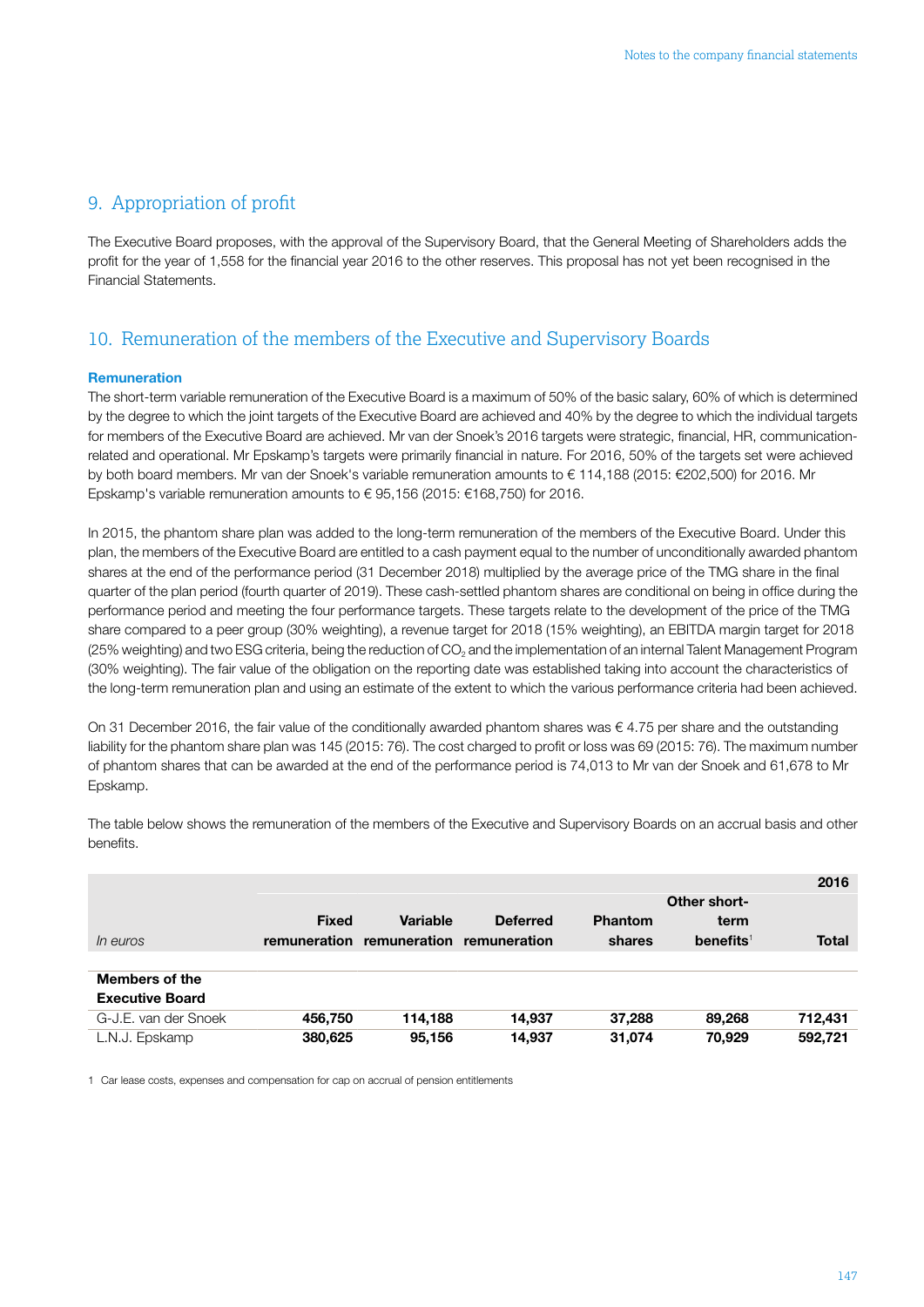<span id="page-62-0"></span>

|                        |              |              |              |         |               | 2015    |
|------------------------|--------------|--------------|--------------|---------|---------------|---------|
|                        | Fixed        | Variable     | Deferred     | Phantom | Other short-  |         |
| <i>In euros</i>        | remuneration | remuneration | remuneration | shares  | term benefits | Total   |
|                        |              |              |              |         |               |         |
| <b>Members of the</b>  |              |              |              |         |               |         |
| <b>Executive Board</b> |              |              |              |         |               |         |
| G-J.E. van der Snoek   | 450,000      | 202,500      | 14.733       | 41.633  | 82.978        | 791,844 |
| L.N.J. Epskamp         | 375,000      | 168.750      | 14.733       | 34,694  | 70.271        | 663,448 |

### Remuneration of the Supervisory Directors

|                                         | 2016            | 2015         |
|-----------------------------------------|-----------------|--------------|
|                                         | <b>Periodic</b> | Periodic     |
| <i>In euros</i>                         | remuneration    | remuneration |
|                                         |                 |              |
| <b>Members of the Supervisory Board</b> |                 |              |
| M.A.M. Boersma, chairman                | 51.819          | 51,510       |
| J.J. Nooitgedagt, vice-voorzitter       | 48.263          | 47.975       |
| A.R. van Puijenbroek, secretaris        | 46.231          | 45,955       |
| meyr. A.G. van den Belt                 | 41.150          | 40,905       |
| mevr. S.G. Brummelhuis                  | 46.231          | 45.955       |

No deferred remuneration is granted to Supervisory Directors.

From 2015, the remuneration of Supervisory Directors is being indexed using the CPI index.

### Share ownership at 31 December 2016

None of the members of the Executive Board or the Supervisory Directors held any shares in Telegraaf Media Groep N.V. on the reporting date (2015: nil).

### 11. Audit fees

The fee recognised in the financial statements for the external auditor Deloitte Accountants B.V. and its affiliated audit firms, pursuant to Section 382 of Book 2 of the Netherlands Civil Code, was as follows:

| In thousands of euros             | 2016           | 2015 |
|-----------------------------------|----------------|------|
| Audit of the financial statements | 679            | 584  |
| Other assurances services         | 62             | 109  |
| Tax advice                        | $\blacksquare$ |      |
| Other non-audit services          | $\blacksquare$ |      |
| Total                             | 741            | 693  |

The external auditor has not received fees for tax and/or other non-audit services.

Amsterdam, 31 March 2017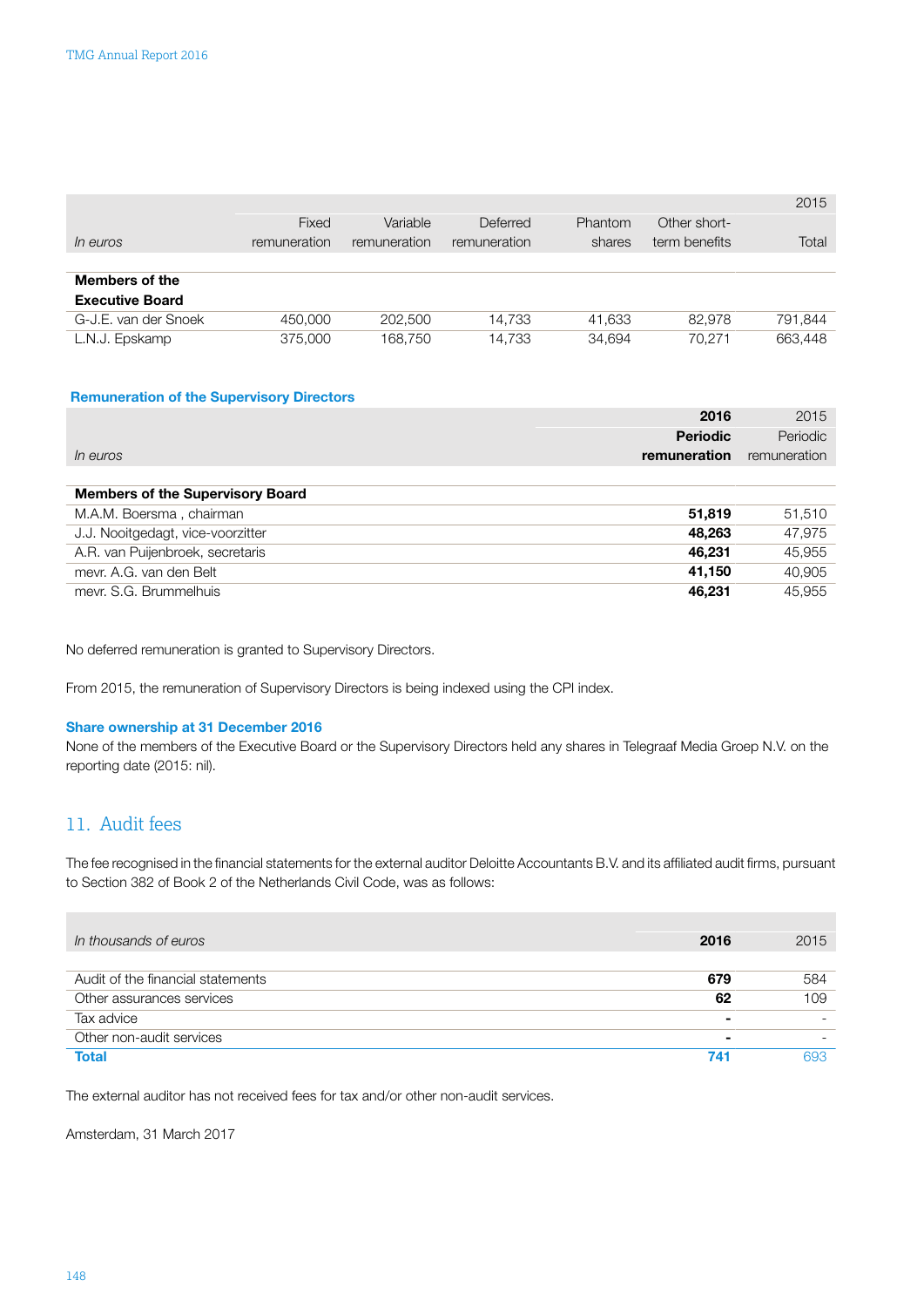In connection with the suspension of the Executive Board per 5 March 2017, this annual report is signed by the Supervisory Board, which is temporarily charged with this executive task in accordance with TMG's articles of association.

The Supervisory Board, temporarily responsible for the management of TMG:

Jan Nooitgedagt, Vice Chariman and acting Chairman Guus van Puijenbroek, Secretary Annelies van den Belt Simone Brummelhuis

As, for health reasons, Michiel Boersma is temporarily unable to performs his tasks, his role, including the signing of this annual report, is being fulfilled by vice-chairman Jan Nooitgedagt.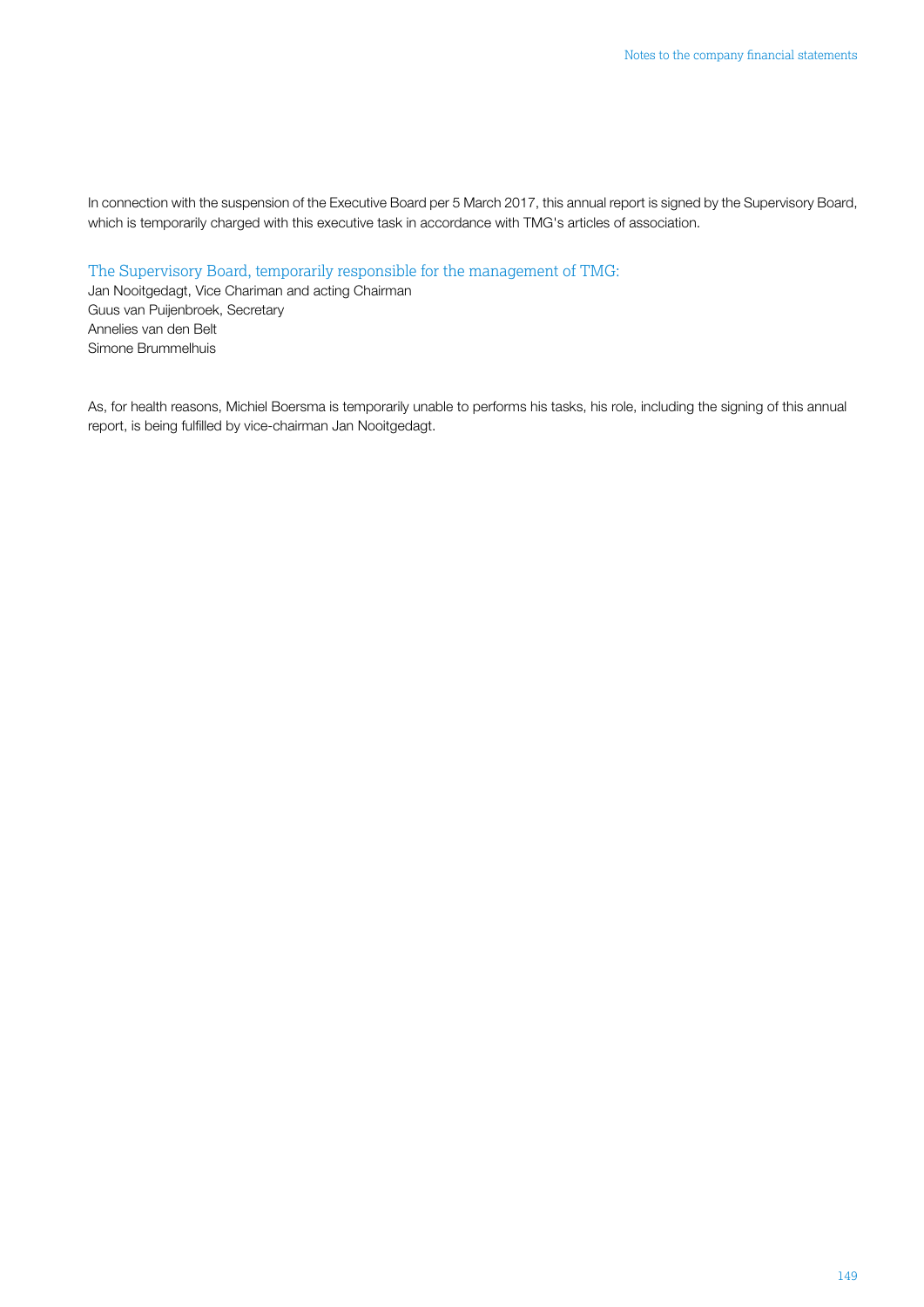# <span id="page-64-0"></span>Additional information

## Independent Auditor's Report

For the independent auditor's report we refer to page 154 in the Dutch version of the annual report 2016.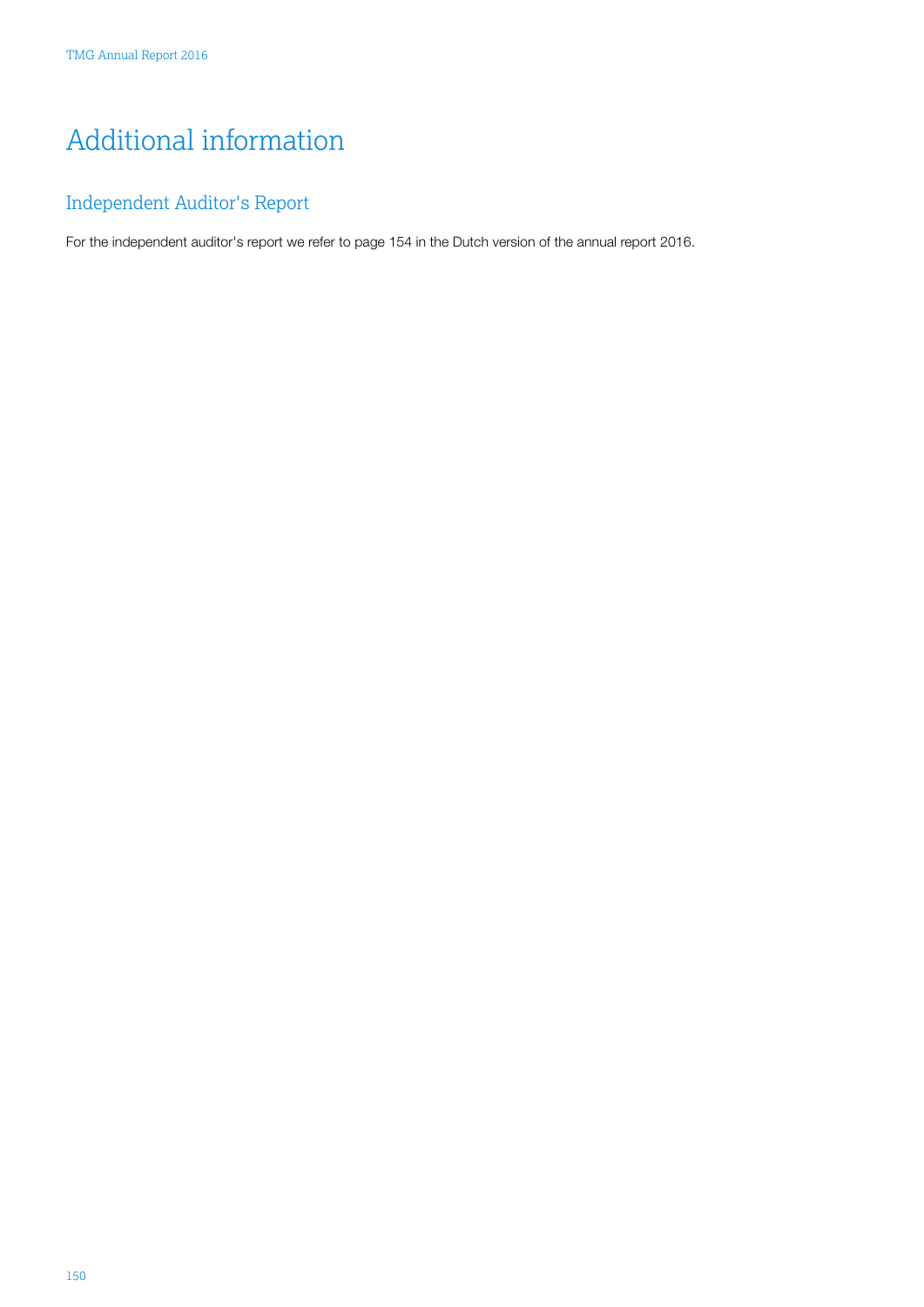### <span id="page-65-0"></span>Provisions in the Articles of Association concerning the appropriation of profit

In relation to the appropriation of profit, Article 33 of the articles of association of the Telegraaf Media Groep N.V. stipulates that: 1. Each year the Executive Board, subject to the approval of the Supervisory Board and the Stichting Beheer van Prioriteitsaandelen Telegraaf Media Groep N.V. [TMG Preference Shares Trust], determines the portion of the profit – the positive balance on the income statement – that will be transferred to the reserves.

2. A dividend is made payable on the preference shares from the profit remaining after the transfer to reserves in accordance with the previous paragraph, at a percentage equal to the Euribor interest rate (Euro Interbank Offered Rate) for a period of twelve months (the 'Rate'), applicable on the date on which the relevant preference shares were issued. The Rate is subsequently reviewed each year by the Executive Board, for the first time on the day one year after the date of issue of the relevant preference shares and subsequently on the day one year after the date on which the Rate was set in the previous calendar year. The Rate is increased by three (3) percentage points. The dividend is calculated on the basis of the average of the applicable Rates in the relevant financial year, weighted by the number of days to which the applicable Rates applied. If the Rate cannot be determined on the relevant day, the Rate will be reviewed on the next day on which it can be determined. The dividend on preference shares will only be paid on the number of days that the relevant shares were actually in issue in the relevant financial year.

3. If in any financial year the dividend on preference shares as provided for in paragraph 2 above, cannot or can only partially be paid, due to a lack of sufficient income, the shortfall is paid from the distributable portion of equity. The dividend is calculated on the paid-up portion of the nominal amount.

4. A dividend is subsequently paid to the holders of priority shares in the amount of five percent of the nominal value of their shares. 5. The profit then remaining is at the disposal of the General Meeting of Shareholders. No additional dividend may however be paid from this amount on the priority shares or the preference shares.

6. Distribution of profit is limited to the distributable portion of the shareholders' equity.

7. If a loss is incurred in any one year, no dividend is then paid in that year. In addition, in subsequent years a dividend may only be paid after sufficient profit has been made to cover the loss. Based on a proposal submitted by the Stichting Beheer van Prioriteitsaandelen Telegraaf Media Groep N.V., the General Meeting of Shareholders may however decide to extinguish such a loss against the distributable portion of the shareholders' equity or also make a dividend payable from the distributable portion of the shareholders' equity.

8. Profit is distributed after the financial statements, showing that the distribution is permissible, have been adopted.

9. The Executive Board, subject to the approval of the Supervisory Board and the Priority Share Management Trust, can decide to proceed with the payment of an interim dividend, provided that the interim statement of assets and liabilities demonstrates compliance with the provision in paragraph six. This statement is related to the capital position on at the earliest the first day of the third month prior to the month in which the decision to proceed with the payment of an interim dividend is announced. This statement is prepared in accordance with the application of generally accepted valuation standards. The statement of assets and liabilities includes the amounts that are to be included as reserves pursuant to the law. The statement is signed by the members of the Executive Board. If the signature of one or more of the members is missing, this is clearly stated together with the reason for it. The statement of assets and liabilities is deposited within eight days following the day on which the decision to proceed with payment is made, at the offices of the Commercial Register.

10. The shares held by the company in its own capital do not count in determining the distribution of profit.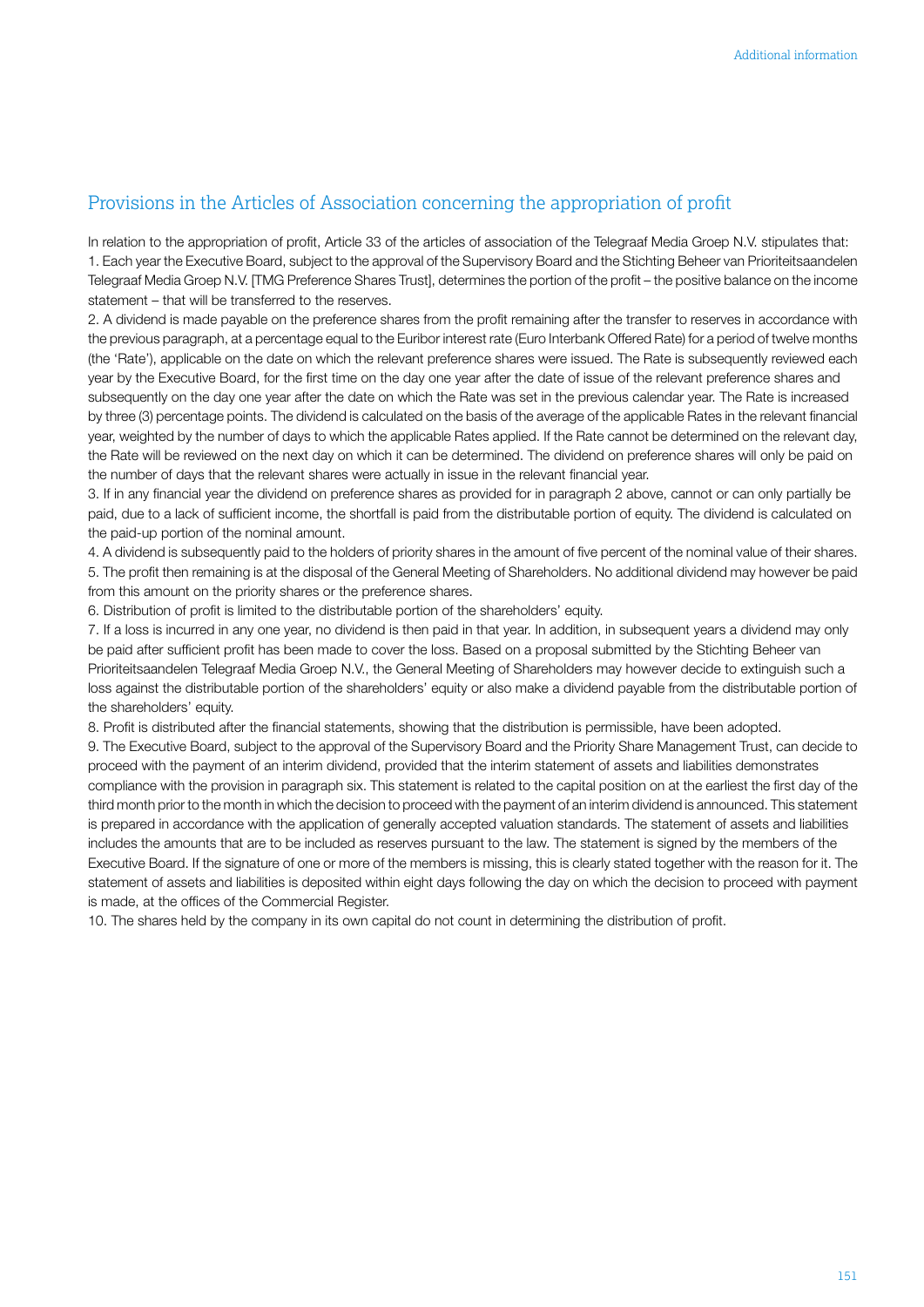## <span id="page-66-0"></span>Key figures per year

|                                       | 2016     | 2015      | 20141     | 2013      | $2012^2$  | 2011      | 2010    | 2009    | 2008       | 2007    |
|---------------------------------------|----------|-----------|-----------|-----------|-----------|-----------|---------|---------|------------|---------|
|                                       |          |           |           |           |           |           |         |         |            |         |
| Equity $x \in 1,000^3$                | 227,385  | 235,180   | 258,719   | 298,786   | 424,760   | 465,828   | 531,075 | 465,962 | 411,576    | 866,815 |
| TMG's equity as a percentage of total |          |           |           |           |           |           |         |         |            |         |
| equity and liabilities                | 57.3%    | 52.7%     | 54.4%     | 53.7%     | 53.1%     | 55.6%     | 66.7%   | 61.1%   | 54.0%      | 70.3%   |
|                                       |          |           |           |           |           |           |         |         |            |         |
| Current ratio                         | 0.61:1   | 0.61:1    | 0.72:1    | 0.7:1     | 0.45:1    | 0.50:1    | 0.72:1  | 0.78:1  | 0.7:1      | 2.64:1  |
| Gearing                               | 1.34:1   | 1.12:1    | 1.19:1    | 1.16:1    | 1.13:1    | 1.25:1    | 2.00:1  | 1.57:1  | 1.17:1     | 2.37:1  |
|                                       |          |           |           |           |           |           |         |         |            |         |
| TMG's revenue $x \in 1,000$           | 420,370  | 481,333   | 512,701   | 542,230   | 555,850   | 577,200   | 592,297 | 611,840 | 684,204    | 738,795 |
| Cash flow from operating activities x |          |           |           |           |           |           |         |         |            |         |
| € 1,000                               | $-2,851$ | 16,312    | 24,129    | $-15,465$ | 21,977    | 17,485    | 59,569  | 49,252  | 64,962     | 62,130  |
| Result for the year $x \in 1,000$ **  | 1,558    | $-22,760$ | $-33,806$ | 177,597   | $-10,602$ | $-32,590$ | 81,826  | 70,505  | $-359,988$ | 400,097 |
| TMG's result for the year as a        |          |           |           |           |           |           |         |         |            |         |
| percentage of total revenue           | 0.4%     | $-4.7%$   | $-6.6%$   | 32.8%     | $-1.9%$   | $-5.6%$   | 13.8%   | 11.5%   | $-52.6%$   | 54.2%   |
| Operating result as a percentage of   |          |           |           |           |           |           |         |         |            |         |
| total revenue                         | $-2.0%$  | $-4.4%$   | $-6.1%$   | $-1.9%$   | 2.9%      | $-14.3%$  | 3.8%    | $-0.5%$ | $-5.4%$    | $-3.8%$ |
|                                       |          |           |           |           |           |           |         |         |            |         |
| Average total revenue per employee    |          |           |           |           |           |           |         |         |            |         |
| (FTE)                                 | 234,844  | 227,366   | 219,009   | 209,760   | 204,658   | 204,536   | 207,751 | 204,743 | 207,272    | 201,590 |
| Employees at year-end (FTE)           | 1,766    | 2,049     | 2,259     | 2,459     | 2,745     | 2,940     | 2,851   | 2,988   | 3,278      | 3,594   |
|                                       |          |           |           |           |           |           |         |         |            |         |
| Return on equity                      | 0.7%     | $-9.7%$   | $-13.1%$  | 59.4%     | $-2.5%$   | $-7.0%$   | 15.4%   | 15.1%   | $-87.5%$   | 46.2%   |
| Pay-out ratio                         | p.m.     | p.m.      | p.m.      | 169.6%    | p.m.      | p.m.      | 26.3%   | 23.7%   | p.m.       | 11.9%   |
|                                       |          |           |           |           |           |           |         |         |            |         |
| Per TMG share with a nominal value of |          |           |           |           |           |           |         |         |            |         |
| € 0.25                                |          |           |           |           |           |           |         |         |            |         |
| (rounded to whole euro cents):        |          |           |           |           |           |           |         |         |            |         |
| Equity                                | 4.91     | 5.07      | 5.58      | 6.45      | 9.16      | 9.99      | 11.12   | 9.76    | 8.62       | 17.43   |
| Cash flow from operating activities   | $-0.06$  | 0.35      | 0.52      | $-0.33$   | 0.47      | 0.37      | 1.25    | 1.03    | 1.35       | 1.24    |
| Earnings                              | 0.03     | $-0.49$   | $-0.73$   | 3.83      | $-0.23$   | $-0.69$   | 1.71    | 1.48    | $-7.49$    | 8.00    |
| Dividend                              | p.m.     | p.m.      | 0.00      | 6.50      | 0.00      | 0.47      | 0.45    | 0.35    | 0.35       | 1.00    |
|                                       |          |           |           |           |           |           |         |         |            |         |
| Lowest closing share price            | 3.36     | 3.60      | 5.61      | 7.92      | 6.60      | 9.10      | 14.52   | 8.95    | 8.86       | 19.69   |
| Highest closing share price           | 5.00     | 6.49      | 9.11      | 14.854    | 10.49     | 16.45     | 16.45   | 14.80   | 24.86      | 26.87   |
| Closing share price as at             |          |           |           |           |           |           |         |         |            |         |
| 31 December                           | 4.75     | 3.75      | 6.09      | 9.11      | 8.00      | 9.95      | 14.95   | 13.14   | 12.45      | 25.00   |
|                                       |          |           |           |           |           |           |         |         |            |         |

1 Excluding Relatieplanet.nl (held for sale in 2014 and 2013)

2 Adapted for IAS19R.

3 Attributable to shareholders of Telegraaf Media Groep N.V.

4 Before interim dividend payment of € 6.00.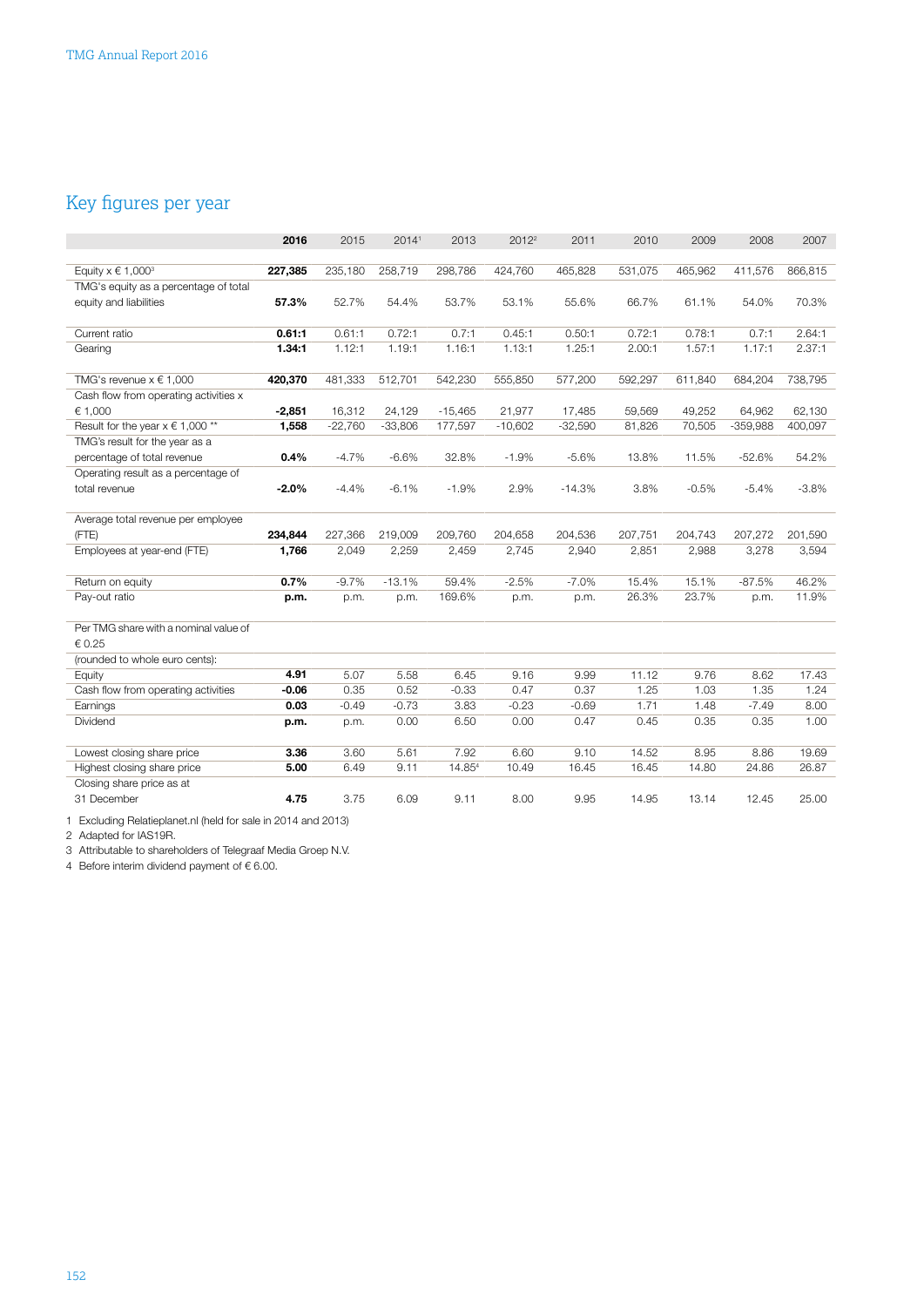### <span id="page-67-0"></span>Annual report 2016 of the Telegraaf Media Groep N.V. Share Administration Trust

Telegraaf Media Groep N.V. (TMG) is a listed company. The depositary receipts for shares in TMG are traded on the Euronext Amsterdam N.V.

The objects of the Stichting Administratiekantoor van aandelen Telegraaf Media Groep N.V. (Telegraaf Media Groep N.V. Share Administration Trust - hereinafter: the Trust) include issuing convertible bearer depositary receipts for shares in exchange for which the Trust acquires and administers ordinary shares in its own name. The Trust administers those ordinary shares and exercises the rights, including the voting rights, attaching to them.

In exercising the rights attaching to the shares, the Trust focuses primarily on the interests of the holders of depositary receipts with due consideration for the interests of TMG and its related businesses. The issue of depositary receipts for shares is a measure designed to prevent the absence of shareholders at a General Meeting of Shareholders leading to a minority of shareholders, by happenstance or otherwise, controlling the decision-making process of the meeting.

Shareholders are entitled to attend, speak and vote at general meetings of shareholders. Holders of depositary receipts are entitled to attend and speak at meetings. Holders of depositary receipts may obtain a voting proxy for the duration of a meeting from the Board of the Trust that entitles them to vote. Since TMG's depositary receipts for shares can be converted without limitation, the issue of depositary receipts for shares does not constitute an anti-takeover measure for TMG.

In 2016, there was a net increase of 50,000 in the number of convertible depositary receipts for shares in TMG issued by the Trust to 29,537,785 (with a nominal value of €0.25 each) at 31 December 2016, corresponding to a nominal amount of €7,384,446.25. An equal number of shares was administered by the Trust against these depositary receipts.

Two meetings took place on 7 April 2016. The items discussed during the regular Board meeting (minutes available on the [Trust's](http://administratiekantoor.tmg.nl/) [website\)](http://administratiekantoor.tmg.nl/) included the Trust's financial statements and report for the 2015 financial year and its financial position. TMG's financial statements were extensively discussed with Mr L.N.J. Epskamp, CFO of TMG. The reappointment of Messrs Schneider (A member) and Ruijgrok (B member) and the agenda for the subsequent meeting of holders of depositary receipts and the General Meeting of Shareholders on 21 April 2016 were also discussed. Messrs Schneider (A member) and Ruijgrok (B member) were reappointed subject to the holders of depositary receipts not making a recommendation on these reappointments. In addition to Mr Epskamp, Mr G-J.E. van der Snoek, CEO of TMG, and Mr M.A.M. Boersma, Chairman of the Supervisory Board of TMG, were present for part of this meeting.

The Meeting of the Holders of Depositary Receipts for Shares took place subsequently in the afternoon of 7 April 2016 (minutes available on the Trust's [website\)](http://administratiekantoor.tmg.nl/). This year only one holder of depositary receipts for shares and a guest were present at this meeting.

Agenda items included a discussion of the minutes of the Meeting of Holders of Depositary Receipts for Shares held on 9 April 2015, a review of TMG's General Meeting of Shareholders held on 23 April 2015, the activities of the Board during 2015, the reappointment of Messrs Schneider (A member) and Ruijgrok (B member) and preparations for TMG's General Meeting of Shareholders on 21 April 2016. Since the holders of depositary receipts did not make a recommendation on the reappointments, the nominations of Messrs Schneider (A member) and Ruijgrok (B member) were ratified. The questions from the holder of depositary receipts and the questions of the Board to be raised in the shareholders' meeting were discussed during the meeting. The questions related among other things to TMG's strategy and financial performance, the transaction with Talpa and the dividend policy.

TMG's annual General Meeting of Shareholders was held in Amsterdam on 21 April 2016 ([www.tmg.nl\).](https://www.tmg.nl) The Board issued voting proxies for the duration of the meeting to the holders of depositary receipts for shares present at the meeting. The Board represented over 18.92% of the votes during this meeting while the holders of depositary receipts for shares with proxies represented almost 45.44%. The Board voted in favour of the resolutions on the agenda subject to a vote, with the exception of Item 4a (Discharge of the members of the Executive Board for their management in 2015) on which it abstained.